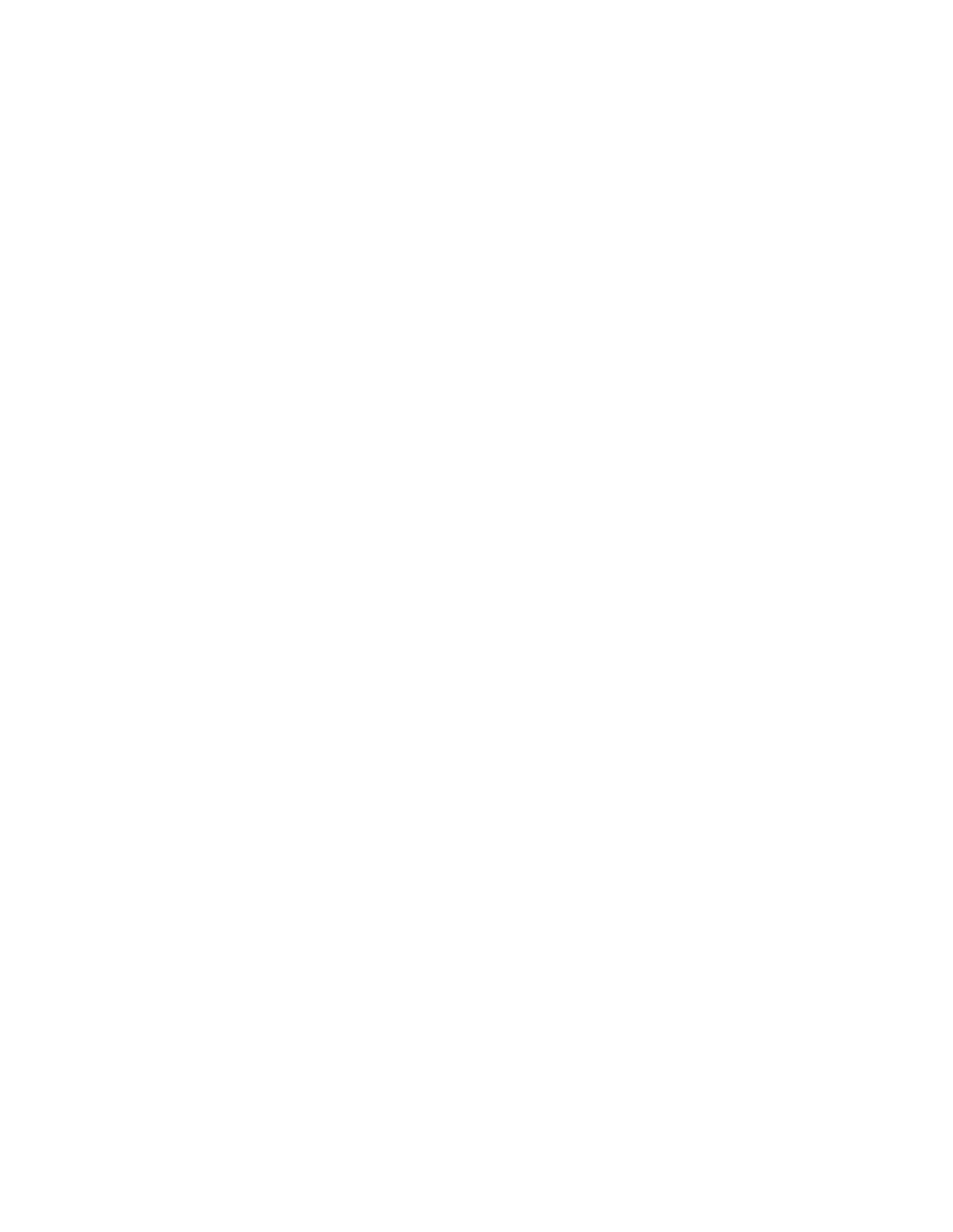WHO/PHE/IHE … Draft 17.11.2010

# **Managing the public health impacts of natural resource extraction activities**

A framework for national and local health authorities

**DISCUSSION DRAFT** 

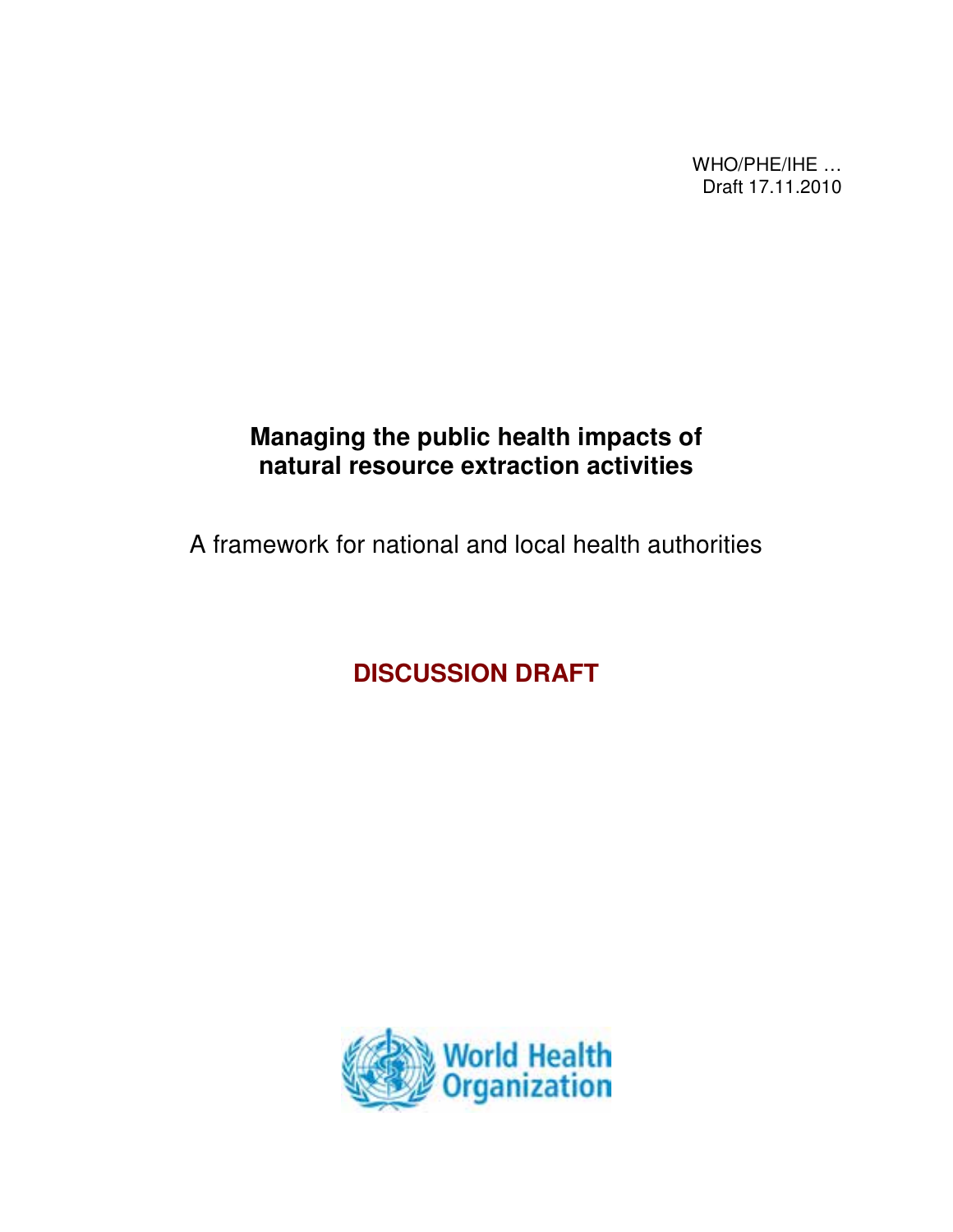© World Health Organization 2010

This guide contains the collective views of an international group of experts and development practitioners, and does not necessarily represent the stated policy of the World Health Organization.

The guide was developed and edited by Ms Michaela Pfeiffer, Ms Francesca Viliani, and Dr Carlos Dora, with core contributions and input from the following individuals: Dr Pierre Gosselin; Dr Aaron Wernham, Dr Pattapong Kessomboon, Dr Nusaraporn Kessomboon; Mr Patrick Harris; and Dr Edith Clarke.

Many thanks to all those who participated in the wider peer review and consultation process.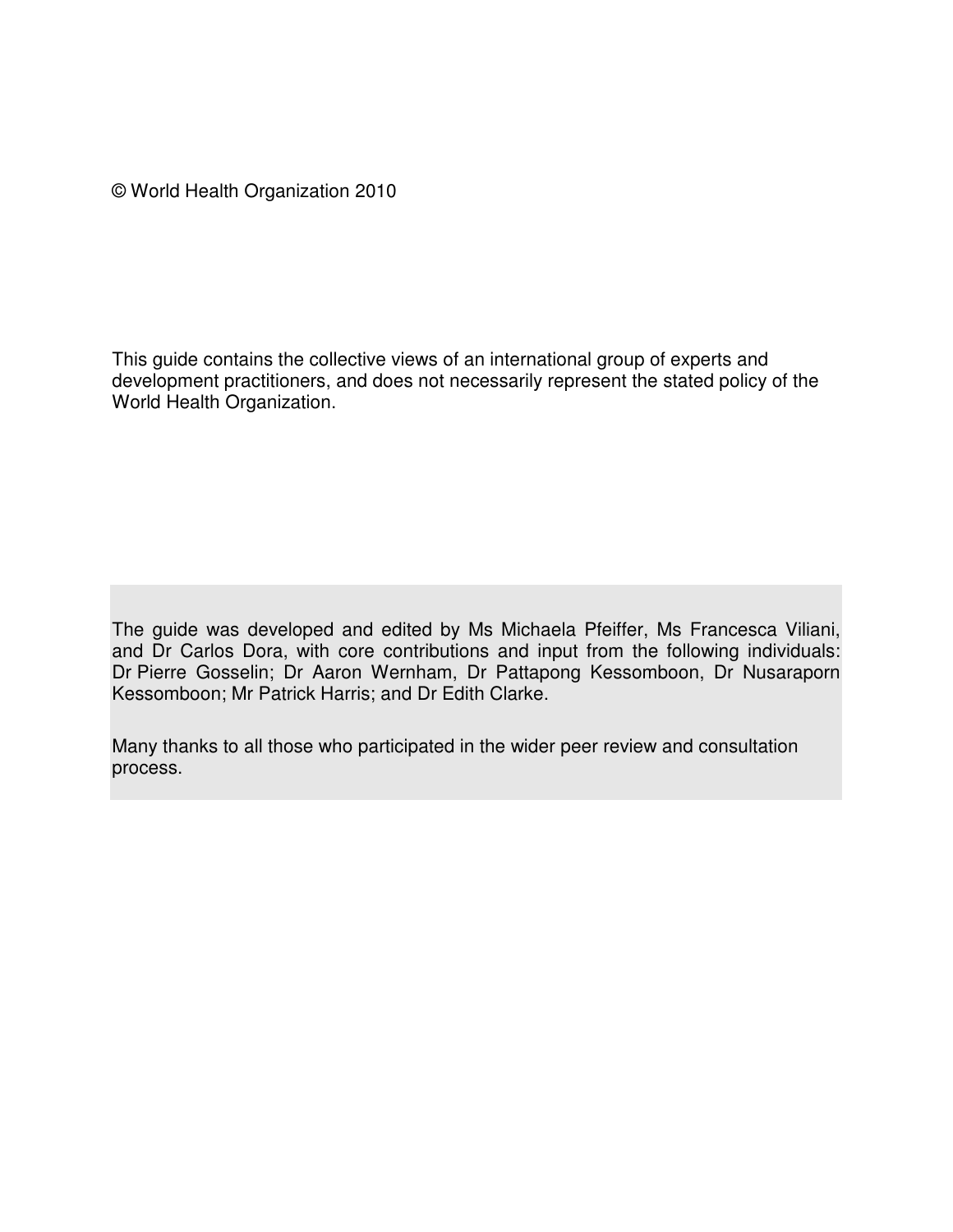### **Contents**

| $\mathbf{1}$ . |                                                                                |  |
|----------------|--------------------------------------------------------------------------------|--|
| 1.1            |                                                                                |  |
| 1.2            |                                                                                |  |
| 2.             | Lessons from the Chad-Cameroon Petroleum and Pipeline Development Project8     |  |
| 3.             | Public health issues associated with natural resource extraction activities14  |  |
| 4.             |                                                                                |  |
| 4.1            |                                                                                |  |
| 4.2            |                                                                                |  |
| 4.3            |                                                                                |  |
| 4.4            |                                                                                |  |
| 4.5            |                                                                                |  |
| 5.             | Systems for managing and monitoring public health impacts 30                   |  |
| 5.1            |                                                                                |  |
| 5.2            |                                                                                |  |
| 5.3            |                                                                                |  |
| 6.             | Institutionalizing the use of health impact management systems39               |  |
| 6.1            |                                                                                |  |
| 6.2            |                                                                                |  |
| 6.3            |                                                                                |  |
| 6.4            |                                                                                |  |
| 6.5            |                                                                                |  |
| 6.6            |                                                                                |  |
|                |                                                                                |  |
|                |                                                                                |  |
|                | Annex 2 Artisanal and small-scale mining and associated public health issues47 |  |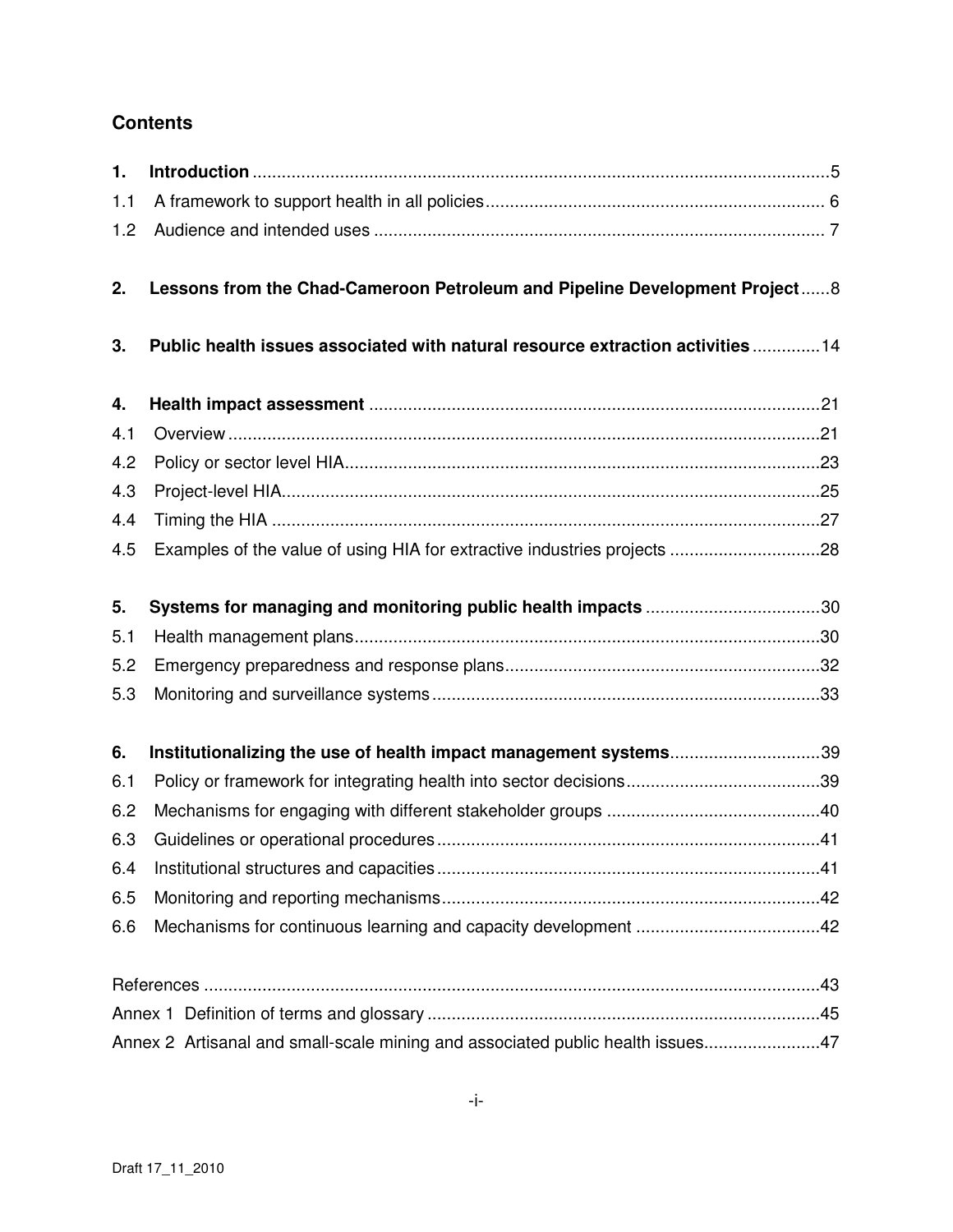## **List of figures**

| Fig.1 Public health impacts over the life of a large scale development project15        |  |
|-----------------------------------------------------------------------------------------|--|
|                                                                                         |  |
| Fig.3 Mapping health impact assessment against the extractive industry project cycle 28 |  |

#### **List of tables**

| Table 1: Public health impacts associated with the Chad-Cameroon Petroleum and Pipeline    |  |
|--------------------------------------------------------------------------------------------|--|
| Table 2: Main public health issues associated with natural resource extraction projects 16 |  |
| Table 3: Linking project level and sector level emergency preparedness and response plans  |  |
|                                                                                            |  |
| Table 5: Suggested reporting schedules for the health management plan 36                   |  |

#### **List of boxes**

| Box 1: Artisanal and small-scale mining - an induced impact of large mining projects that can |  |
|-----------------------------------------------------------------------------------------------|--|
| Box 2: Harnessing the health impact management potential of other actors - corporate social   |  |
| Box 3 : The importance of comprehensive monitoring - example of acid mine drainage38          |  |
|                                                                                               |  |
| Box 5: Formalizing stakeholder engagement in the HIA process - example from Thailand41        |  |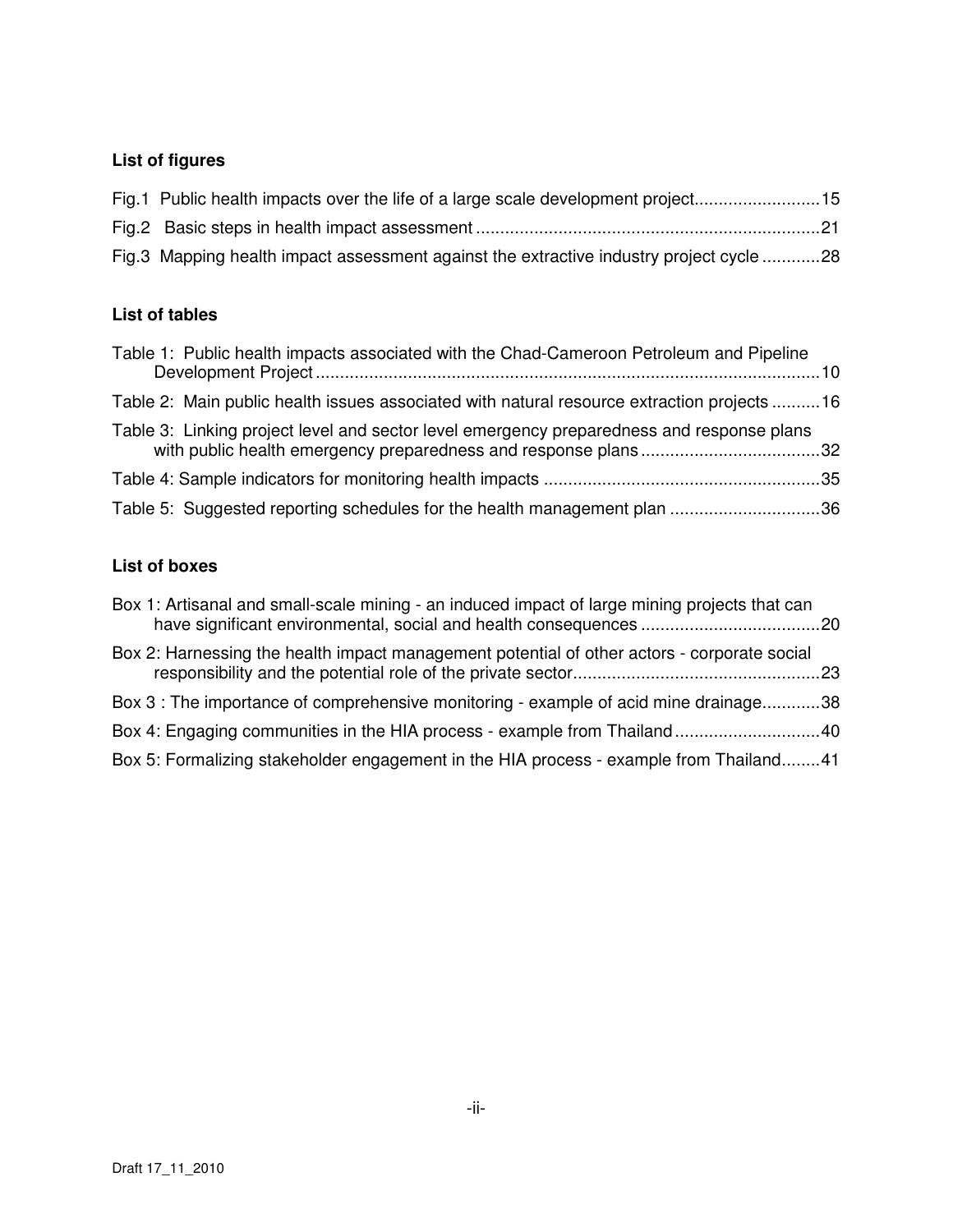#### **Foreword**

Health is both a prerequisite for, and a measure of, sustainable development. Without a healthy population, a nation's economy will not prosper. Progress in social/human development is often measured in terms of health gains, as for instance in the Millennium Development Goals.

This guide provides a framework for action that countries can use to identify and address many of the environmental, social and institutional causes of disease that are limiting their health and development potential, particularly in the context of extractive industries (oil and gas, mining), which can be of vital importance to developing economies. The environmental and health impacts of extraction activities are often considerable, negative and predominantly borne by the weakest segments of society, i.e. poor women and children living and working in close proximity to extractive industry operations. For this reason, and because of the dearth of good practice guidance available to governments on how to deal with the environmental and social impacts of extractive industry, this sector was chosen as a priority and the orientation of this guide.

Considerable health and development gains would accrue from increased action to address the root causes of disease associated with extractive sector activities, particularly to developing countries. A more systematic targeting of low-cost public health interventions to address environmental causes of disease (e.g. to ensure adequate and safe drinking water and sanitation; to ensure air quality; to prevent exposure to hazardous chemicals and waste) could prevent an estimated 13 million deaths per year. The greatest number of lives spared would be in developing countries, primarily among women and children.

Similarly, significant shared benefits for health and development remain unrealized through lack of alignment between sector interests, policies and resources. This could be due to a lack of awareness of potential joint benefits and may be influenced by the existence of institutional barriers which traditionally have divided sector functions. It may also be due to the fact that there are not enough examples and tools available on how to achieve such alignment.

It is my hope that this guide and the framework described herein will be tested, adapted and improved by all countries engaged in natural resource extraction activities and that their efforts to anticipate and respond to the public health impacts associated with such activities will be facilitated by this contribution.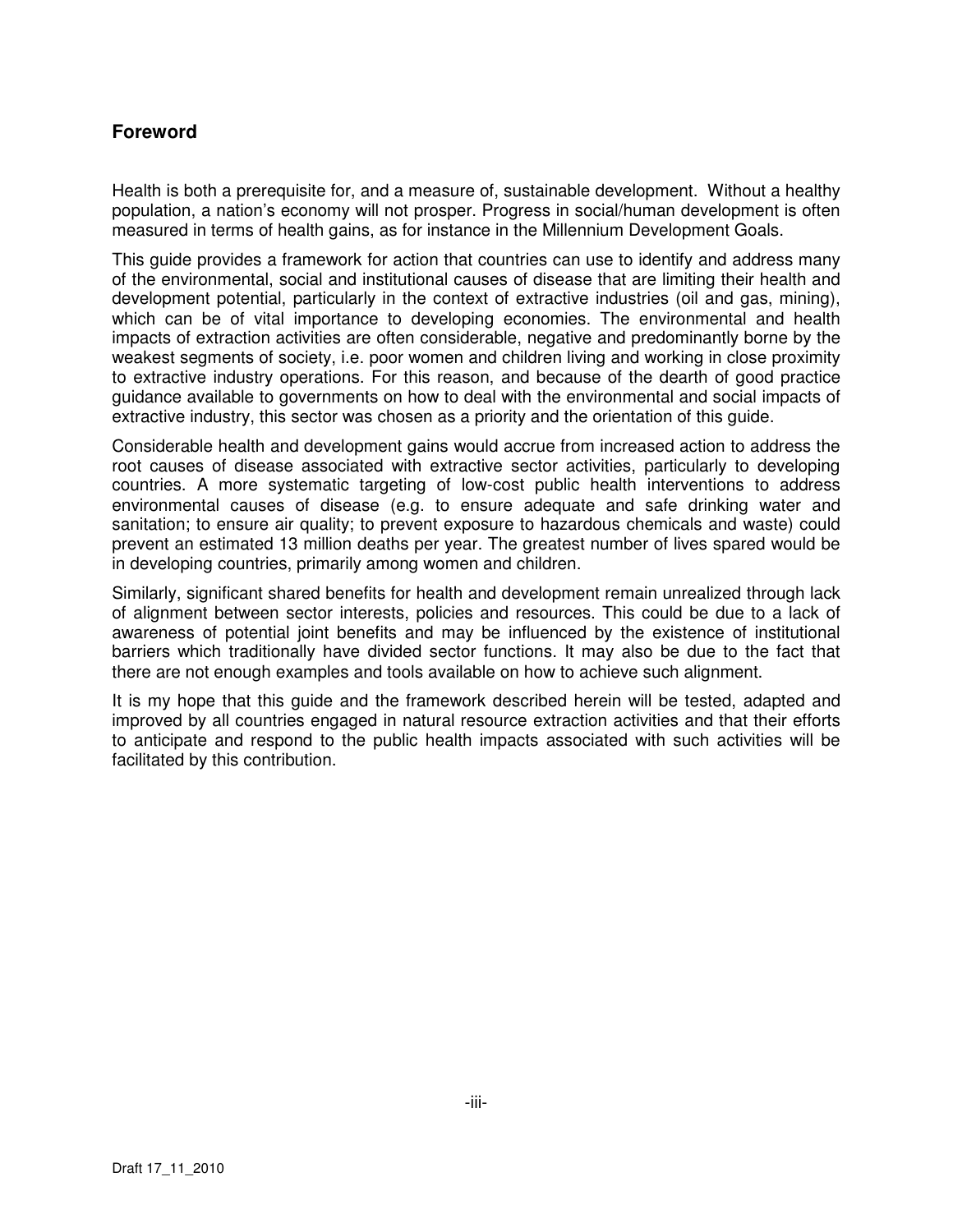#### **1. Introduction**

International demand for fossil fuels and mineral resources is constantly growing. Their extraction has thus become an important engine of the modern economy and a major contributor to global trade. Non-renewable natural resources can drive national economic growth and health and human development in the countries in which these resources are located. However, many countries have been unable to harness this potential. Instead, they are plagued by the "resource curse", whereby countries experience decreased economic growth and slower or lesser rates of democratization, despite having large quantities of oil, gas or other minerals (Sachs et al., 2002; Haber et al., 2010).

Several reasons drive this "paradox of plenty" (Auty R., 1993; Haber et al., 2010). When new resources or deposits are found in a country, high expectations are often generated. Governments become greatly interested in using the potential revenues generated by natural resources to diversify production and promote a "big push" in industrial development, in order that their country may move up the economic ladder from low- to middle- or high-income status. Governments seek to balance an often urgent interest in converting these resources into financial and social wealth with a need to safeguard the rights and needs of future generations. Unfortunately, these expectations of wealth often lead to an overestimation of the possible short-term economic gains and an underestimation of the long-term environmental, health and societal costs – costs that are associated with too rapid or inadequate consideration of the full range of implications resulting from the conversion of resource wealth.

The scope and scale of socioeconomic change, as well as pressure from larger interests such as developed nations and multinational corporations, can overwhelm a developing nation's capacity to foresee the risks, impact and benefits, and to plan for and develop appropriate governance, oversight, accountability and distribution mechanisms to handle the revenues as well as the social, demographic, and environmental changes that inevitably ensue.

The health sector can play a crucial role in supporting these governance and decision-making processes. It can do so by defining priority public health concerns among affected populations and by articulating a vision and strategy of what needs to be done by each sector in order to address those health issues.

The early engagement of the health sector and consideration of the human health implications of extractive industries' activities will also help to avoid unforeseen costs arising from preventable negative health outcomes. Such costs - sometimes referred to as the hidden costs of development - would otherwise have to be borne by industry, by the health sector, and by the people (World Health Organization, 2003).

Greater integration of health issues into governance mechanisms used for extractive industries' activities could also provide governments (and the people) with a means to measure the extent to which extractive industries' activities have contributed to human development. Thus, health status can be used as a measure of the social value generated or lost as a result of the conversion of natural resource wealth.

This guide has been developed in order to assist national and local health sector actors to facilitate and contribute to the governance processes of national extractive industries.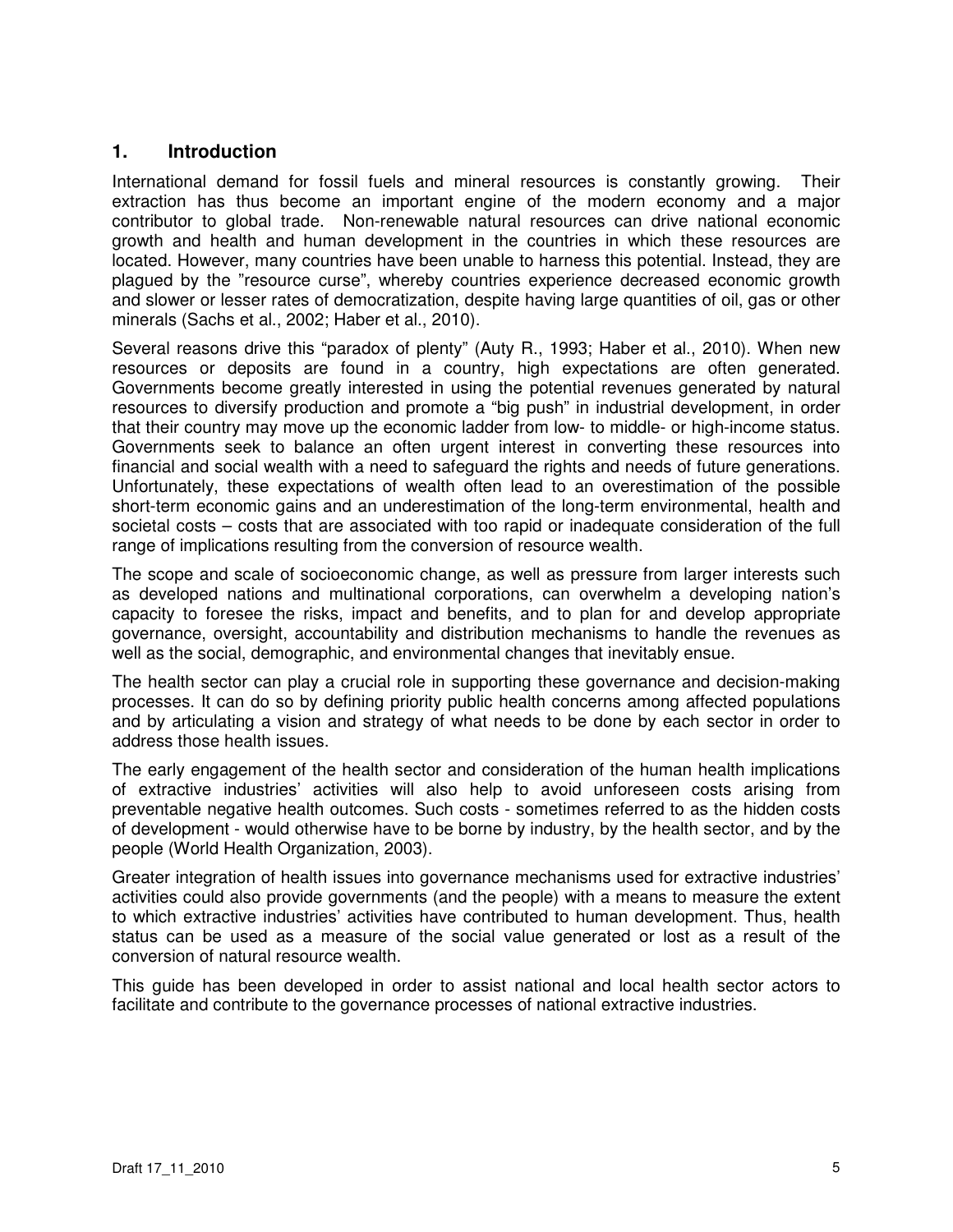#### 1.1 **A framework to support health in all policies**

Health is largely determined by environmental, social, behavioural and institutional factors that are themselves influenced by policies and activities outside the health sector. The potential public health return on investments in early identification and management of these health determinants is considerable. In order for countries to reap this benefit, public health objectives must be considered early on as part of policy and investment decisions, often in economic and social sectors where health authorities traditionally have little control.

The health sector cannot on its own prevent health problems that may arise from developments in another sector: it has neither the authority nor the resources to do this. What it can do, however, is to take a lead in identifying what those public health issues may be. It can articulate a clear vision and plan, define what each player (e.g. government agencies, private sector actors) can do to address the health issues, and provide the tools and capacity needed to support that process.

New challenges of the 21st century have made policy-making increasingly multidimensional, bringing together different levels of governments as well as different sectors. Although there is growing health sector discourse about the need for action to address the social determinants of health (a key means to tackle the world's growing global health inequities), there are few practical examples of how this can be done.

Health in All Policies - a policy objective "which aims at influencing health determinants so as to improve, maintain and protect health" - is the answer offered by the health sector to tackle the above challenges (Milho et al., 2006). It is rooted in basic principles of health promotion, and is a core pillar of primary health care (World Health Organization, 2008). Health in All Policies is attracting renewed interest, firstly because of increasing evidence that the root causes of diseases lie in other sectors, and secondly because of rising public health costs, attributed to inaction in addressing those root causes. Although there are good practices examples of Health in All Policies, by and large countries are far from implementing this approach systematically.

In order to achieve Health in All Policies, the health sector itself must first recognize the important role that other sector policies can play in influencing people's health. Unfortunately, health systems in many countries are still focused largely on curing disease rather than preventing it. Few resources are therefore dedicated to broader prevention initiatives and even less attention is paid to preventive actions outside the health sector's direct control. Furthermore, other sectors need to be persuaded that their policies might have consequences for the health of the population and that therefore the health consequences of their policies and plans need to be considered. Identification and management of the impacts on health of a given sector policy, plan or project must be a participatory process that engages all levels of government as well as other stakeholders, including population groups that may be affected.

As countries have different historical, political and social backgrounds, the ease with which the health sector can facilitate the above processes varies widely. The specific tools, methods and entry points used to integrate and address health issues in other sectors also differs, depending on the country's needs and context.

This guide provides a framework to support the early inclusion of health considerations in the extractive industry sector planning process, and to support the engagement of the health sector in wider extractive industries governance and impact management activities.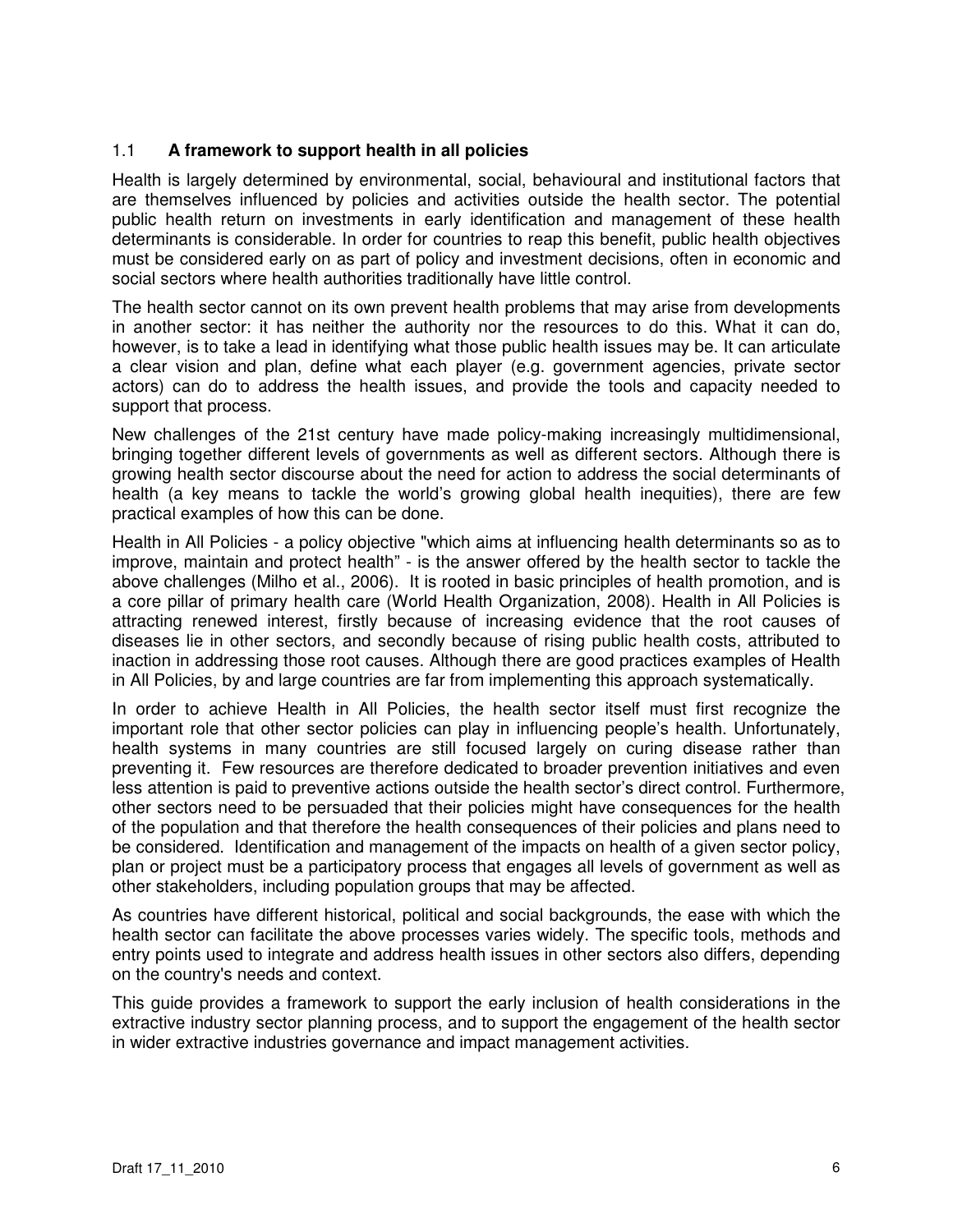Although the guide focuses on issues specific to extractive industries (primarily for oil and gas, and mining), the overall health impact management framework provided could be adapted and used in any sector.

#### 1.2 **Audience and intended uses**

The guide was developed for national and local health authorities in countries (particularly developing countries) with large-scale natural resource extraction activities (mining, oil and gas development). Other sectors, including government agencies such as environment, energy, labour, natural resources, may also benefit from the information provided, if only better to understand health impact assessment and the related processes and tools.

It provides a framework for identifying and managing public health impacts associated with typical extractive industries' projects. It should be noted that this applies not only to negative impacts - i.e. those that can be avoided or mitigated - but also to benefits and positive impacts (in terms of health gains) that can be harnessed or enhanced.

Where possible, examples are provided of lessons learned by countries and projects that have had experience with use of tools, systems, and processes covered in the guide.

The guide is divided into six sections:

**Section 1** provides an overview of the rationale, background and purpose of the guide.

**Section 2** provides an in-depth examination of the Chad-Cameroon Petroleum and Pipeline Development Project. This case-study highlights some of the key public health issues associated with large natural resource extraction projects, and some of the challenges faced and lessons learned while managing them.

**Section 3** provides an overview of some of the main public health issues associated with oil and gas, and mining projects.

**Section 4** provides an introduction to health impact assessment, one of the main instruments used to identify potential health issues associated with policies, plans and projects implemented in different sectors, and to recommend intervention options to avoid or address those impacts. Samples of the use of health impact assessment are provided.

**Section 5** describes some of the tools and systems used to monitor, respond to and manage health impacts as they arise.

**Section 6** outlines a framework for the institutionalization of health impact assessment and related health impact management systems in a given country.

Additional information and resources are provided as annexes.

Occupational health and safety issues are not dealt with explicitly in this guide as these are often the purview of separate occupational health laws and protocols. In practice, even though the links between worker and community health issues are often blurred, synergies between occupational health and community health are not frequently explored. The impact management framework outlined herein takes note of these potential synergies. The content could thus be of interest and relevance to various government authorities (environment, labour, energy, minerals), project proponents, and operators of projects in the mining, and oil and gas sectors.

The guide covers mainly the "upstream" part of the extractive industry, also known as the exploration and production phase. "Downstream" activities, that include mainly refining, selling and distribution, are not covered explicitly. However, the tools, instruments and overall approach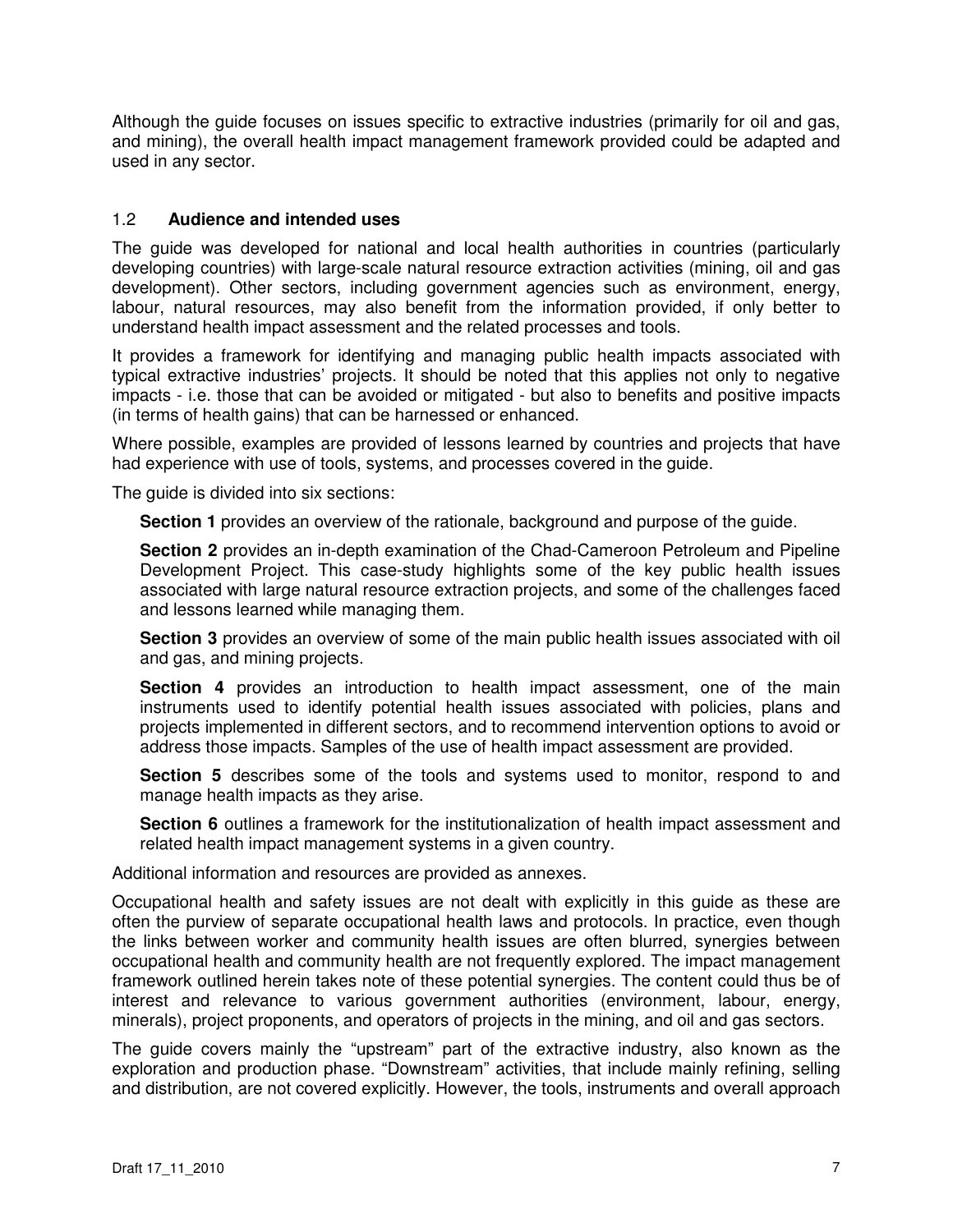described may be adapted and used to address wider public health issues associated with those latter activities.

#### **2. Lessons from the Chad-Cameroon Petroleum and Pipeline Development Project**

The Chad-Cameroon Petroleum and Pipeline Development Project is the largest public/private oil and gas development project ever implemented in sub-Saharan Africa. At a total cost of US\$ 6500 million (World Bank, 2009), this project remains the most ambitious, most contentious extractive industries' project ever supported by the international development community. It was to be a major opportunity and model for poverty reduction in Chad and Cameroon, and was expected to be the first example of how to beat the "resource curse" commonly associated with oil in the developing world.

Because of the considerable environmental, social, and governance risks associated with the development of a project of this size, an elaborate impact management system was put in place. Some important and valuable lessons were learned about environmental and social (and health) impact management in the oil and gas sector.

This case example is included here because it remains one of the few for which considerable information is available in the public domain, and which has been the subject of extensive external/public review and analysis, including from the perspective of health. The Chad-Cameroon case was selected also because many of the challenges and issues faced are representative of those likely to confront other developing countries undertaking similar projects.

#### **2.1 Project description**

In the late 1990s, roughly 30 years after confirmation of viable oil reserves in southern Chad, the Governments of Chad and Cameroon, with funds from the World Bank, formed an oil consortium in which the primary partners were the two government-owned oil companies (the Tchad Oil Transport Company and the Cameroon Oil Transport Company) and ExxonMobile. This project was by far the largest energy infrastructure project ever considered in sub-Saharan Africa. After in-depth project planning which included environmental and social impact analyses,

construction of the pipeline and related ancillary facilities began in 2000.

Crude oil was to be extracted from oil fields in the Doba Basin in southern Chad and transported via a 1075 kilometre pipeline to an offshore processing facility in Kribi, Cameroon.

In addition to the pipeline, infrastructure development activities included upgrading roads, building two pump stations, and the construction of an airport as well as a processing and distribution facility 15 kilometres off the shore of Kribi.

Expectations about the economic and social benefits that would be generated in both Chad and Cameroon were high. The oil fields near Kome, Chad were expected to produce

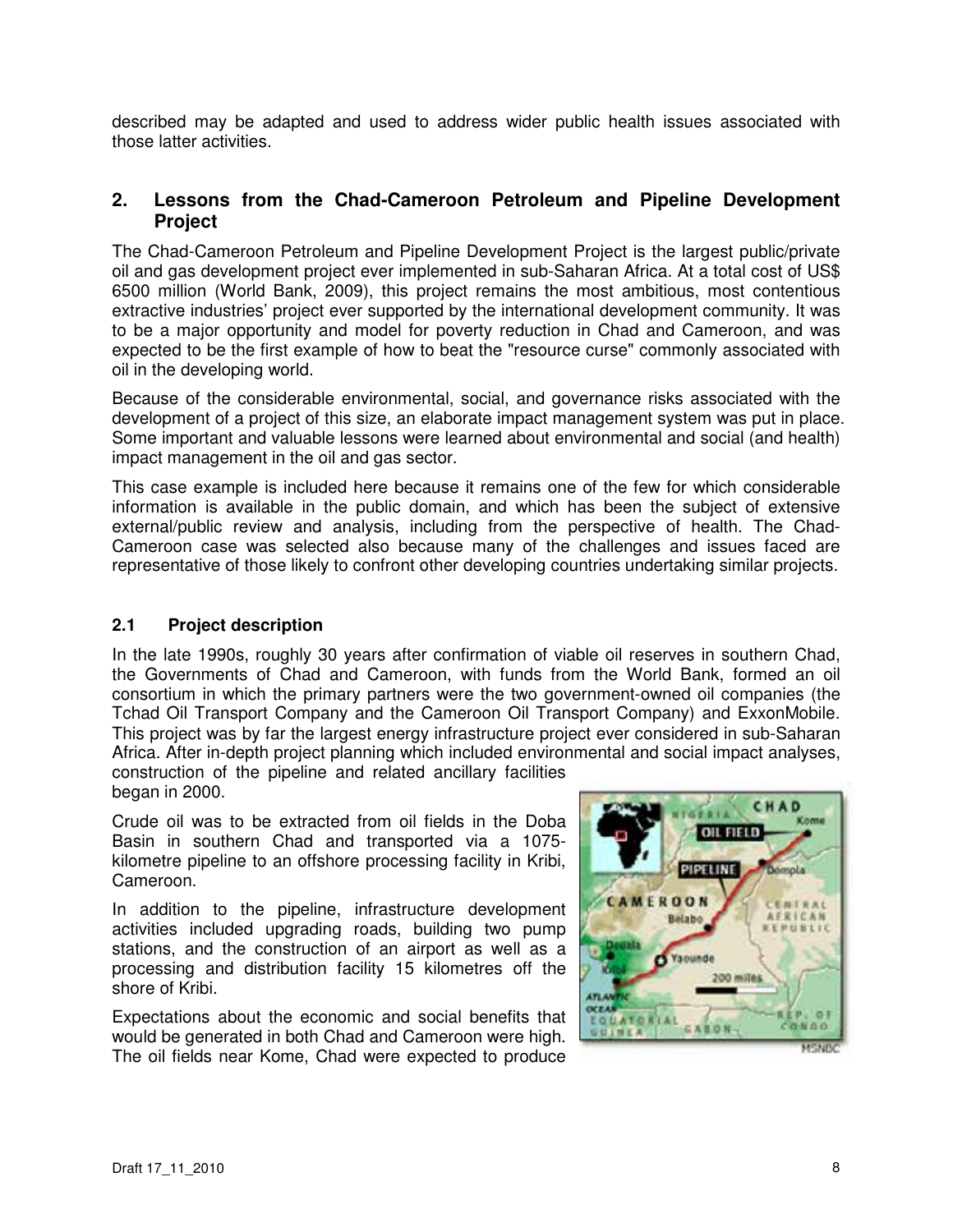1000 million barrels of crude oil (valued at US\$ 15 000 million) over a period of 30 years (Jobin, 2003). Several thousand short-term construction and operational jobs were to be provided in Chad and Cameroon.

The first oil was produced in July 2003.

For Chad, oil was and still is the most important and rapidly developing economic sector. In 2004, 33% of Chad's gross national product was generated by the oil industry. By 2007, this figure had risen to 46.9% (OECD, 2009).

#### **2.2 Identification, management and monitoring of environmental, social and health issues**

The overall approach taken to identify, manage and monitor project-related environmental, social and health impacts relied upon five core elements:

- (a) **Impact assessment** Given the scale, socioeconomic and political importance of this project, World Bank and International Finance Corporation safeguard requirements for environmental and social impact assessment, resettlement, and indigenous population issues were applied. Some health issues were considered as part of the environmental impact assessment studies performed (see section 2.3 below) but a full health impact assessment was not undertaken.
- (b) **Impact management plans** An environmental management plan was developed in which detailed mitigation measures to address issues such as those related to resettlement and public health impacts were defined. Additional impact management plans were developed for the handling of specific issues such as community resettlement.
- (c) **Independent expert advisory groups** The World Bank Group established two external bodies to monitor the environmental and social impacts of the project as well as its broader development and governance dimensions: the External Compliance Monitoring Group which reported to the International Finance Corporation and the Independent Advisory Group which reported to the public lending arms of the World Bank Group. Key roles of these advisory groups were to work with national technical committees in order to support the impact assessment reviews and to engage in compliance monitoring and performance evaluation activities.
- (d) **Establishment of a multi-layered monitoring system** This included project contractors and operators, national authorities from the two countries and the two independent advisory groups described above.
- (e) **Capacity development** Parallel capacity development programmes were put in place (financed by the World Bank) with a view to developing national capacity to carry out impact assessment activities and regulation, to follow up monitoring and inspection, and for reporting.

#### **2.3 Health impacts**

No independent or full-fledged health impact assessment was undertaken for the Chad-Cameroon Petroleum and Pipeline Development Project. Health issues were considered as part of the environmental impact assessment studies. Table 1 provides an overview of the main public health impacts associated with the project. Some of the impacts were identified in the heatlh section of the environmental assessment report, and others (indicated with an \*) were later revealed to be associated health impacts.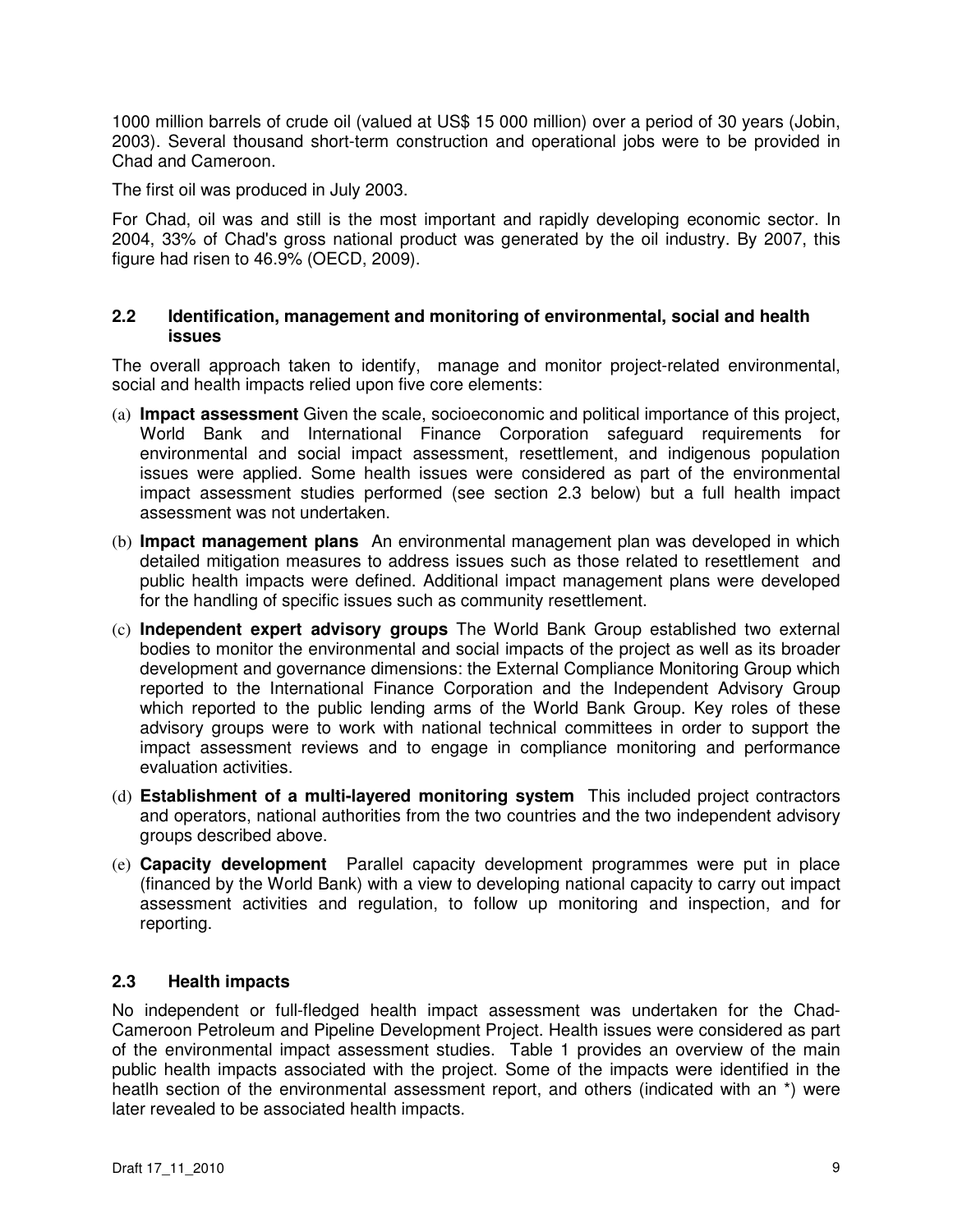Table 1: Public health impacts associated with the Chad-Cameroon Petroleum and Pipeline Development Project

| Communicable/infectious diseases                                                                                                                                                                                                   | Noncommunicable conditions                                                                                                                                                                                                                                                                                                                                                                                         |  |
|------------------------------------------------------------------------------------------------------------------------------------------------------------------------------------------------------------------------------------|--------------------------------------------------------------------------------------------------------------------------------------------------------------------------------------------------------------------------------------------------------------------------------------------------------------------------------------------------------------------------------------------------------------------|--|
| Sexually transmitted diseases, HIV/AIDS<br>and hepatitis (Priority was given to HIV/AIDS<br>which was identified in the environmental<br>impact assessment as being the dominant<br>health concern, especially for the workforce.) | <b>Accidents and injuries affecting both</b><br>workers and communities/individuals living<br>and working around pipeline and other<br>project facilities and infrastructure<br><b>Mental health impacts</b> <sup>*</sup> triggered or<br>exacerbated by stress of loss of livelihood,<br>greater food insecurity, decline in health<br>status, increased social tension, deterioration<br>in family relationships |  |
| Vector-borne, zoonotic, and parasitic<br>diseases (malaria, schistosomiasis,<br>onchocerciasis)                                                                                                                                    |                                                                                                                                                                                                                                                                                                                                                                                                                    |  |
| *Respiratory infections (tuberculosis,<br>influenza, etc.)                                                                                                                                                                         | Anaemia, stunting and other nutrition-                                                                                                                                                                                                                                                                                                                                                                             |  |
| Water-borne and other diseases linked to<br>sanitation and hygiene (diarrhoea, cholera,<br>typhoid)                                                                                                                                | related disorders* (not documented<br>because no baseline developed) but a likely<br>effect of the loss of livelihoods                                                                                                                                                                                                                                                                                             |  |
|                                                                                                                                                                                                                                    | Respiratory disorders* associated with dust<br>from vehicular traffic.                                                                                                                                                                                                                                                                                                                                             |  |

\*These health impacts were not originally considered during project impact assessment activities, but were later revealed as negative health impacts (authors and Singer et al., 2004).

#### **2.4 Social and environmental changes resulting from the project**

The following is an overview of the social and environmental changes that occurred as a result of the project. Each had a bearing on the health impacts described above.

- **Loss of access to land/livelihoods** The livelihoods of an estimated 12 000 people were directly affected by land acquisition (temporary and permanent) that occurred during construction of the pipeline and other project infrastructure and facilities (Barklay & Koppert, 2007). The project also had a direct impact on the livelihoods of fishing communities living and working near the offshore project infrastructure.
- **Population in-migration** resulted in the spontaneous creation of settlements (some with an estimated population of 17 000) next to project sites and facilities, inhabited by individuals seeking income opportunities, temporary employment, etc. These settlements, such as Kome Atan, did not have even the most basic infrastructure (water, sanitation, power), and because they were informal settlements, were not covered by health services.
- **Environmental pollution and/or degradation**, for example due to chemical contamination from oil leakage and spills. According to the XXX review, even when the best available technology was adopted, 2000 gallons of crude oil per day could leak undetected. The pipeline traverses several major rivers and could give rise to severe pollution problems. The consortium did not complete and released an emergency oil spill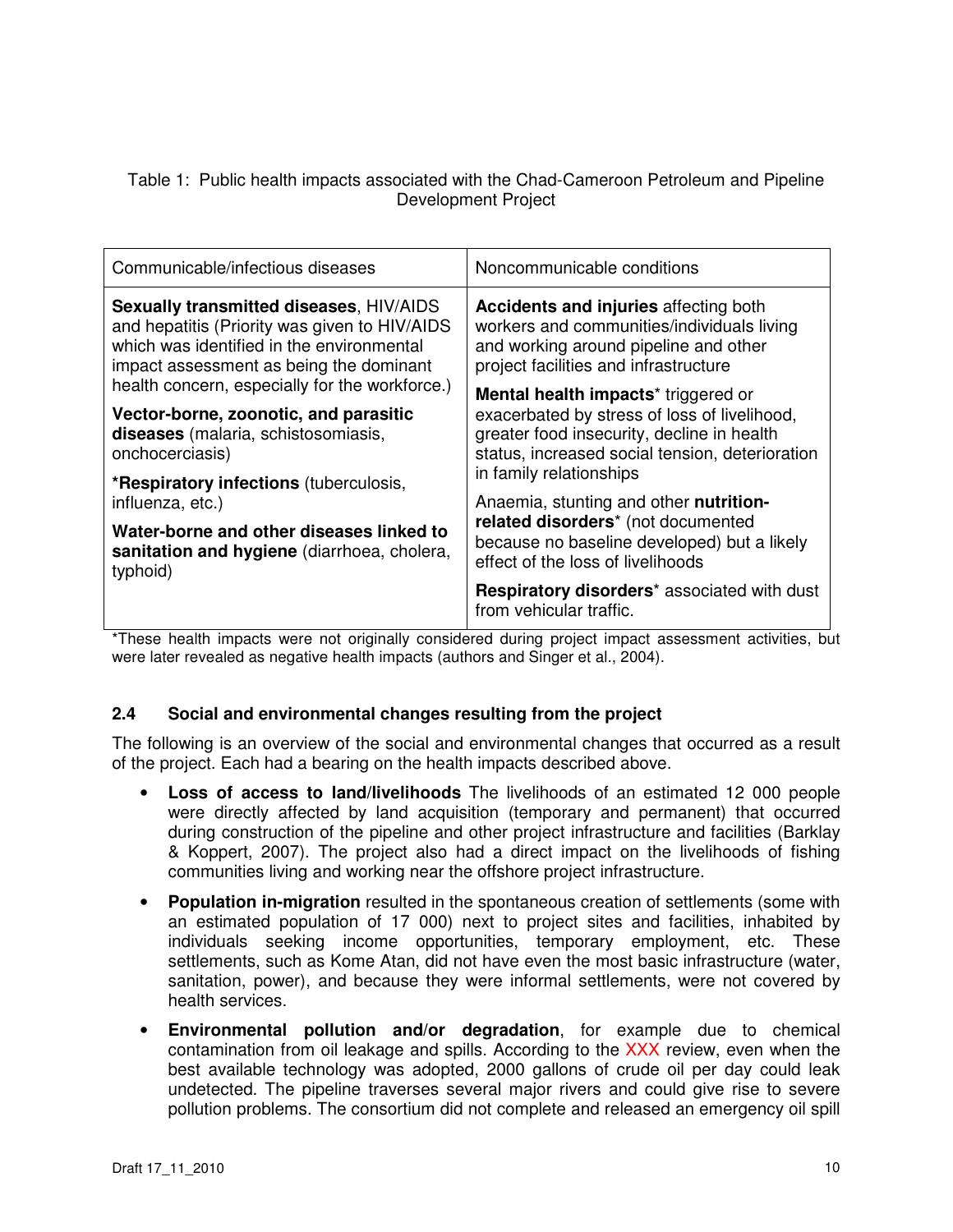management plan until 200x. Destruction of the reefs and general disturbance to marine life off the coast of Kribi has adversely affected the livelihoods of XXX local fisherman (Badjeck, 2005). Dust, noise, toxic waste and other environmental impacts were associated with pipeline construction activities.

**Increase in conflict dynamics** Chad has been characterized by a "profound and enduring" crisis since independence. The exploitation of its oil resources is considered to have increased conflict dynamics in the country. Tensions have risen between the local population and project operators over unresolved grievances regarding inadequate and inappropriate compensation given as part of project resettlement activities. There have been reports of tensions between population and government because of the latter's claimed lack of interest in ensuring the proper behaviour of the oil operators in the field and the long delay in bringing development projects to the region affected by oil extraction activities. Funds arrived in 2005 but there was a perceived lack of activity to address community needs. Different community groups were concerned about the monetization of society and new concepts of land ownership that supposedly have led to a deterioration in solidarity (Guesnet, 2009).

#### **2.5 Lessons learned and opportunities for improvement**

The logic behind the development of the environmental and social impact management framework used in the Chad-Cameroon Petroleum and Pipeline Development Project was considered sound, and perhaps even exemplary, "except for the revealed weaknesses of every link in the chain" (Singer et al., 2004; Independent Evaluation Group of the World Bank, 2009).

#### 2.5.1Issues associated with the assessment of impacts

The main weaknesses identified in the impact assessment were attributed to two major flaws: a) inadequate scoping of the project footprint; and b) lack of a baseline of core development indicators (including for health). These fundamental flaws eventually undermined the credibility of the impact assessments and related environmental management plans, and virtually eliminated the possibility of measuring the overall development impact (e.g. in terms of poverty reduction) expected from the project.

The following paragraphs provide further details about weaknesses identified with respect to scoping.

#### • **Gross underestimation of the project's physical footprint**

Twice as much land was used by the project as was originally anticipated and accounted for in its environmental management plan. As of 2009, the total number of wells drilled in the oil field was 700 - more than double the estimate made during project appraisal (Independent Evaluation Group of the World Bank, 2009). The number of households directly affected by the project was also significantly greater than originally anticipated. Roughly 1000 people (approximately 150 households) were expected to be resettled as a result of the oil field's development. Environmental management actions and related resources estimates were based on this initial figure. Later studies revealed that the total project-affected population in the oil field's development area as of June 2006 was about 1640 households or about 12 000 people (Barklay & Koppert, 2007).

#### • **Inadequate consideration of all potentially affected individuals/populations**

One independent evaluation (Singer et al., 2004) of the health components of the impact assessments undertaken found that only limited consideration was given to potential impacts on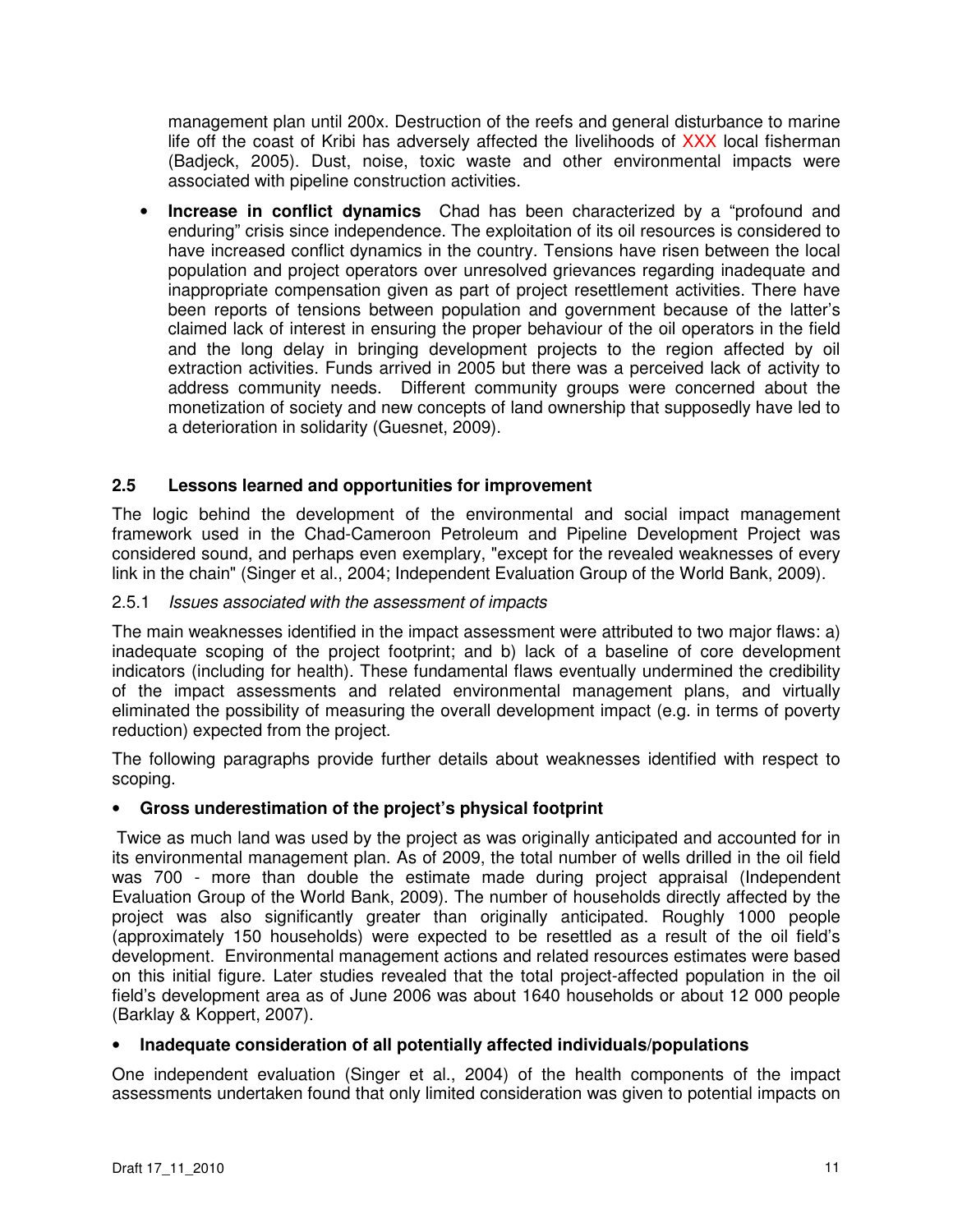health of communities living and working outside the oil fields in other project-affected areas (e.g. along pipeline routes, near ancillary facilities, seaport). Potential impacts on vulnerable groups, including indigenous populations (e.g. the Pygmy communities living in the forests of Cameroon near the Kribi port, several of which were eventually displaced because of projectrelated activities) and women and children were not adequately considered (Singer et al., 2004). Women play a key role in subsistence farming in both Chad and Cameroon. Small parcels of land - a primary source of household food - cultivated by women were not included in the impact assessment studies done and therefore were not part of the compensation plans developed to offset adverse project impacts on livelihoods (Independent Evaluation Group of the World Bank, 2009).

#### • **No consideration of cumulative or potentially induced impacts**

The environmental impact assessment did not take into account the possibility that the oil infrastructure could be used in the future for other oil field development activities in the region (Netherlands Commission for Environmental Assessment, 2004). The existing agreement between the consortium and Chad allows for oil exploration not only in the Doba region, but also in four other regions (Lake Chad, Salamat, Bongor and Doseo) covering a surface area of 104 223.5 square kilometres. The pipeline, whose capacity exceeds the oil flow that can be provided by the Doba fields, could be the first step in further oil development projects in the region. However no comprehensive social and environmental impact assessment covering all potential developments has ever been produced. Nor was consideration given to wider induced social and environmental impacts such as those brought about by population in-migration, creation or expansion of linear infrastructure (roads), or rapid development of the Kribi port area.

Population in-migration, as seen for example in the establishment of the spontaneous village of Kome Atan, proved to be one of the most significant induced impacts of the project.

The assessment of health issues which primarily addressed worker health and safety identified HIV/AIDS as the predominant concern of both communities and workers. Coverage and analysis of community health impacts was very limited. Key health issues attributed to loss of livelihoods and land (e.g. diet/nutritional status, mental health concerns, respiratory disease) were not considered. Again, this may have been because the number of households whose livelihoods were expected to be affected was significantly underestimated. Despite the known link between HIV/AIDS and tuberculosis, potential project impacts on the spread of tuberculosis were not considered (Singer et al., 2004).

#### 2.5.2Issues associated with implementation of impact management measures

- **Limitations of impact management plans** The environmental management plans that were developed were generally regarded as ambitious, given the impacts identified in the various impact assessment reports (Jobin, 2003). However, because many of the potential issues were not fully scoped, the provisions made in the environmental and other impact management plans (e.g. the community resettlement plan) were inadequate. The environmental impact management plans allowed little room for the use of management approaches that were flexible enough to respond to issues that emerged after project implementation. Thus little could be done to address environment and social issues emerging as a result of the ever-growing project footprint.
- **Timing of capacity development activities** Monitoring of the environmental and social impacts of the project was widely seen and understood to be the responsibility of the respective Governments of Chad and Cameroon. In order to facilitate environmental and social monitoring and management activities, the World Bank introduced a technical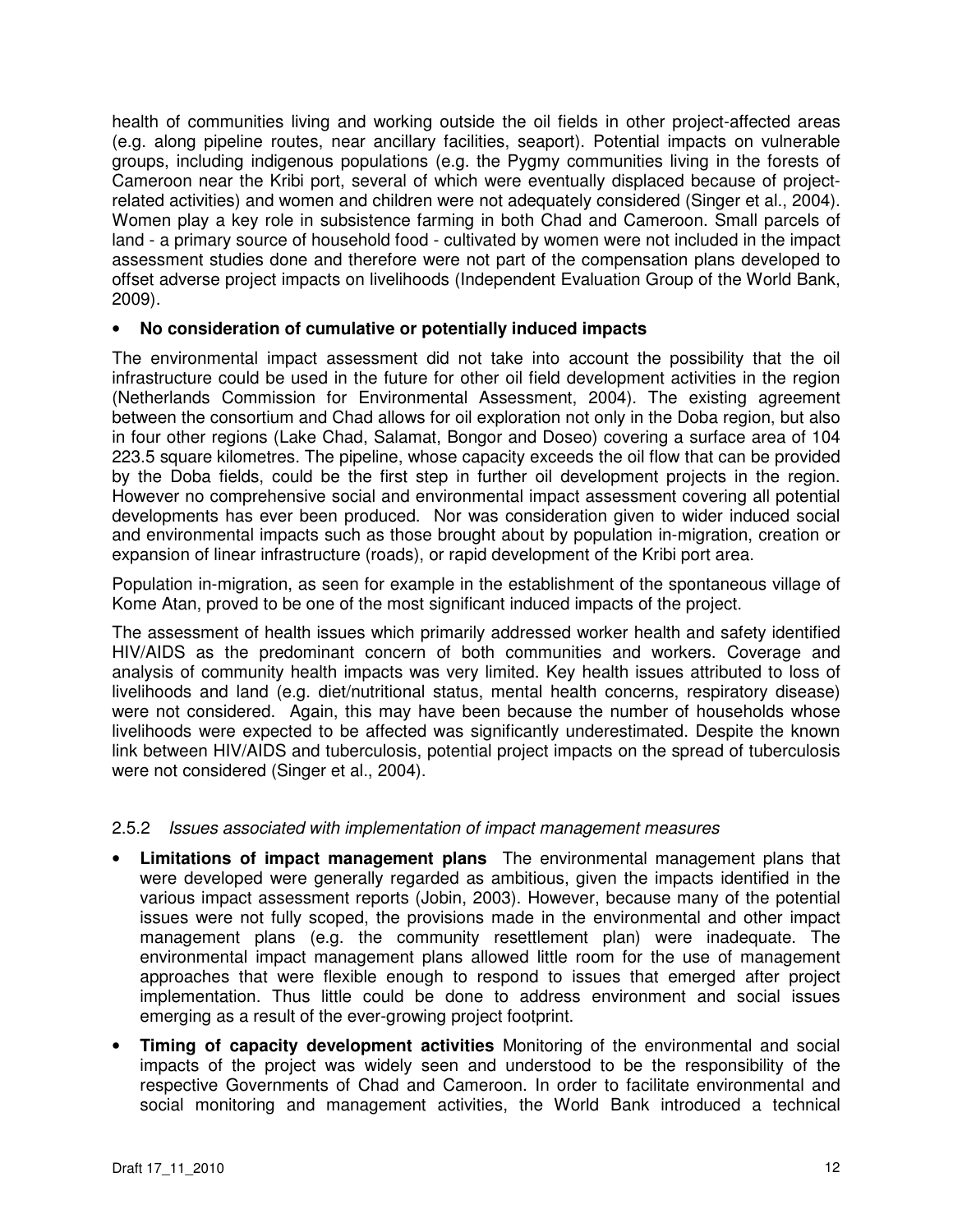assistance programme for capacity development activities. Unfortunately, capacity development activities began after the project infrastructure had been built and oil production had started (Independent Evaluation Group of the World Bank, 2009). When environmental monitoring inspectors were needed, for example during pipeline construction activities, none were available.

• **Reliance upon external experts for advisory services and independent compliance monitoring** The use of the two independent expert groups to provide advisory services for impact assessment activities and for monitoring was considered a model for other oil and gas projects of similar complexity. The weakness of these expert groups was their inability to influence (and require) changes in project design and subsequent actions taken during project operations. Both groups issued monitoring reports identifying problems that needed to be addressed urgently and made repeated recommendations without achieving commensurate results. Many of the recommendations provided by the advisory groups were never implemented, largely because use of those recommendations was at the discretion of the governments, the World Bank and the consortium (Jobin, 2003). There was no mechanism for holding the project proponents accountable for addressing issues raised by the two groups of experts.

A lack of health expertise within the two expert groups and the technical committees set up in each country to play a role in monitoring and reporting was also viewed as a major factor in the lack of action taken to address emerging public health concerns. This was a key reason cited for the Cameroon national technical committee's failure to respond to the independent expert panel recommendations on HIV/AIDS prevention, even though HIV/AIDS was clearly one of the dominant health concerns associated with the project (Jobin, 2003).

• **Inability to align, influence and augment project (and related) resources to address pre-existing health issues** Reinvestment of oil revenues in social infrastructure including health systems was considerably less than originally foreseen in the Project Revenue Management Plan. For political and economic reasons, government willingness to earmark and allocate funds was uneven. Health programmes tended to be implemented late and did not respond to community health needs. Project-led corporate social responsibility programmes to address specific health issues such as malaria and HIV/AIDS were implemented effectively in project-affected areas but they covered only a small part of the affected population.

The Chad-Cameroon case example reveals a range of environmental, social and human health consequences that can result from large-scale natural resource extraction activities. Lessons learned about the challenges associated with anticipating and managing those consequences are valuable to other countries experiencing or embarking on similar development ventures.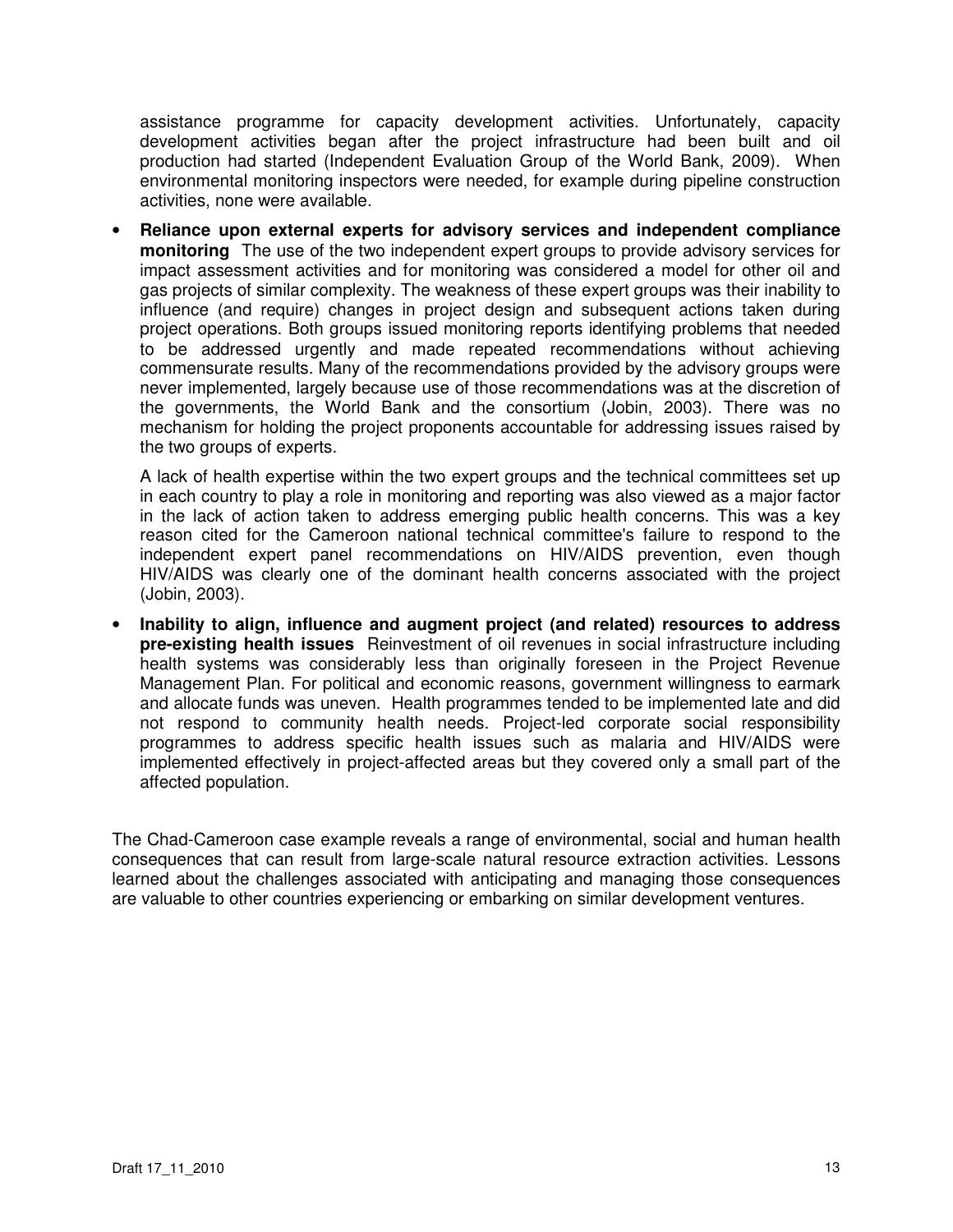#### **3. Public health issues associated with natural resource extraction activities**

Large-scale development projects in non-renewable natural resources extraction (e.g. in mining or oil and gas) have a number of associated public health issues. Some of these health impacts are direct consequences of project activities, such as injuries and deaths from road traffic accidents associated with construction activities, but there are also indirect health impacts that are the result of changes in the physical and social environment following the introduction of the project(s).

For example, changes in the physical environment that might result from the construction of a mine or from other project-related infrastructure (e.g. airports, roads, seaports) can have implications for communities whose livelihoods depend on that ecosystem and its resources such as forests, water, or even marine life. Alteration of natural habitats and water flow can also result in increased spread of vectors responsible for transmission of diseases such as malaria or schistosomiasis (commonly associated with deforestation and irrigation activities).

Population in-migration can lead to dramatic changes in the social, psychological, physical and institutional environment. A rapid inflow of migrants (even temporarily) in search of employment or other income opportunities can have serious consequences for communities living in the area. New arrivals might have different ways of life and culture, could rely on different forms of livelihood that might be incompatible with local ones and could carry diseases that are not present in the indigenous populations. An influx of new people (often mostly males) also increases the pressure on existing essential services and infrastructure (e.g. water and sanitation; health care) and may easily lead to overburden and over-exploitation, especially where pre-existing services are already stretched to capacity, which is often the case. Negative impacts on several health and social indicators associated with this boomtown phenomenon have been documented in many countries, even developed ones (Atler et al., 2010).

Such changes in the physical and social environment may affect health because they have a direct impact on the underlying factors that determine health. These factors, or health determinants, include environmental factors, such as air, water, soil quality; social factors (positive such as income opportunities and negative such as increased housing costs); behavioural and lifestyle factors such as tobacco or alcohol use and sexual behaviour; and pressure on infrastructure and services (access to water and sanitation, essential health and social services, transport, civil protection, police, etc.).

These changes might also have long-term consequences that will be felt after the project has closed or the natural resource has been exploited. For example, costs of medical care and health service provision are usually transferred to the local health system, unless specific plans are made for their repayment from project revenues. In addition, the health problems suffered by workers once they have finished their active professional life are often shifted to the public health budgets, as in the case of coal or asbestos miners. The same is true for the general population in the case of diseases of long duration such as HIV or cancers, or malnutrition with resulting stunted growth in children.

Many of the above types of social and environmental changes (and the resulting health impacts) occur at different stages of the resource extraction process. Even within a specific project there can be significant variation in the types and scale of health issues associated with different project phases, e.g. construction versus operations versus closure or decommissioning.

Fig.1 provides a graphical representation of the potential changes in the scale and scope of the community health impact that can occur over the life cycle of a project. This figure shows how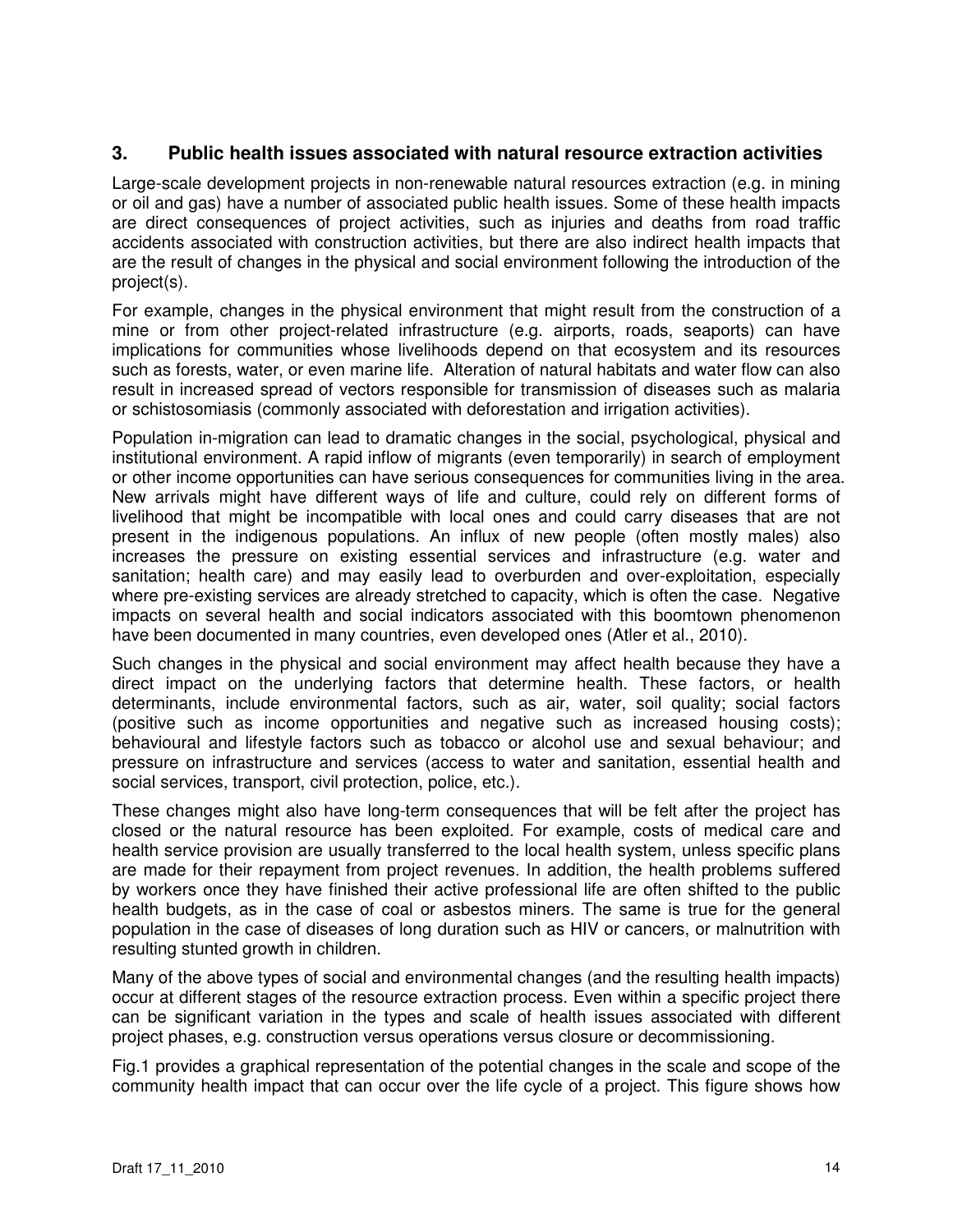the nature of health issues can differ across project stages and can sometimes require very different types of interventions.



Fig.1 Public health impacts over the life of a large scale development project

The main public health issues associated with natural resource extraction projects (oil and gas, mining) are outlined in the table below.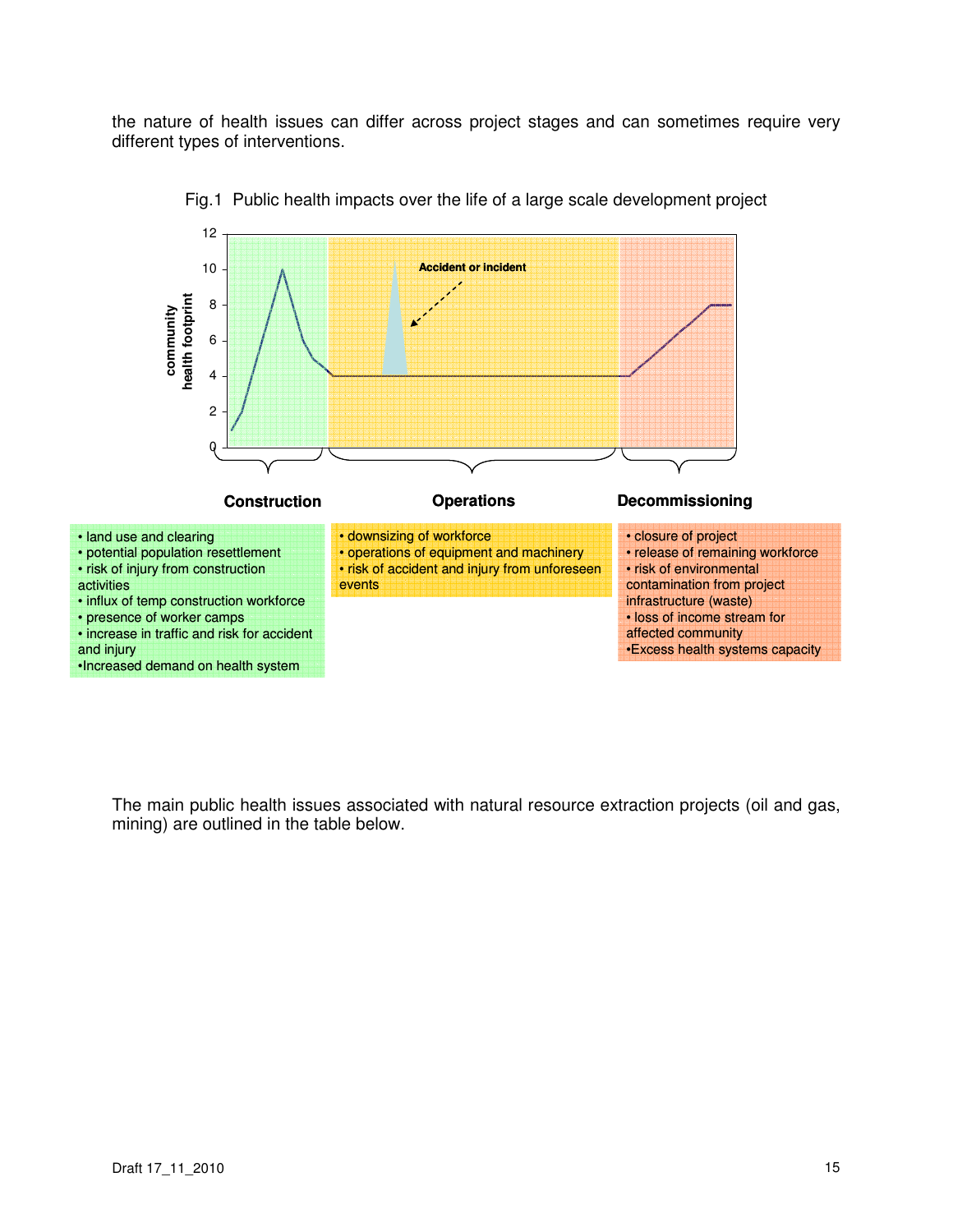| Project-led changes and/or<br>pressures                                                                                                                                                                                                                                                                                                                                                                                                                                                                                           | Social/environmental<br>determinant of health                                                                                                                                                                                                                                                                                                                                                                                                      | <b>Risks to health</b>                                                                                                                                                                                                                                                                                                                                                                                                                                                                                                                                                                                                                                                                                                                                                                                                                                                                                                                                                                                                                              | Point in project cycle when<br>changes or impacts most<br>likely to occur                                                                                                        |
|-----------------------------------------------------------------------------------------------------------------------------------------------------------------------------------------------------------------------------------------------------------------------------------------------------------------------------------------------------------------------------------------------------------------------------------------------------------------------------------------------------------------------------------|----------------------------------------------------------------------------------------------------------------------------------------------------------------------------------------------------------------------------------------------------------------------------------------------------------------------------------------------------------------------------------------------------------------------------------------------------|-----------------------------------------------------------------------------------------------------------------------------------------------------------------------------------------------------------------------------------------------------------------------------------------------------------------------------------------------------------------------------------------------------------------------------------------------------------------------------------------------------------------------------------------------------------------------------------------------------------------------------------------------------------------------------------------------------------------------------------------------------------------------------------------------------------------------------------------------------------------------------------------------------------------------------------------------------------------------------------------------------------------------------------------------------|----------------------------------------------------------------------------------------------------------------------------------------------------------------------------------|
| <b>Population influx</b><br>Development of settlements or<br>camps in rural, remote and/or<br>under-serviced areas<br>Rapid urbanization and<br>$\bullet$<br>overcrowding<br>Can be followed by a period of<br>$\bullet$<br>rapid "out-migration" following<br>the end of a construction<br>period when income and<br>employment opportunities<br>decline ("boom and bust"<br>phenomenon)<br>Rise of artisanal and small<br>$\bullet$<br>scale mining activities (see<br>box 1 for more information on<br>related health impacts) | Competition for limited resources /<br>livelihood opportunities<br>Higher costs of living (e.g. food,<br>rent) and resulting impacts on<br>household income potential<br>Change in community/social<br>networks and social cohesion<br>Strain on infrastructure and<br>services<br>Change in access to basic<br>services (transport, water, health)<br>Competition for project-related<br>benefits<br>Differential impact on women and<br>children | Change in diet with resulting<br>impacts on nutritional status (if<br>negative, can result in anaemia,<br>stunting and malnutrition in<br>children, etc.)<br>Risk of infectious disease<br>outbreaks (e.g. cholera) and food-<br>borne diseases especially where<br>services and infrastructure (e.g.<br>water and sanitation) are unable<br>to meet demands of rapidly<br>growing population<br>Other infectious diseases such as<br>respiratory infections (e.g.<br>tuberculosis) and other diseases<br>(e.g. measles) associated with<br>overcrowding; malaria and other<br>vector-borne diseases; zoonotic<br>and parasitic diseases, associated<br>with increased breeding of vectors<br>and greater population<br>transmission<br>Sexually transmitted diseases<br>including HIV/AIDS, as well as<br>longer term reproductive health<br>issues associated with mixing of<br>different population groups<br>Noncommunicable diseases (e.g.<br>obesity and diabetes) associated<br>with the arrival of cheap,<br>processed, low nutrition foods | Can occur as soon as there is<br>confirmation of the commercial<br>interest and value of natural<br>resource find. Most often seen<br>during construction phases of<br>projects. |

#### Table 2: Main public health issues associated with natural resource extraction projects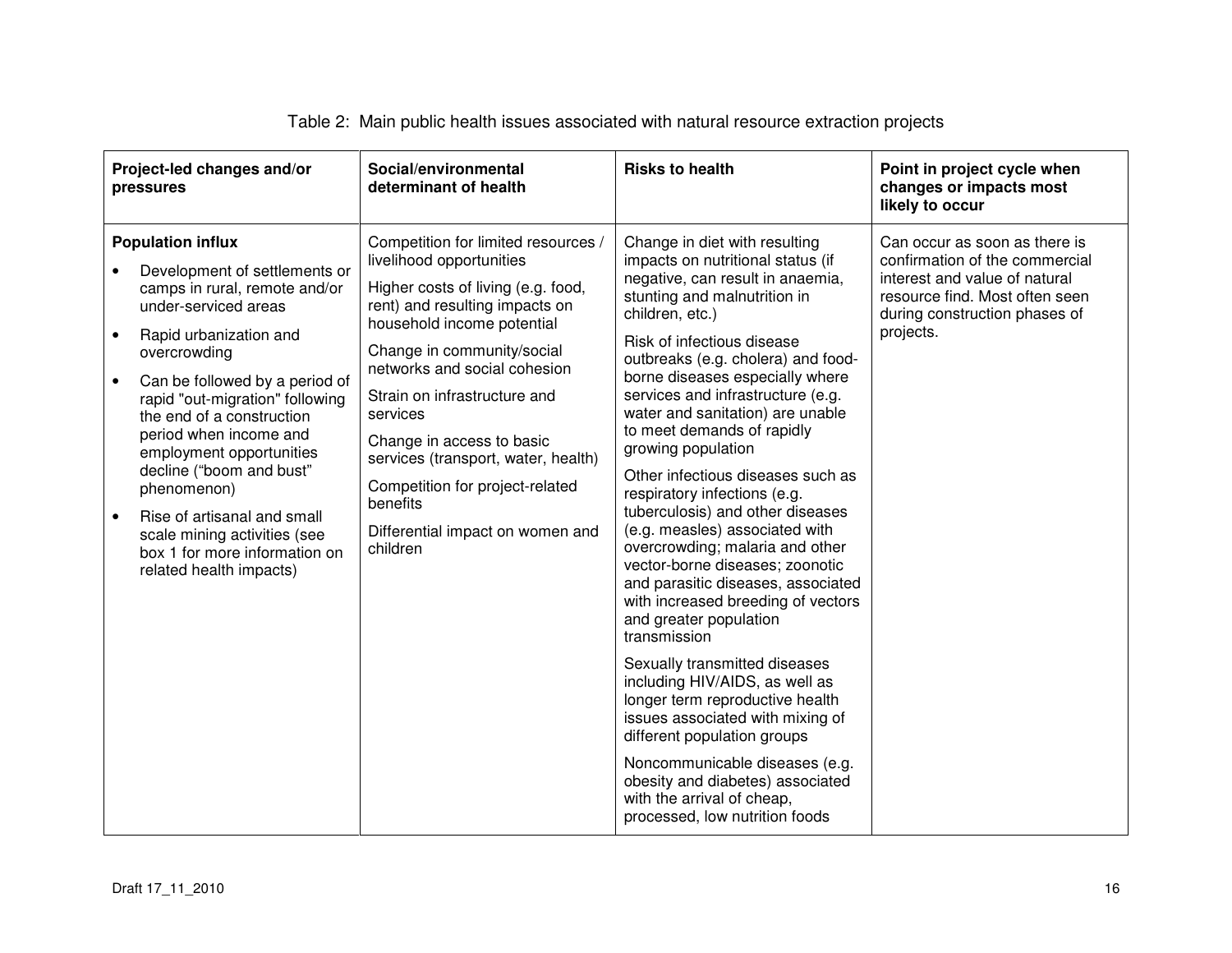| Project-led changes and/or<br>pressures                                                                                                                                                                                                                                                         | Social/environmental<br>determinant of health                                                                                                                                                                                                                                                                                                                                                                                                                                                                                                                                   | <b>Risks to health</b>                                                                                                                                                                                                                                                                                                                                                                                                                                                                              | Point in project cycle when<br>changes or impacts most<br>likely to occur                                                                                                                                                                                   |
|-------------------------------------------------------------------------------------------------------------------------------------------------------------------------------------------------------------------------------------------------------------------------------------------------|---------------------------------------------------------------------------------------------------------------------------------------------------------------------------------------------------------------------------------------------------------------------------------------------------------------------------------------------------------------------------------------------------------------------------------------------------------------------------------------------------------------------------------------------------------------------------------|-----------------------------------------------------------------------------------------------------------------------------------------------------------------------------------------------------------------------------------------------------------------------------------------------------------------------------------------------------------------------------------------------------------------------------------------------------------------------------------------------------|-------------------------------------------------------------------------------------------------------------------------------------------------------------------------------------------------------------------------------------------------------------|
| Rapid rise in expectations<br>regarding wealth/benefits<br>Can accelerate population in-<br>migration<br>Monetization of society<br>$\bullet$<br>(especially if the pre-project<br>society was composed of<br>subsistence farmers or<br>hunters)                                                | Exacerbated social tension when<br>expectations not met (e.g. fewer<br>jobs generated; less resources<br>actually found; less<br>income/benefit transferred (and<br>visible) than expected by local<br>population)<br>Increased tensions among<br>different groups within the same<br>community because of conflict<br>between older generation<br>interested in preserving social<br>structure and young people<br>interested in employment<br>opportunities                                                                                                                   | Stress, and potentially mental<br>health problems<br>Alcoholism, substance abuse<br>Violence/conflict, death and<br>injuries, crime                                                                                                                                                                                                                                                                                                                                                                 | Often begins as soon as<br>commercial interest and value of<br>natural resource find is confirmed.<br>Decision-making processes such<br>as those related to revenue<br>management planning can<br>significantly increase social<br>expectations of benefits |
| Land use change<br>Associated with construction<br>and infrastructure<br>development<br>Deforestation; destruction of<br>$\bullet$<br>ecosystems)<br>Environmental degradation;<br>$\bullet$<br>Land clearing; acquisition or<br>$\bullet$<br>loss of land<br>Loss of biodiversity<br>$\bullet$ | Loss of access to land/source of<br>livelihoods (e.g. fishing area,<br>farmlands)<br>Possible resettlement/relocation of<br>community/household<br>Loss of land/environment of<br>significant cultural importance<br>(e.g. sacred land/trees, source of<br>traditional medicines)<br>Change in ecosystems with<br>resulting implications for sources<br>of water, access to fuel (e.g.<br>firewood), resilience to climate-<br>related events (e.g. mudslides),<br>and impact on biodiversity (loss of<br>species, loss of habitat, loss of<br>access to traditional medicines) | Decreased food security with<br>resulting negative impacts on diet<br>and nutritional status (e.g.<br>anaemia; low birth weight)<br>Change in vector- and pest-borne<br>disease patterns (e.g. malaria;<br>tick-borne diseases) associated<br>with deforestation activities<br>Water scarcity; health problems<br>associated with inadequate<br>quantity and quality of water (e.g.<br>diarrhoeal diseases)<br>Mental health problems, stress<br>(because of loss of access to<br>land/livelihoods) | Likely to occur at the beginning of<br>project development and<br>implementation when land is<br>needed to begin construction of<br>project-related facilities and<br>infrastructure (access roads,<br>buildings, etc.)                                     |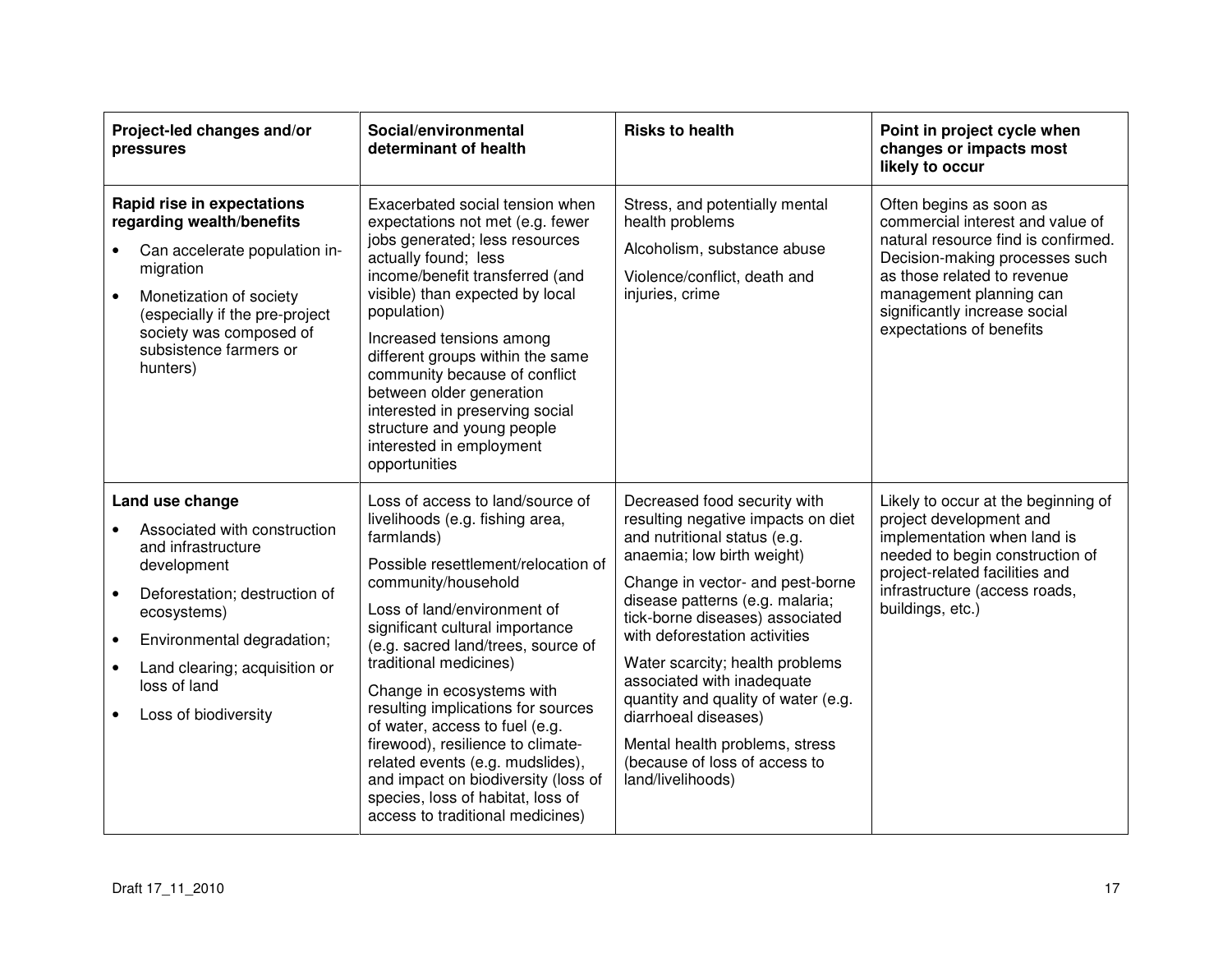| Project-led changes and/or<br>pressures                                                                                                                                                                                                                                                                  | Social/environmental<br>determinant of health                                                                                                                                                                                                                                                                                                                                                                                                                                   | <b>Risks to health</b>                                                                                                                                                                                                                                                                                                                                                                                                                                                                                                                                                                                                                                                                                                                                                                       | Point in project cycle when<br>changes or impacts most<br>likely to occur                                                                                                                                                                                        |
|----------------------------------------------------------------------------------------------------------------------------------------------------------------------------------------------------------------------------------------------------------------------------------------------------------|---------------------------------------------------------------------------------------------------------------------------------------------------------------------------------------------------------------------------------------------------------------------------------------------------------------------------------------------------------------------------------------------------------------------------------------------------------------------------------|----------------------------------------------------------------------------------------------------------------------------------------------------------------------------------------------------------------------------------------------------------------------------------------------------------------------------------------------------------------------------------------------------------------------------------------------------------------------------------------------------------------------------------------------------------------------------------------------------------------------------------------------------------------------------------------------------------------------------------------------------------------------------------------------|------------------------------------------------------------------------------------------------------------------------------------------------------------------------------------------------------------------------------------------------------------------|
| <b>Environmental pollution and</b><br>pressures<br>(e.g. associated with construction,<br>operations, and or unforeseen<br>events such as spills, fires or<br>explosions. Can also be<br>associated with chemicals used as<br>part of industrial activities or with<br>associated transport activities.) | Chemical contamination of<br>important water sources (water<br>table, rivers, etc.)<br>Chemical contamination of<br>sources of food (e.g. mercury in<br>fish)<br>Chemical contamination of soil<br>Air pollution (e.g. from dust;<br>chemicals released during<br>processing; vehicular emissions;<br>evaporation (e.g. mine tailings);<br>acid rain, in the event of a<br>chemical incident (fire,<br>explosion))<br>Noise<br>More vehicular traffic related to<br>the project | Respiratory diseases (e.g.<br>silicosis, asthma)<br>Change in likelihood of developing<br>cancer (skin, colon, lung. etc.)<br>Skin allergies, dermatological and<br>ophthalmological irritations and/or<br>disorders (e.g. blindness)<br>Mental health problems, stress<br>(because of disturbed<br>environment or change in sleeping<br>patterns)<br>Neurological diseases (e.g. from<br>exposure to heavy metals such as<br>mercury and lead)<br>Cancer from exposure to some<br>volatile organic compounds (e.g.<br>benzene) and some heavy metals<br>(e.g. cadmium and arsenic)<br>Congenital anomalies from in<br>utero exposure to heavy metals<br>and other toxic chemicals<br>Cardiovascular effects; deafness<br>Deaths, injuries and handicaps<br>from trauma related to accidents | Risk of environmental pollution is<br>present at all stages of natural<br>resources development<br>(construction, extraction,<br>transport, processing,<br>decommissioning), as is the risk of<br>unforeseen events that can occur<br>during any of these stages |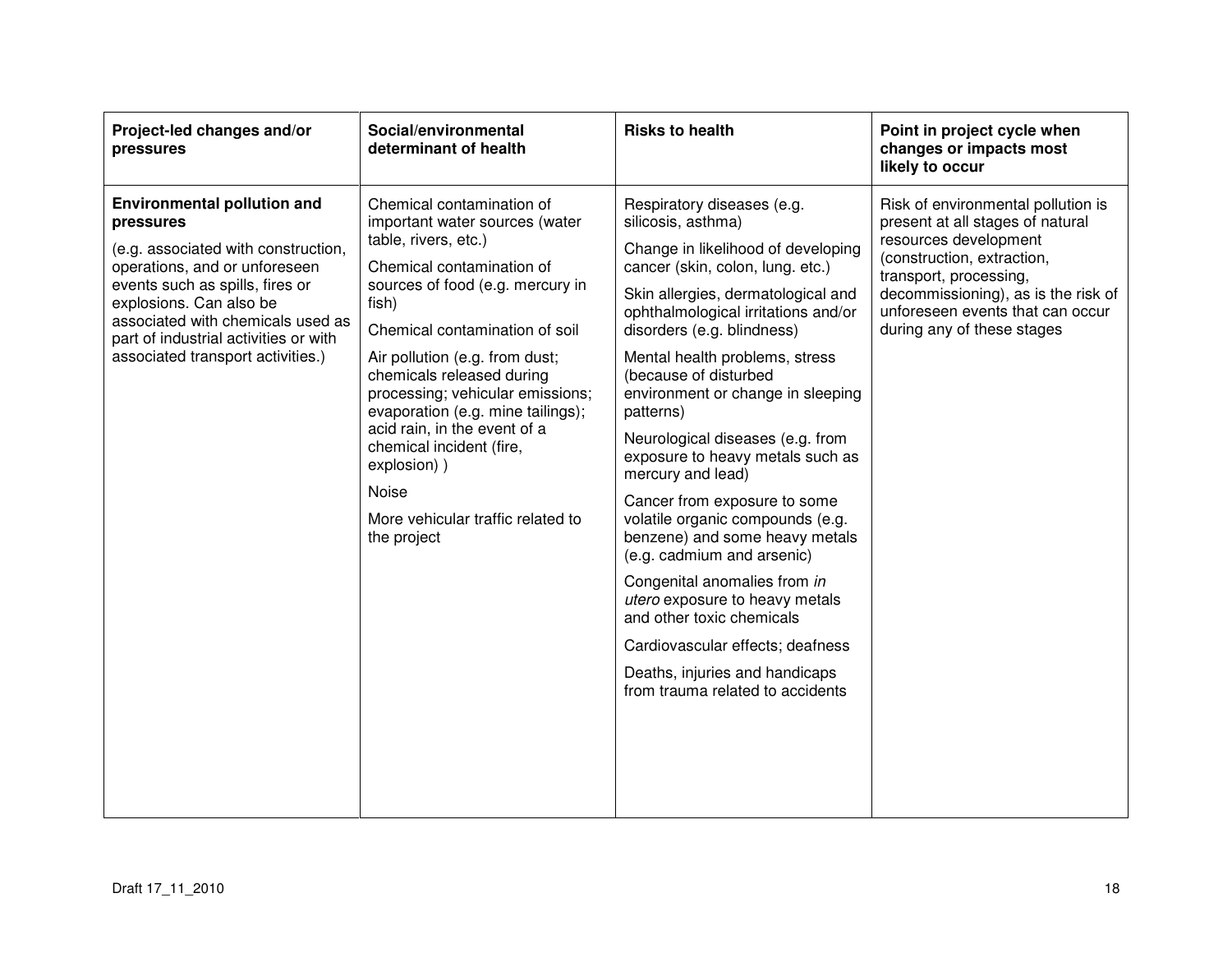| Project-led changes and/or<br>pressures | Social/environmental<br>determinant of health                                                                                                                                                                                                                                                                                                                                                                                                                                                                                                                                                                                                                                                                                                                                                  | <b>Risks to health</b>                                                                                                                                                                                                                                                                                                                                                                                                                                                        | Point in project cycle when<br>changes or impacts most<br>likely to occur                                                                                                                              |
|-----------------------------------------|------------------------------------------------------------------------------------------------------------------------------------------------------------------------------------------------------------------------------------------------------------------------------------------------------------------------------------------------------------------------------------------------------------------------------------------------------------------------------------------------------------------------------------------------------------------------------------------------------------------------------------------------------------------------------------------------------------------------------------------------------------------------------------------------|-------------------------------------------------------------------------------------------------------------------------------------------------------------------------------------------------------------------------------------------------------------------------------------------------------------------------------------------------------------------------------------------------------------------------------------------------------------------------------|--------------------------------------------------------------------------------------------------------------------------------------------------------------------------------------------------------|
| <b>Accelerated development</b>          | Change in household earning<br>potential (e.g. more disposable<br>income)<br>Change in diet (and quality of diet)<br>Increased sale of cars and<br>motorcycles resulting in more<br>traffic, more air pollution, less<br>physical activity, and greater risk<br>of accident/injury<br>Change in access to basic<br>services/infrastructure (e.g. water<br>and sanitation, health care,<br>education)<br>Sudden change in traditional<br>social structures and practices<br>alters the management of the local<br>environment that has kept<br>communicable diseases under<br>control<br>Development of industrial<br>activities using chemicals and<br>toxic materials. Its waste and<br>wastewater management is often<br>not properly regulated, especially<br>when a new emerging industry. | Nutrition-related diseases (e.g.<br>obesity) and related<br>noncommunicable diseases<br>(diabetes, cardiovascular disease)<br>Respiratory disorders (e.g.<br>asthma) associated with increased<br>ambient air pollution<br>Road traffic related deaths and<br>injuries<br>Decline in infectious diseases,<br>especially those related to water<br>and sanitation; malaria<br>Rapid change of livelihoods<br>Long-term health consequences<br>such as cancers or birth defects | Most likely to become evident as<br>part of the legacy of the<br>development of the resource;<br>mainly seen where there is a rapid<br>change in the socioeconomic<br>conditions of a given population |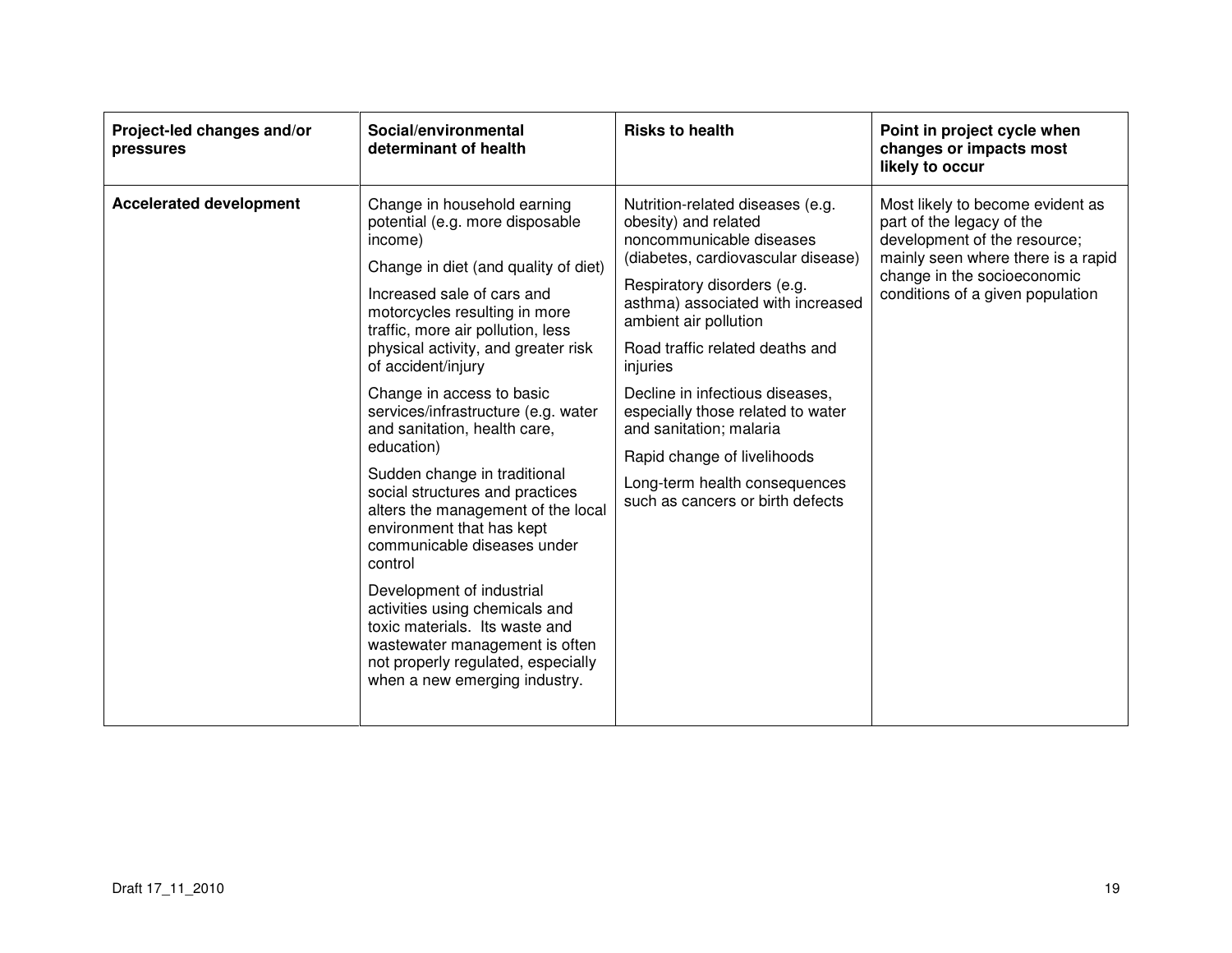Box 1: Artisanal and small-scale mining - an induced impact of large mining projects that can have significant environmental, social and health consequences

One of the most commonly observed induced impacts of large mining projects is the influx of artisanal or small-scale miners to the region. Artisanal and small-scale mining is a form of subsistence mining that is labour intensive and utilizes rudimentary extraction techniques. More than 100 million people throughout the developing world depend directly or indirectly on such mining for their livelihood. (ILO estimates 2010; ICMM 2010 - web site). In many parts of the world, artisanal and small-scale mining is at least as important as large-scale mining activities, particularly in terms of the numbers of people employed (International Council of Mining and Metals, 2003).

Immigration by artisanal and small-scale miners is a common occurrence around large-scale mining projects and can have long-term and lasting negative environmental, social and – ultimately - health consequences. This in-migration can bring about major environmental and social (demographic) changes which in turn can have a major impact on the health of communities that were living in those areas prior to the introduction of the project. For example, the migration of artisanal and small-scale miners to a large-scale mining area may occur with such rapidity that it can quickly overwhelm existing populations and local resources, especially in rural, remote, and/or underdeveloped areas.

Some of the main environment and health impacts associated with ASM include: environmental degradation and pollution, chemical poisonings (for example because of exposure to chemicals associated with the extraction process, including mercury, cyanide, arsenic, and sulfuric acid), accidents and injuries (associated with poor occupational health and safety conditions), violence, spread of infectious diseases (including sexually transmitted diseases), and water borne diseases (due to a lack of adequate drinking water, sanitation, and hygiene). [See Annex 2 for more information about the health impacts associated with ASM.]

Women and children are often most heavily affected by the negative environment and health impacts of ASM. Women in artisanal and small-scale mining traditionally do not enjoy the same status as their male counterparts and are therefore less likely to receive medical attention when needed (Hinton, Veiga & Beinhof, 2003). Because they are smaller physically, children are more likely to participate in highly dangerous artisanal and small-scale mining activities such as crawling through mine shafts and being lowered into open vein deposits. Children are also much more likely to participate in mercury amalgamation in the gold mining setting. In the artisanal gold mining camps of Mongolia, an alarming 60% of those directly involved in mercury amalgamation are children and approximately 20% of them report kidney and urinary diseases (Navch et al., 2006).

The early assessment of potential health impacts associated with natural resource extraction activities (i.e. the potential for artisanal and small-scale mining to occur) can facilitate the identification of interventions and the monitoring and surveillance systems needed to detect and respond to health issues.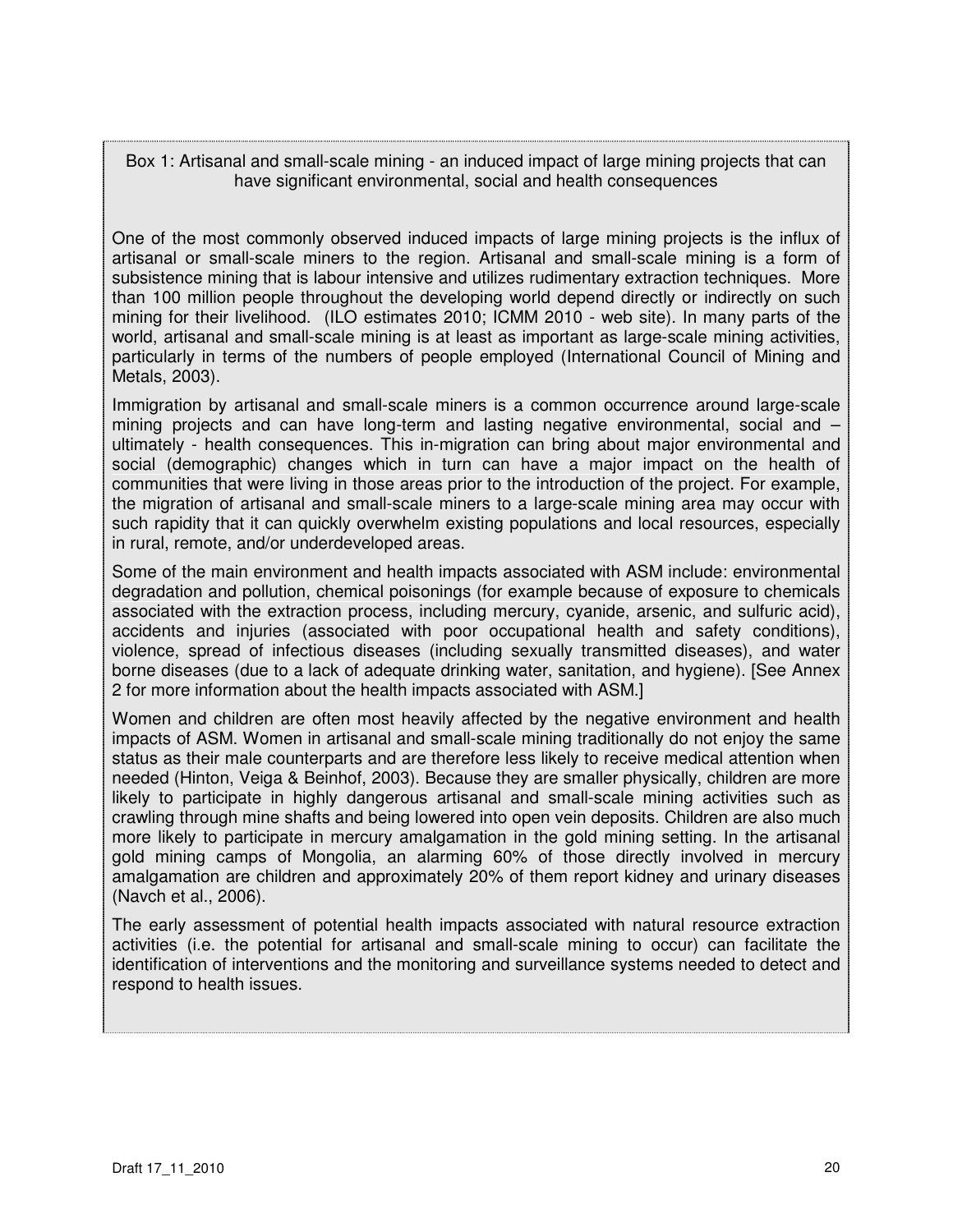#### **4. Health impact assessment**

Health impact assessment is a tool used to identify systematically the health implications of a particular policy, plan or project and to recommend actions that will avoid or minimize negative impacts and support or enhance positive ones. Carrying out a health impact assessment in a transparent manner contributes to accountability and communication with local communities and other stakeholders about the anticipated health risks and benefits expected from the project. It is used to identify who would be affected and what is being done to address health problems or enhance health gain.

This chapter briefly introduces the key components of health impact assessment. Because some determinants of health are environmental and others social, there is great value in integrating health impact assessment with other impact assessments (e.g. strategic impact assessment) in order to build on synergies and avoid duplication.

#### 4.1 **Overview**

Implementation of health impact assessment follows a series of steps similar to those used in environment or social impact assessments. The main steps and associated objectives are set out below.



#### Fig.2 Basic steps in health impact assessment

**Screening** identifies if an impact assessment is required or not. It will show if the policy or project under assessment may have consequences for people's health and the extent to which the health impacts need to be assessed.

**Scoping** defines the way in which the impact assessment will be carried out (the blueprint) and specifies the health impact assessment objectives. The scoping of a policy should describe the context and future scenario options; identify the way in which the policy might affect other relevant policies and plans; identify the main stakeholders to be involved as well as the resources needed to implement the health impact assessment; and define the data required to support the health impact assessment and related decision-making. Scoping at project level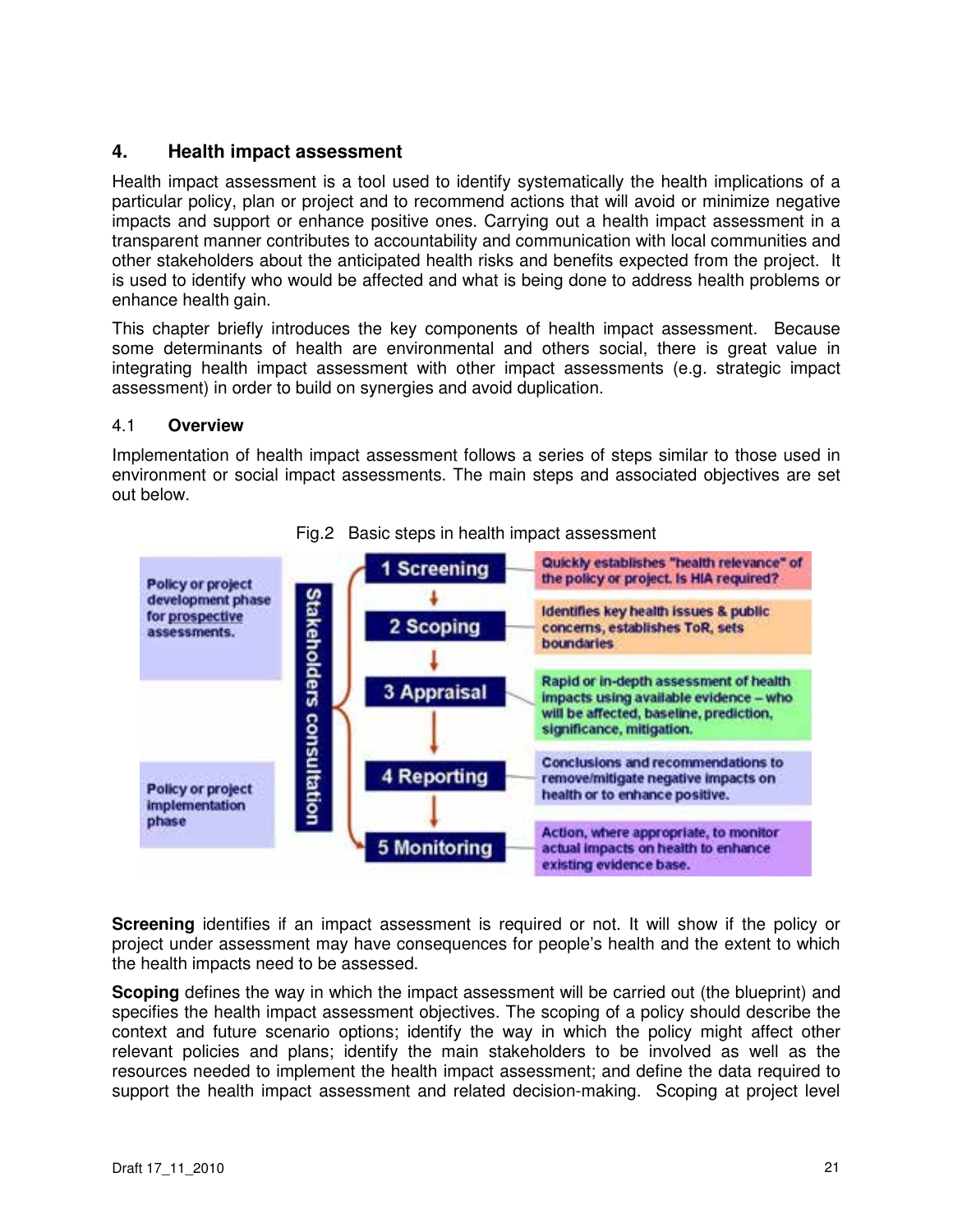should define the geographical extent of the project, its timeframe, resources involved, the methodology for data collection and stakeholder involvement and a preliminary list of potential health impacts that will need to be investigated.

**Appraisal** establishes the expected health impacts, both positive and negative. The appraisal will corroborate several sets of information, for example the baseline or community profiling with the policy or project description, the experience gained from impact assessment of similar policies or projects, and the results from stakeholder consultation.

The baseline or community profiling will define and characterize the current health status of the population that is expected to be affected by the policy or project being assessed. If vulnerable groups - present or potentially – are identified, then data should be disaggregated as much as possible. At a minimum, data should be disaggregated for men and women as it is essential to recognize the differential impacts that the project may have on men and women and to propose correct mitigation and enhancement measures. Furthermore, environmental exposure may have a different impact on women than on men because of their different physiology and reproductive systems (Jones et al., 2010).

If knowledge gaps are identified, they will be flagged at this stage and ways to fill them proposed where feasible.

The health impact assessment will use all this information in order to appraise how a policy or a project might generate health impacts on a given community or in a particular context. Health impact assessment uses a broad model of health where impacts can be direct (e.g. injuries from construction activities) or indirect (e.g. change in land availability leading to malnutrition due to reduced access to food). The latter may not be readily apparent. Therefore it is important to assess potential health impacts in a systematic way using a health impact assessment. If vulnerable groups or particular populations have previously been identified, then the possible differential impact of the project on them should be considered. For example, malnutrition arising from reduced food production may be greater among younger siblings or single mothers as these are not powerful groups within a household or a community. Transparency in the identification, ranking and categorization of impacts is essential for the rigour of the health impact assessment.

**Reporting** develops a set of evidence-based recommendations on how to manage the health impacts identified. As a result, changes in the formulation of policy or the design of the project proposal can be recommended. The recommendations should, as far as possible, be cost effective, culturally and socially acceptable, and feasible. Recommendations generated by the health impact assessment should be organized in a project-level management plan (i.e. as part of the environmental, social and health management plan). This plan should set out in detail how each impact will be managed, who will be responsible, and how the plan will be monitored. Developing a comprehensive management plan (health action plan) that looks at direct and indirect impacts on community health makes it possible to create synergies among different initiatives. For example, investment in primary education for women has a positive health effect not only on children but on the whole family and in the long term will lead to better health practices and poverty reduction. This project-level impact management plan is as important as the project itself.

**Monitoring** activities ensure that the recommendations are properly included in project management and implementation activities and facilitate the detection of unintended consequences or unpredicted effects. Monitoring should continue throughout the implementation of the project or policy. It is a crucial step of the process and is clearly linked to broader questions of accountability and the responsibilities of the different stakeholders involved in such projects. Furthermore, resources should be made available to assure that monitoring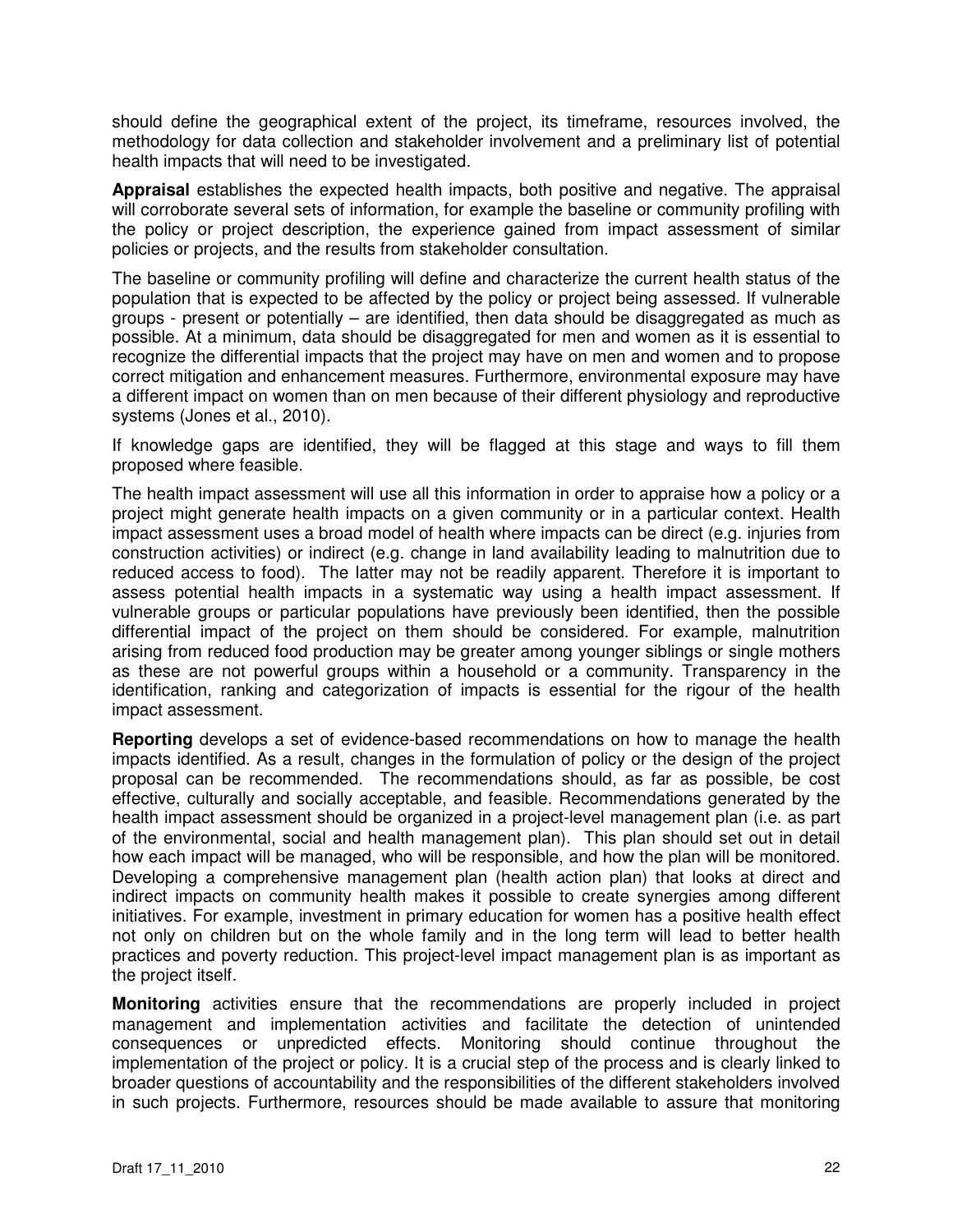activities can be carried out in a timely manner. Monitoring results should also be used to influence future decisions on policy or the project itself, including if implementation is not going according to plan.

**Stakeholder engagement** should be an ongoing activity that is not limited to any that single step. (Often it is limited to the appraisal and reporting steps.) Stakeholder engagement is an essential part of the health impact assessment process and is instrumental in facilitating transparency and communication at all stages of a project's implementation. It helps to identify concerns and vulnerability arising from project activities. It is a source of local data, helps identify preferred intervention measures and contributes to monitoring.

The following points of clarification are of importance in the use of health impact assessment.

#### 4.2 **Policy or sector level HIA**

The primary value of applying health impact assessment to policy or sector planning process is that it can be used to influence the framework that will regulate all the activities and projects foreseen within a given policy or sector. Some of the wider health impacts associated with development of a policy or sector strategy can be addressed more easily and effectively at the "upstream" or policy level (e.g. modification of health and safety requirements relevant for the a whole sector or industry).

Furthermore, a strategic health impact assessment conducted at national or regional level will generate an overview of existing health issues (baseline), an indication of the probable health issues associated with the policy (future potential changes in health outcomes) and what interventions will be needed to address them.

This strategic overview of health impacts and the development of a corresponding health action plan can then be used to influence greater alignment and synergies between project-level impact management action plans and additional programmes such as corporate social investment activities. (See box below for more on aligning health activities with corporate social responsibility programmes.)

Box 2: Harnessing the health impact management potential of other actors - corporate social responsibility and the potential role of the private sector

Investors and private companies are obliged by national laws and contracts to identify and manage the impacts that may arise from a project. Private companies often are willing to apply higher standards than those required under national law. Most international companies have strong corporate social responsibility objectives and are willing to finance community development programmes. These programmes can target the living conditions of the communities residing close to the project as well as the sustainable development of the region or country where the project is located. There is a trend for corporate social responsibility initiatives to move away from mere philanthropy and increasingly embrace sustainable development approaches as part of their business plan.

In this context, community or public health interventions are cost-effective activities to sponsor. Communities readily support such interventions because the results are often easy to see and may benefit vulnerable groups that would otherwise not benefit from the presence of the project. For example, while men and educated people can find employment in a project, children will not benefit from job opportunities but could benefit from vaccination programmes.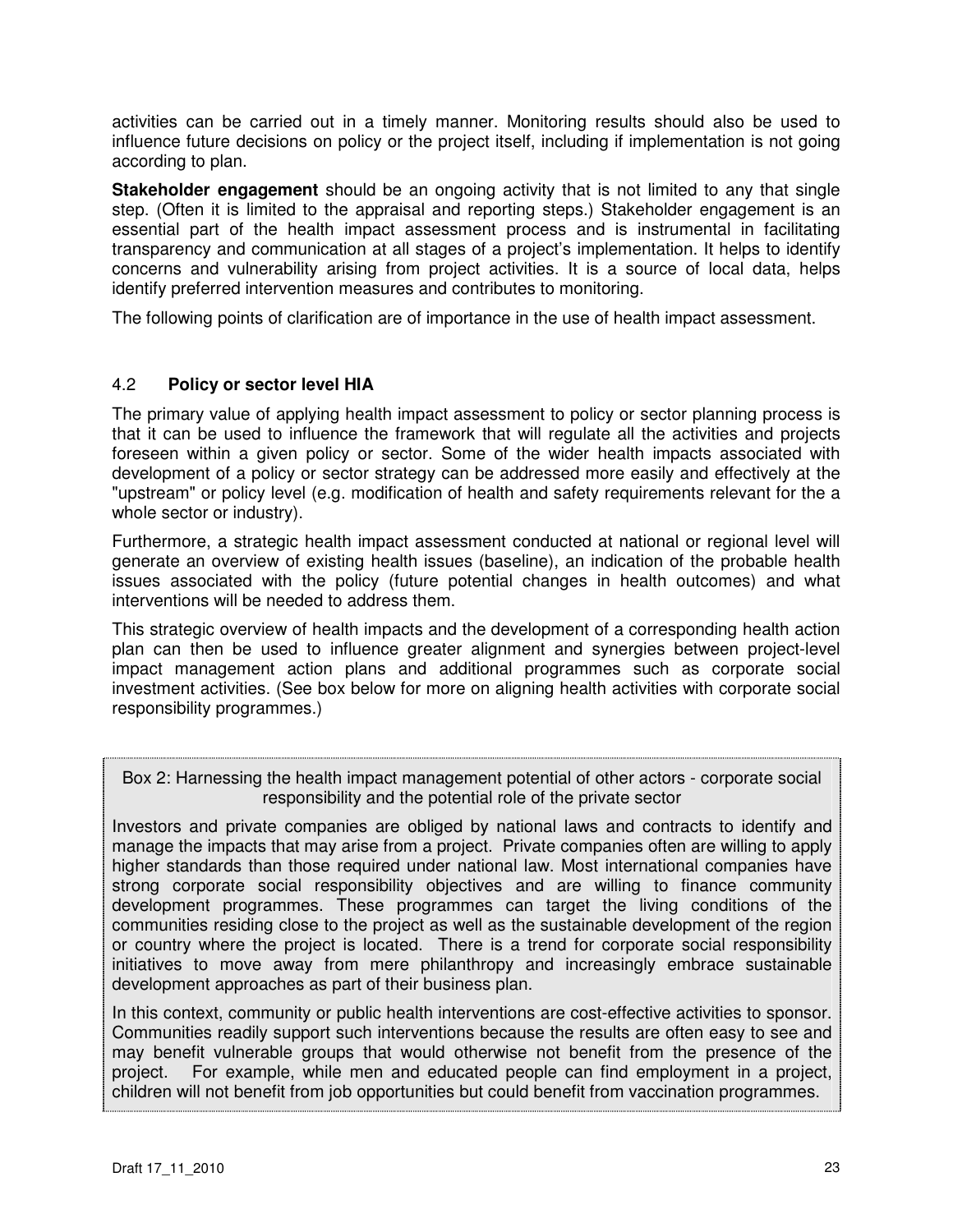Improving community health will have a range of benefits including better health of the workforce and their families, which in turn leads to reduced absenteeism and improved productivity. It is important to ensure that not only the families of the employees but also the wider community is targeted, otherwise these initiatives will increase inequalities.

For health systems, corporate social responsibility health programmes can provide an important opportunity to expand service coverage. Many examples exist within both the mining and the oil and gas sectors of health initiatives, funded by the private sector, that filled important gaps in health care provision (e.g. malaria treatment and vector control activities).

However, these health and health systems benefits will only be generated when local health authorities and communities are active partners in the design and implementation of the health initiatives and where resources and efforts are aligned with existing local and regional health development needs and priorities. In order to achieve this, it is essential for the project proponent, the health sector and the local communities to agree on which health interventions are most needed and how they should be carried out. When communities are asked by the project proponent to list their priorities for activities to be financed by a social programme, the lists produced do not always reflect the needs of the whole community. Often priorities are identified without a broad understanding of health needs and prorities, leading to development of infrastructure with no thought for running costs or future use. Corporate social responsibility initiatives should be based on a comprehensive health needs assessment. Before decisions are made, therefore, community- and district-level capacity should be built in order to carry out a comprehensive health needs assessment on which requests and social plans can be based. (See Annex 2 for more information about health needs assessments in relation to other health assessments commonly carried out for large-scale development projects.)

Another important consideration for those corporate social responsibility-funded health initiatives designed to fill gaps in health systems is the risk that the system becomes dependent on that initiative for continued coverage of core services (e.g. vaccination activities, procurement of essential medicines and supplies). This raises questions about the sustainability of health activities financed by corporate social responsibility programmes, and the potential impacts on health that might result if funds from that source were no longer available and activities ceased.

Here again, alignment between social investment activities and national and local health and development plans is vital. In order to achieve this, health authorities need to be actively involved in, and enabled to influence, project planning processes related to social investment programmes for community health.

A further advantage of strategic-level health impact assessment is that it allows for consideration of what multiple activities or development in a region will mean for public health and health systems. These cumulative or aggregate impacts can be extremely important for health but often are not detected by the impact assessment undertaken for single projects because the geographical and/or temporal scope of the project frequently is not wide enough. In addition, individual projects are not likely to consider the environmental and social impacts of different types of industries already located in the same area.

For example, an impact assessment of an offshore oil platform that focuses exclusively on the oil platform and does not include its ancillary structures will miss several important community health impacts. The activities associated with building and servicing the platform – creation of the onshore base; expansion or refurbishing of a port; construction of transport corridors to access the base camp; installation or upgrading of power and energy facilities - should be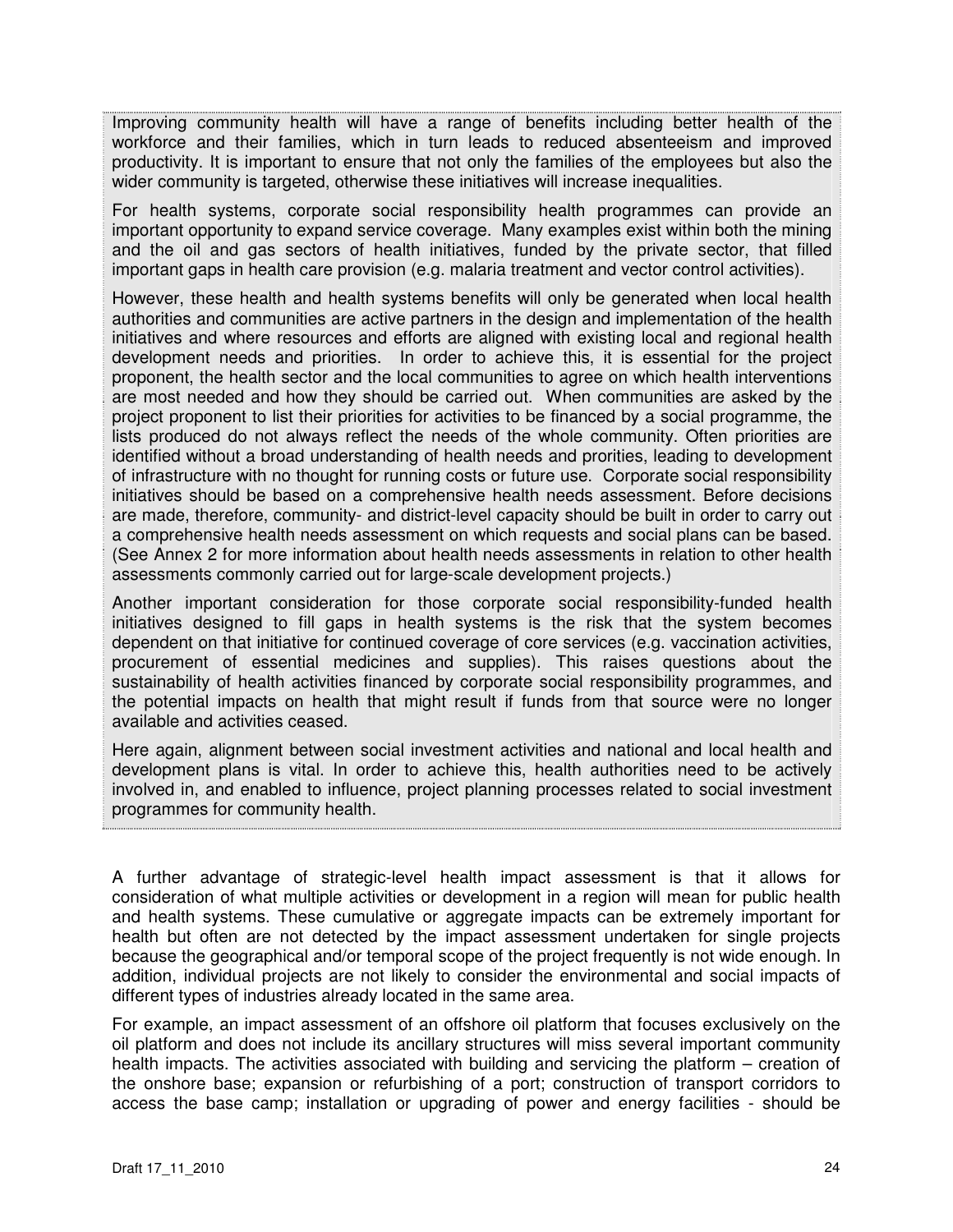included in the overall impact assessment as they are an integral part of the project. To the extent feasible, project expansions or subsequent phases of development should also be considered in the initial impact assessment. However, when financial and operational responsibility for the development of each phase rests with different actors, each of whom requires a separate permit to operate, the impact assessment is often limited to each one's component or phase of the overall development plan. This was the case for the environmental impact assessment that was done for the Jubilee Field in Ghana. The scope of that assessment was limited to the first phase of offshore development activities, and did not take into account any of the wider environmental and social effects that could result from subsequent stages of development of the oil fields.

Thailand's Mab Ta Phut development programme is probably that country's biggest industrialization success story. Nonetheless it is currently facing public protest about its environmental and health impacts and the Supreme Administrative Court decided in September 2009 to halt 76 local chemical and industrial projects. These petrochemical and industrial projects at the Mab Ta Phut complex in Rayong mean a constant increase in chemical uses and pollution, which puts local environmental quality under very high pressure. Air pollution and related health impacts, chemical accidents, illegal dumping of hazardous waste and chemical contamination of water resources and food have been the most serious concerns reported in this area. Also, changes in economic, social and demographic structure have had serious consequences for the mental well-being of local residents who live in a state of greater uncertainty, both economic and social. Although each project has undergone an environmental impact assessment, Mab Ta Phut is a good example of the need to look at regional developments from a strategic point of view and to consider the possible interactions among different projects to ensure that cumulative impacts are assessed.

#### 4.3 **Project-level HIA**

Project-level health impact assessments in the extractive industries are normally conducted by the project proponent. Although primarily about informing decision-making, the use of health impact assessment at project level can provide a number of direct benefits to the project proponent, local and national authorities and potentially affected communities. Examples of benefits include:

#### 4.3.1 For project proponents

- enhanced compliance with national legal and regulatory requirements. This includes national requirements for impact assessment as a condition for issuing a permit or licences to operate. In Indonesia the newly approved Environmental Protection and Management Law (Article 22) dated 8 September 2009 that regulates the environmental impact assessment process is an integrated and comprehensive assessment of project impacts which takes into account biological, geophysical/chemical, socioeconomic, cultural and public health aspects. The output of the assessment is an environmental health impact analysis report.
- access to financial support. Projects seeking financial support from a number of large commercial banks have to respect a set of 10 principles, called Equator Principles. These apply to all new projects as well as to the expansion or upgrade of an existing facility where changes in scale or scope may have significant new environmental and/or social impacts, or significantly change the nature or degree of an existing impact. The Equator Principles require companies to conduct assessments that take into account the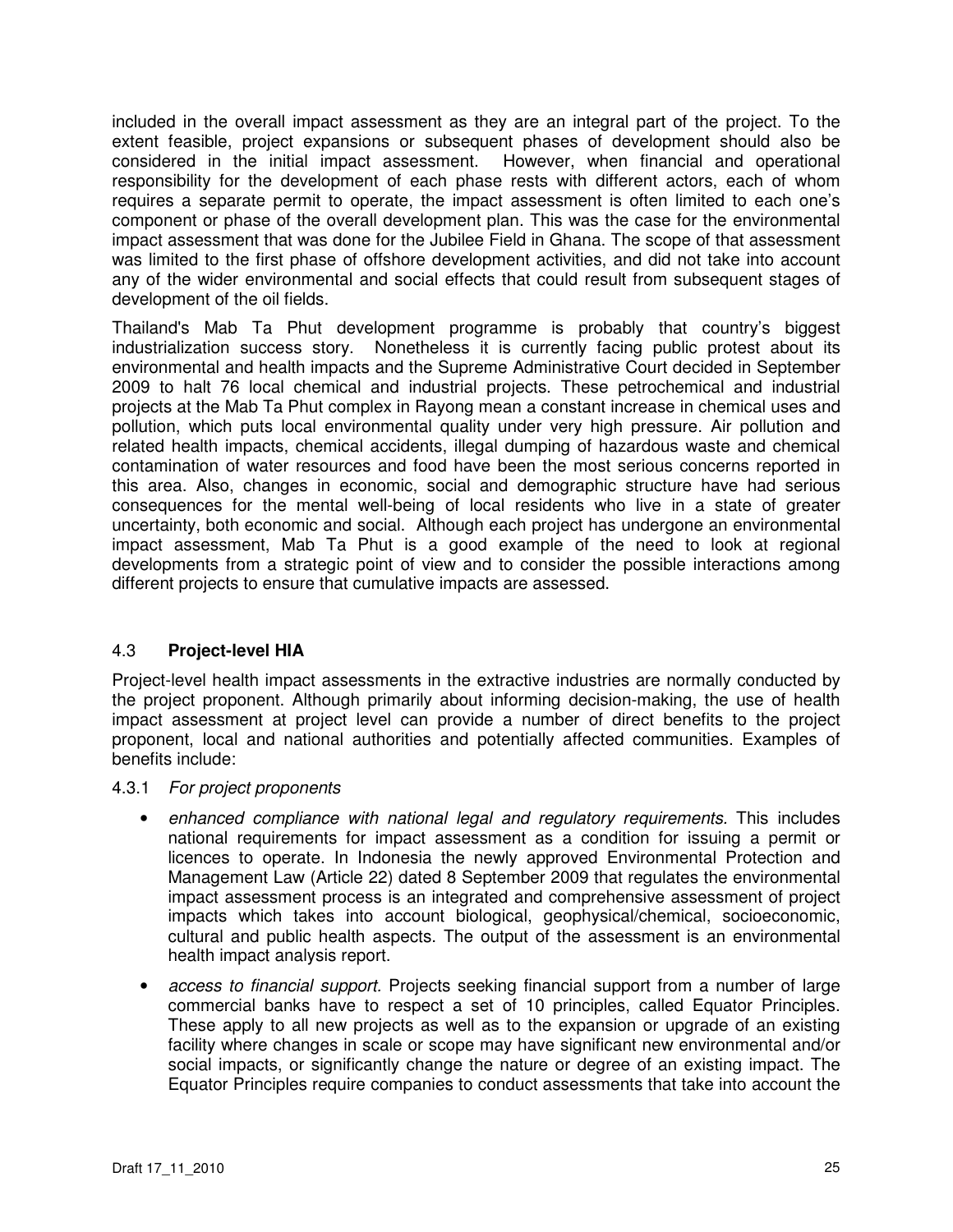protection of community health (principle 2) and to comply with International Finance Corporation performance standards for assessments (principle 3).

- enhanced compliance with industry or international standards. Oil and gas as well as mining and minerals industry associations consider protection of community health and safety to be an essential operational standard. Both the International Finance Corporation and industry have produced guidelines to assist in the commissioning, conduct and evaluation of project-level health impact assessment. The International Finance Corporation introduced a community health, safety and security performance standard in April 2006. The Equator Principles Financial Institutions (July 2006) and several other development banks, including the European Bank for Reconstruction and Development (in 2009) and the Asian Development Bank (in 2010), have adopted similar requirements. The World Bank too has developed environmental and social performance requirements as a condition for providing finance or technical advice to national governments. In some instances, the inclusion of health (or health impact assessment) may be an explicit requirement in the above types of performance standards. In other cases, the use of health impact assessment can actually help enhance compliance with other impact assessment requirements because of the additional rigour the former can bring to the latter's results. For example, health impact assessment can facilitate the quantification/estimation of human health risk attributable to environmental or social factors.
- $\circ$  fewer reputational risks and better cost control. Health impact assessment can be used to identify opportunities to avert unnecessary and preventable risks and expenditures linked to unforeseen health impacts on both the workforce and on nearby communities. This can contribute to managing liability issues and better definition of different roles and responsibilities that can be assumed by stakeholders in order to address relevant project health issues. When mutually agreed, health impact assessment results can help to define the boundaries of government and community expectations of a project and potentially the company's responsibility for community health issues and related liability.
- facilitated acquisition and maintenance of social licence to operate. Health impact assessment can be useful in making clear the potential health risks and benefits associated with a given project. The means used in undertaking the health impact assessment (e.g. stakeholder engagement) can facilitate meaningful and effective involvement of potentially affected communities in project planning and in impact management activities. Where health impact assessment helps to increase overall understanding of the issues that matter to different stakeholders, the results can be used to guide communication strategies for effectively managing risks and enhancing positive impact on the health of the population. This clarifies the gains to different stakeholders.
- ensures a healthy workforce. The health status of the workforce can affect absenteeism, productivity and overall project performance. Workers and their families are often part of the local community. Diseases can spread easily and can affect both the project workforce and the surrounding community (for example malaria). Health impact assessment can be used to identify where and how the health of workers is related to the health of communities, and it can help identify intervention options that will be of benefit to both.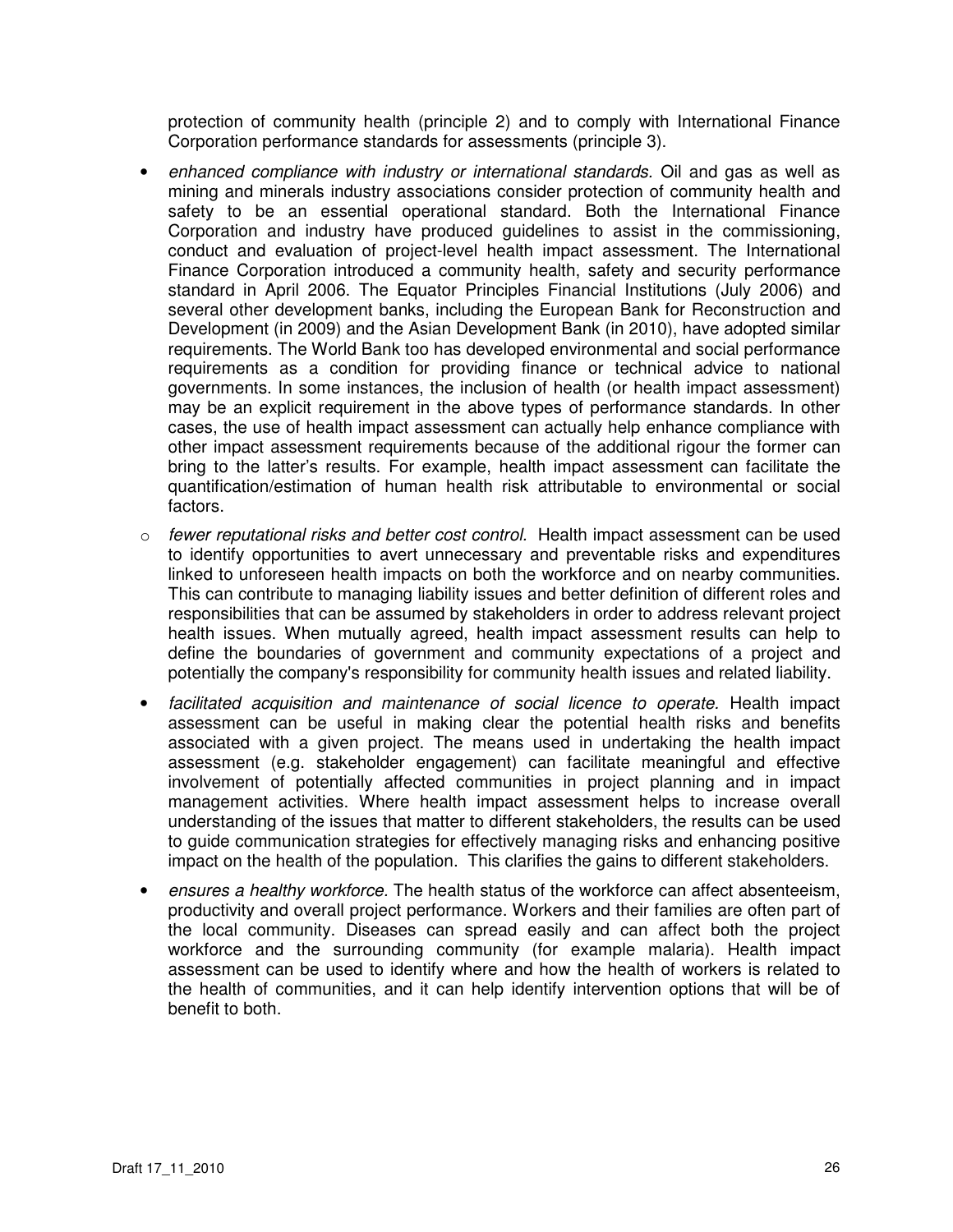- 4.3.2 For governments and potentially affected communities:
	- Structured mechanism for engagement. The health impact assessment process can facilitate systematic dialogue between national and local health authorities and communities and will allow stakeholder health concerns to be considered in a structured manner. The use of health impact assessment can also provide a platform ("health as a common interest") for increased cross-sector cooperation between those involved in decision making.
	- Better understanding of potentially affected population groups, in particular through identifying ways in which the project may have an impact on vulnerable groups, and how the project may exacerbate or diminish health inequities.
	- Baseline of core health and development indicators against which potential impacts (positive and negative) can be measured, monitored and benchmarked against other similar projects and wider development objectives such as poverty reduction and sustainable development.
	- Avoidance of transfer of costs from the project to the health system or local communities. The deterioration of health status of a community due to project-related impacts will have important financial consequences for that community because the people affected have to pay the medical care expenses. At the same time, pressure on the health system created by an increase in population size or a change in epidemiological profile due to the project is borne by the health sector.Further benefit can accrue if additional demands to existing health system infrastructure and capacity are anticipated and planned for and boundaries and responsibilities are defined with the company implementing the project.

#### 4.4 **Timing the HIA**

Ideally a health impact assessment should be initiated at the beginning of the policy and planning cycle (see Fig.3 below), as it will provide essential guidance for future activities. If undertaken too late in the planning and decision-making process, the results of the health impact assessment are unlikely to influence key decisions (e.g. policies or project design features) that could effectively reduce adverse impacts on health and/or health determinants. Similarly, the full potential benefits for population health that could result from basic policy or project design changes will not be generated. That being said, health impact assessment can still be undertaken and applied at any point in the resource development and extraction process.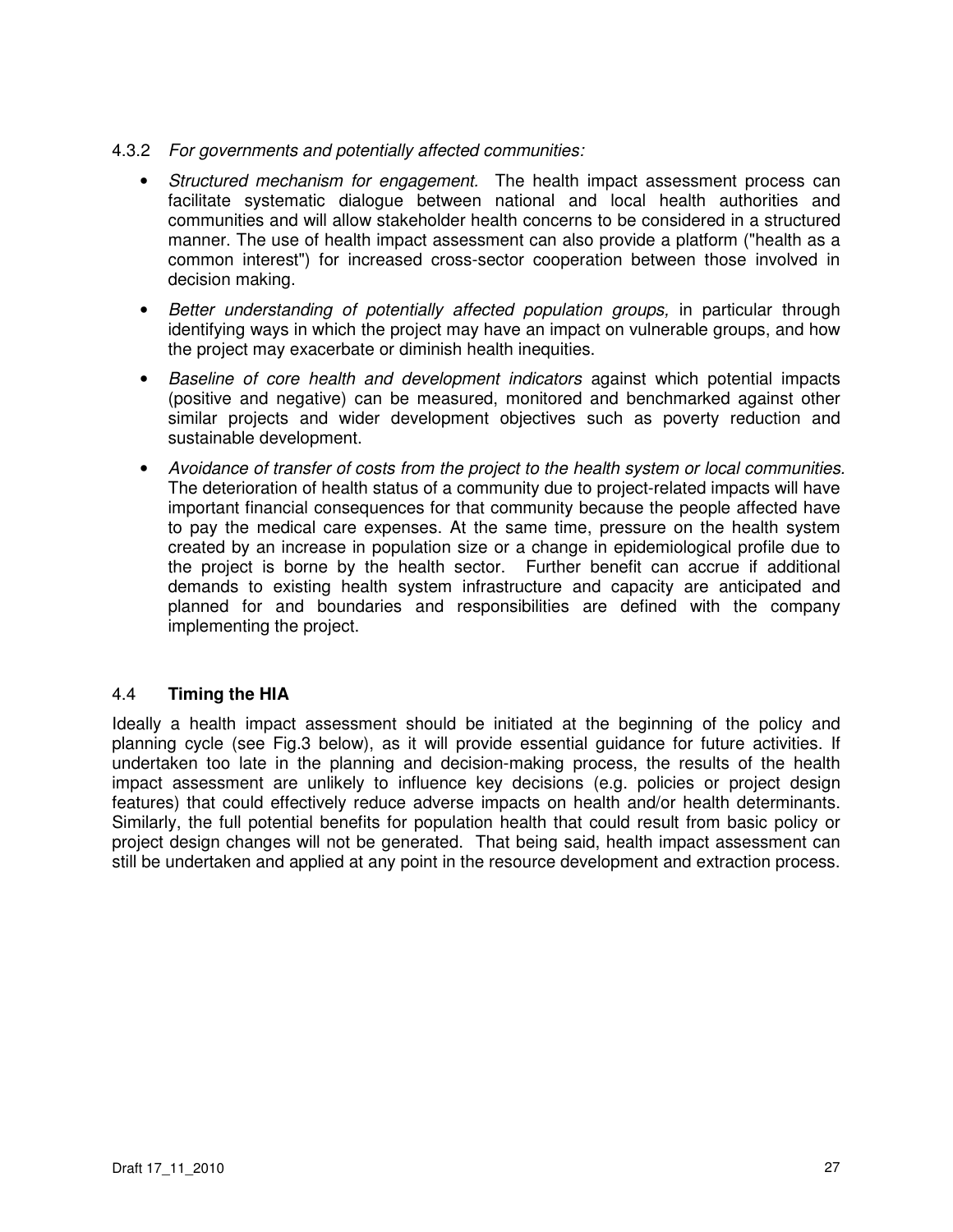

#### Fig.3 Mapping health impact assessment against the extractive industry project cycle

The difficultly will be that the later in the development of the industry the health impact assessment is undertaken, the less feasible it will be to develop a meaningful baseline of health issues against which to monitor and measure changes in that industry or particular project.

Any health impact assessment carried out at a later stage should have clear objectives. For example, a health impact assessment was carried out for a gas project that had already been operational for several years. The private company responsible for the project had a strong corporate social responsibility agenda and had been investing in community development projects since the inception of the gas project. The development activities, which were carried out by a national nongovernmental organization, were based on the findings of a rapid health needs assessment done before the gas project became operational. However, no baseline health data were collected at the time and after a few years the nongovernmental organization and the private company were unable to monitor the project's impacts on health or to determine if the investment was really making a positive difference to the community. Nor were they sure that the community project was really addressing the most important health needs and impacts. Therefore a health impact assessment was carried out that included an evaluation of the community development projects and a baseline assessment in order to establish health indicators which would enable monitoring and evaluation of the community investment. The health impact assessment concluded that the community programme was addressing the main issues but made important additional recommendations (e.g. to improve links between local procurement and social development and to strengthen the referral system between the health clinics and services built by the project and the national public health system).

#### 4.5 **Examples of the value of using HIA for extractive industries projects**

The following are some examples of how health impact assessment effectively helped to identify some of the issues outlined above and influenced decision-making processes so as to avert and/or address the problems.

#### 4.5.1 Health impact assessment helped to avoid the introduction of a non-endemic disease

The health impact assessment of a mining project in west Suriname identified a risk of introducing schistosomiasis as a consequence of project activities. This disease is not endemic in west Suriname although it was reported in the coastal areas where most of the construction workers came from. The health impact assessment recommended conducting a vector survey in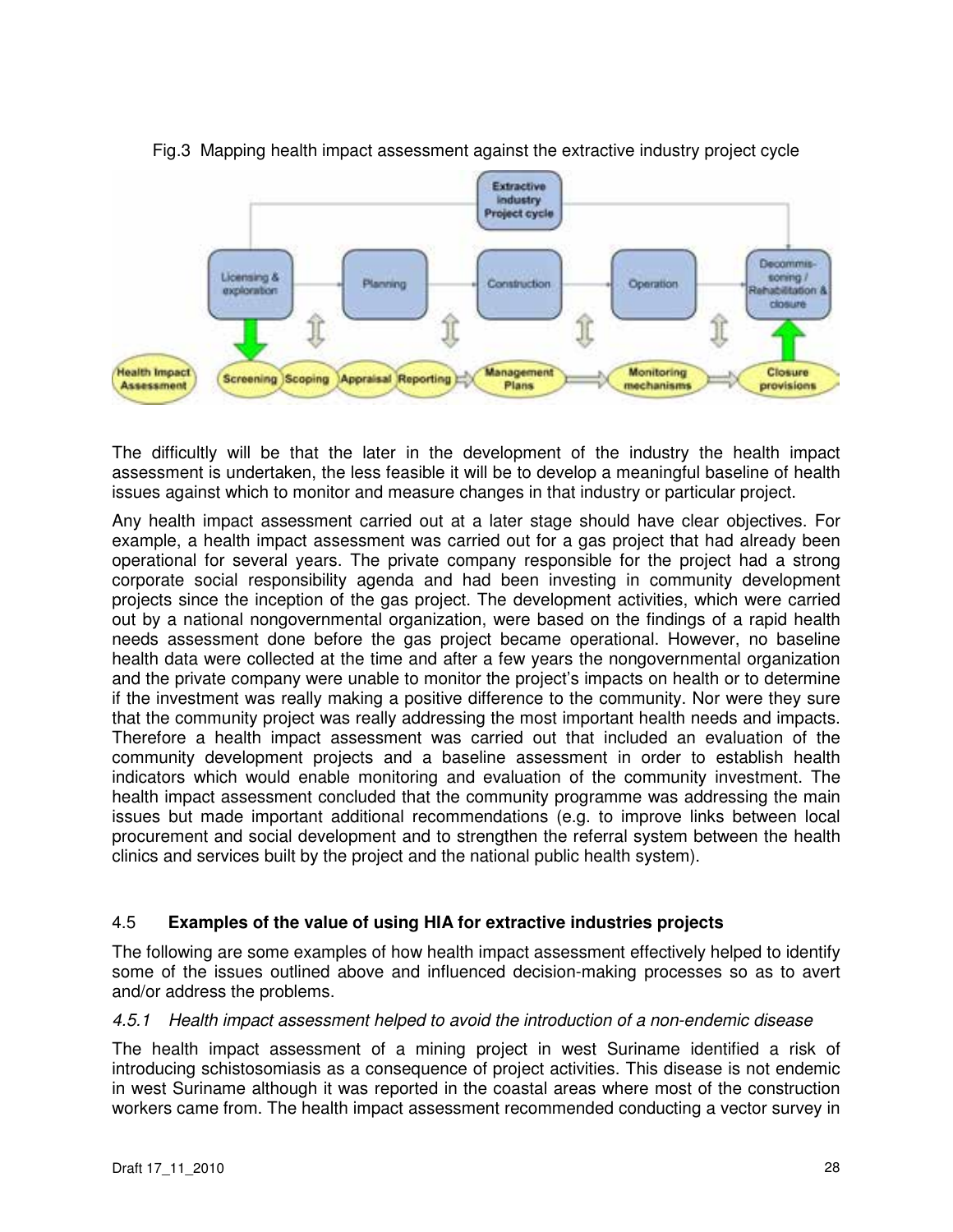order to determine (among other things) if the intermediate host for schistosomiasis was present in the area. If so, the project will have had to ensure that migrant workers were tested and treated before arriving on site and that properly hygienic facilities were available. The introduction of a non-endemic disease in the area would have had a very negative impact associated with the project. Similar concerns regarding onchocerciasis were identified in a health impact assessment of oil exploitation in Equador. The disease is present on the coast but not in the Amazon region where the project is located. The risk is that migrant workers or camp followers could reintroduce the parasite in the project area where the vector is already present (YANA CURI).

#### 4.5.2 Health impact assessment helped to empower communities to influence decisions that would affect their health

A health impact assessment was conducted on the extension of an operational opencast mine in Wales. The assessment was initiated by the local community which was concerned that population health was not being given adequate consideration in the planning process. The mine had already been operational for a long time and people in the community felt that their health was being adversely affected. At the time of the health impact assessment there was no statutory requirement for this type of assessment to be undertaken on opencast mining proposals in Wales.

The health impact assessment - a very participatory process as it was initiated and led by the community - was extremely effective in taking into consideration the community's views and in addressing its concerns. The outcome was that the two local authorities involved in the planning decision refused the proposed extension. The health impact assessment was part of the evidence on which the authorities based their decision to refuse. The company appealed against the decision to the Welsh Ministers but the Ministers upheld the decision taken by the local authorities.

Another important outcome of this exercise was a stronger commitment by the Welsh Assembly to a sustainable environment. To support this, the Welsh Assembly Government published the Minerals Technical Advice Note 2: Coal that provides advice for local planning authorities, applicants and other stakeholders and applies to both surface (opencast) and underground coal mining. The Advice Note suggests that the potential impacts on human health of planning applications for coal mining should be considered in a health impact assessment to be carried out as part of the broader environmental impact assessment.<sup>1</sup>

#### 4.5.3 Health impact assessment helped to increase women's role and benefits from the project

A health impact assessment of a mining project was carried out in a sparsely populated tribal area of Pakistan. The assessment identified substantial gender inequality in terms of influence and well-being. Women's relative lack of power was manifested and affected them in two interlinked ways: economically, as they were less likely to be employed; and socially, as their position in the consultation and decision-making process was weak. Hence the project could have had a disproportionate negative impact on women.

The health impact assessment recommended, among other things, ensuring that the company team in charge of community consultation and development was gender balanced and able to involve women in the planning process. (At the time of the assessment the team was composed exclusively of men.) The assessment also recommended supporting education facilities, scholarship and vocational training activities that specifically targeted women. Further, it

 $\overline{a}$ 

<sup>&</sup>lt;sup>1</sup> ( Available at: http://wales.gov.uk/topics/planning/policy/mineralstans/2877461/?lang=en)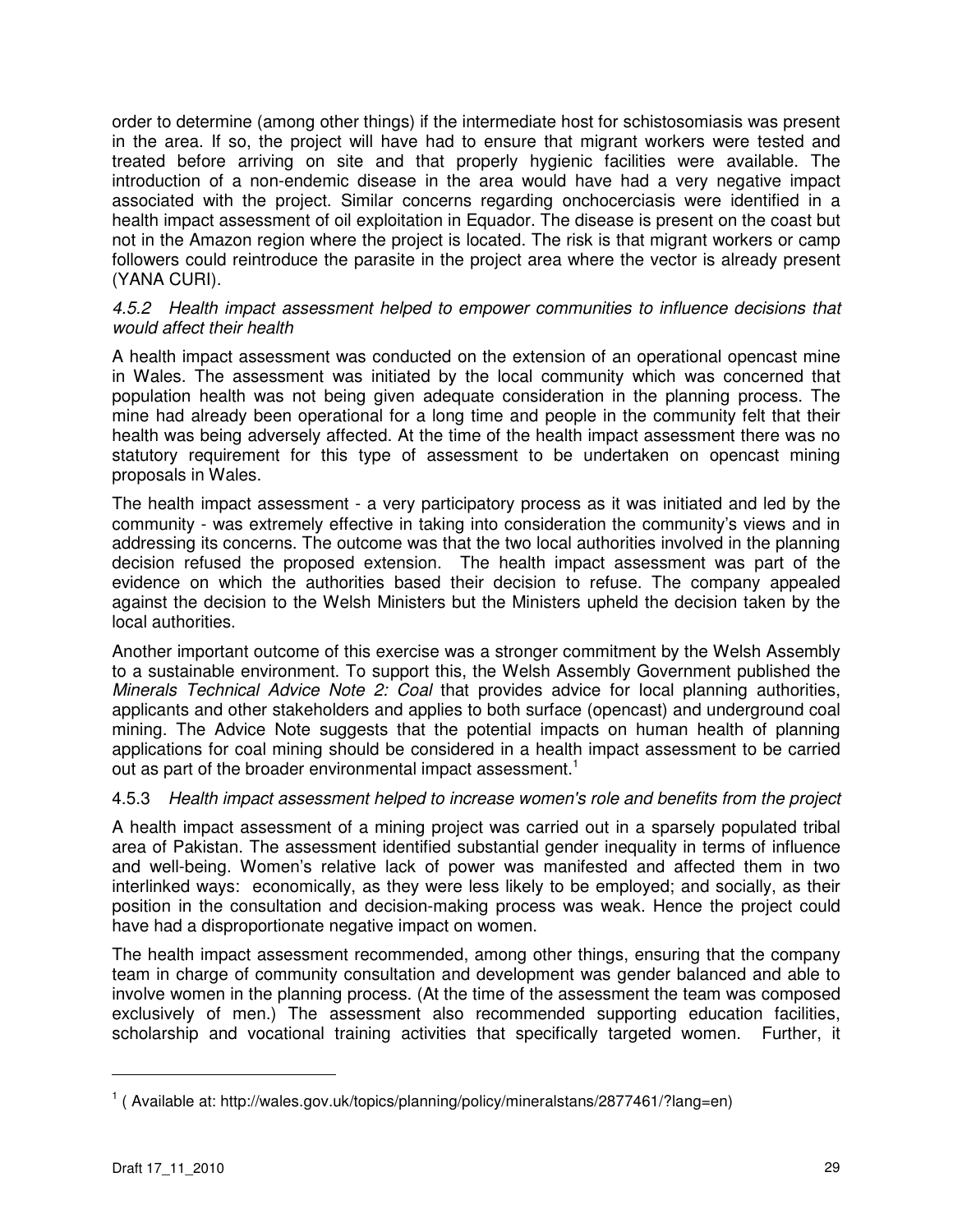supported the recruitment of a woman to be the medical doctor in charge of the local clinic (at the time of the health impact assessment, the doctor was a man who, according to the local culture, could not examine female patients). The mining company was already aware of the gender dynamics and had a very proactive gender policy which made the development and implementation of recommendations much easier.

4.5.4 Health impact assessment engaged local health authorities in project-level health monitoring activities, an example from a mining project in Madagascar

An environmental impact assessment undertaken on a mining project in Madagascar, identified HIV and sexually transmitted infections as a potential negative impact of the project. A monitoring system was developed, based on data from the health authorities. However, at the time when the impact assessment was conducted, no formal agreement existed between project and health authorities and therefore no monitoring activities were really carried out.

The project proponent later undertook a health impact assessment. This health impact assessment was supervised by a steering group that brought together the project proponent, the regional and district health authorities, a civil society representative and the health impact assessment team leader. The presence of health authorities in the steering group increased their motivation and encouraged their participation in the health management plan. One immediate result of this greater participation was the development of a data sharing system between the project proponent and the health authorities.

#### **5. Systems for managing and monitoring public health impacts**

The systems used to manage and monitor the health impacts associated with a project and the actions taken to address them are essential to the entire impact management system. It is at this point - when project activities begin and implementation of the recommendations and their related monitoring activities are initiated - that the overall impact management framework is tested and risks breaking down.

The following section describes some of the elements and individual systems that can be used to manage health impacts that may occur during the implementation of extractive industries' project, drawing on experience gained in using such systems.

#### 5.1 **Health management plans**

The result of the health impact assessment process is the development of a health management plan. In some cases this plan may be developed separately or it may be integrated into the wider environmental, social and health management plan.

As health impact assessment is most often undertaken at individual project level and by the project proponent, the resulting health management plan is often limited to the responsibilities and actions of that project operator. However, the project proponent is not and should not be solely responsible for the implementation of the health management plan. Local and national authorities and communities have a role to play in contributing to the management plan and in the execution of certain activities. The extent to which project-level health management plans actively incorporate the actions, roles and responsibilities of other actors can vary. This is due to the commissioning role of the project proponent as well as the tendency to work in a vertical and non-collaborative way. For many private companies it is easier to have control over a defined set of recommendations if they do not have to interact with governmental or local agencies. However, issues concerning community health require strong collaboration with the health sector in order to be managed properly. Certain actions will be the responsibility of the project proponent, while others will be a task of the health sector. Health authorities need to be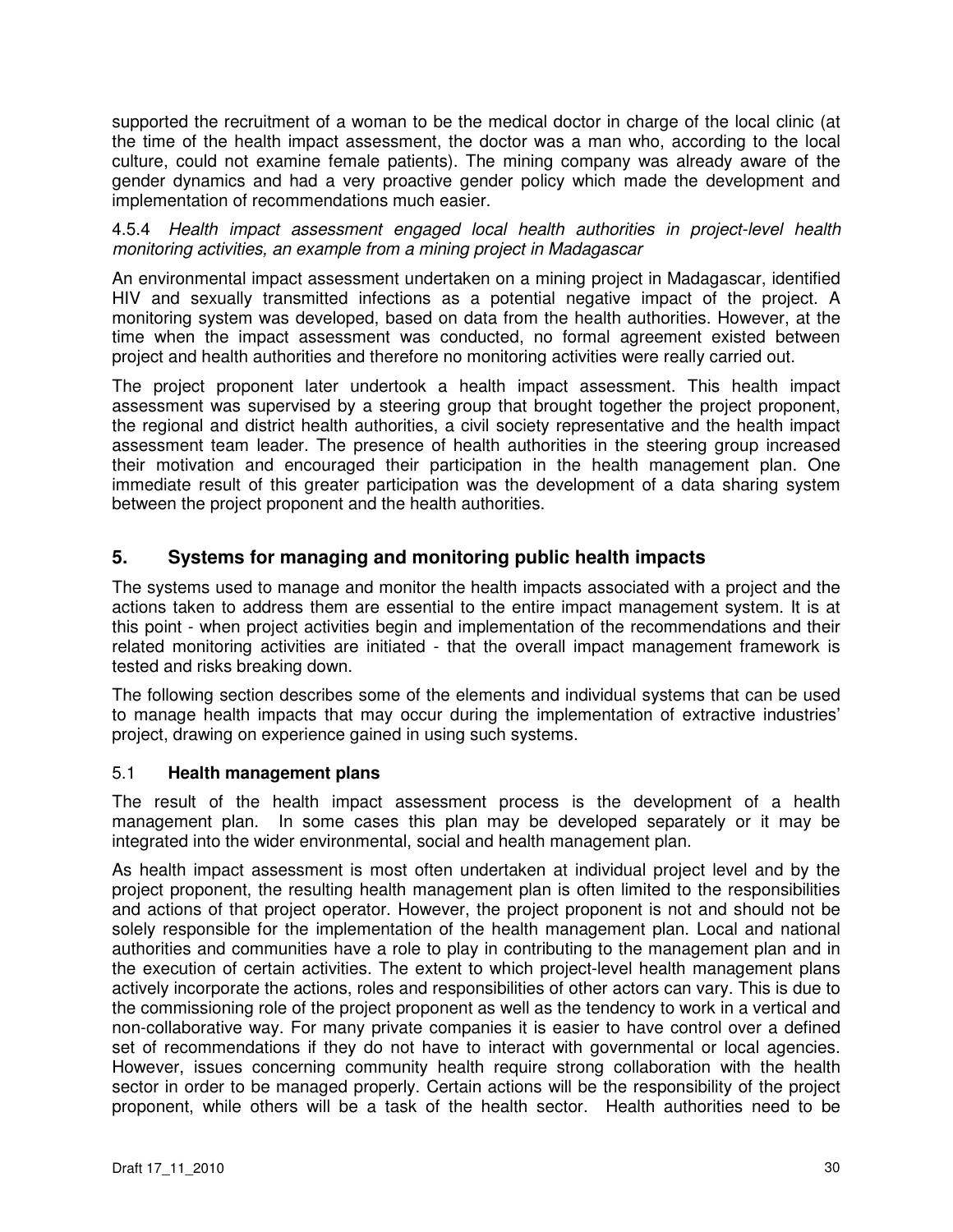enabled to carry out these additional tasks, including through adequate allocation of resources (technical, human and financial).

The health impact assessment of a mining project in the Democratic Republic of Congo resulted in the signing of a Memorandum of Understanding between the mining company and the regional health authorities. The Memorandum of Understanding served as the general framework for implementing the health management plan and clearly specified the responsibilities of each party. Thus while the mining company was responsible for the construction and refurbishment of health facilities, the health authorities were responsible for procurement of medicines and supplies and for staffing. These health care facilities were already part of the national health plan to revitalize the health districts but the health authorities did not have sufficient resources for construction and staffing. This project is a clear example of following national guidelines and of a mining company supporting community health in collaboration with the health authorities. The Memorandum of Understanding also specified the frequency of coordination meetings, the monitoring and reporting system, and the timing for future revisions. It was used also to deal jointly with unforeseen emergencies such as an outbreak of cholera which occurred in the district.

The development of a health management plan is an essential step in the process of managing health impacts as it outlines very clearly

- priority health risks that will be managed and monitored;
- interventions that will be put in place to prevent or mitigate negative health outcomes and promote health enhancement;
- who will be responsible for the implementation of the above interventions, when these activities need to be implemented and who will fund them, if additional technical assistance is required;
- what will happen in case of unforeseen events.

The health management plan also provides the basic framework for monitoring project or development activity related health impacts and the results of actions taken to address them. (See section 5.3 for more information on this.)

The health management plan deals with managing the impacts associated with each phase of the project cycle, i.e. construction, operation and decommissioning. As the project moves into these different stages, the plan should be reviewed regularly in order to ensure that it remains relevant, that the impacts are properly managed (if unintended impacts are emerging) and that responsibility is properly assigned. As was seen in the Chad-Cameroon case example, lack of flexibility in the environmental management plan, coupled with the unsatisfactory scoping of the project's potential health footprint, significantly undermined the effectiveness of the intervention packages and gave rise to response mechanisms that proved inadequate in the face of problems that emerged.

The health actions included in the health management plan should be carefully selected and should be

- consistent with national health policies;
- implementable;
- evidence-based, including taking into account local evidence for feasibility;
- socially and culturally appropriate to the local environment and acceptable to the community;
- cost effective.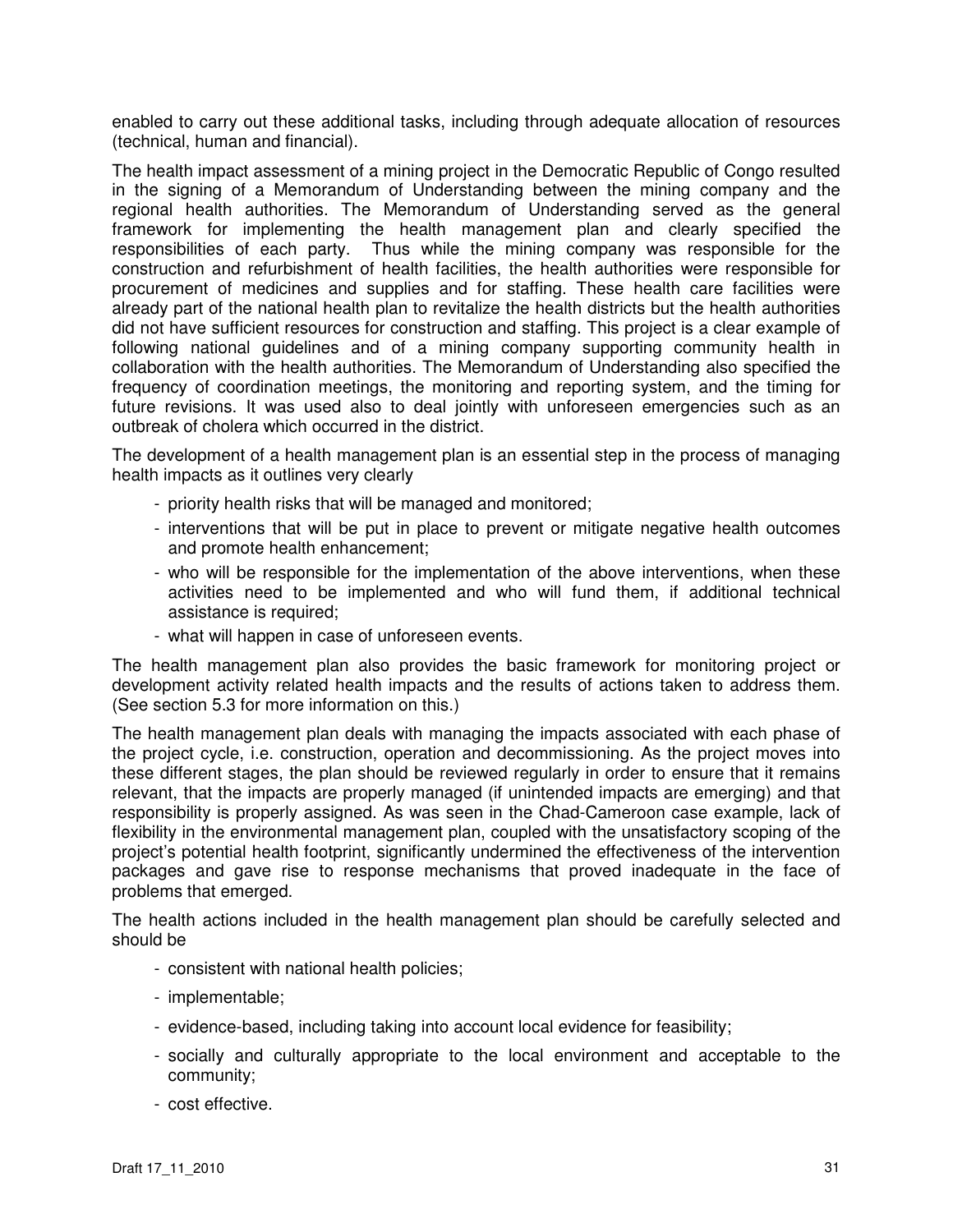#### 5.2 **Emergency preparedness and response plans**

Because of its potential environmental, social and health impacts, an essential component of any extractive industry project is the emergency preparedness and response plan. An emergency is an unplanned event that can be either a natural disaster that affects project infrastructure and surrounding communities (e.g. a mudslide due to heavy rain) or a man-made incident (e.g. an oil spill or a leakage from a tailing dam that may pose risks to human health or the environment). The plan should provide guidelines on the measures needed to contain and minimize the risks. The key is to ensure that adequate linkages are made between environmental protection and response systems, and relevant sector and local authorities, including public health emergency response systems. Often these plans are developed by the technical project staff but are not shared with the relevant authorities. If drill exercises are carried out, the local communities are only minimally involved. This approach undermines the effectiveness and efficiency of these plans.

Emergency preparedness and response plans in reality often consist of multiple plans developed in isolation (e.g. the facility-based plan, the off-site plan, the national disaster response plan, the mass casualty response plan) without taking into account the linkages and relationships between them.

Table 3 outlines some of the key health-related questions to be considered when developing project- or sector-based emergency preparedness and response plans.

| <b>Key questions</b>                                                                                                                                            | <b>Examples; details to look for</b>                                                                                                                                                                                                          |
|-----------------------------------------------------------------------------------------------------------------------------------------------------------------|-----------------------------------------------------------------------------------------------------------------------------------------------------------------------------------------------------------------------------------------------|
| Does the plan link with existing national and<br>local emergency response plans?                                                                                | To be considered with respect to availability<br>of human resources and qualified personnel;<br>coordination mechanisms; community<br>evacuation procedures, and training and test<br>procedures                                              |
| Are there any links with national/international<br>early warning and surveillance systems?                                                                      | For example, as part of early detection and<br>response to an emergency or incident, as<br>well as in relation to incident reporting (e.g.<br>for chemical incidents)                                                                         |
| Does the plan rely upon, or provide support<br>for the use of, national and international<br>emergency preparedness and response<br>infrastructure or services? | For example, in relation to the use of poison<br>centres and laboratories; links with national<br>and international institutions (WHO, IAEA)<br>and networks such as REMPAN (radiation<br>emergencies) and CHEMINET (chemical<br>emergencies) |

Table 3: Linking project level and sector level emergency preparedness and response plans with public health emergency preparedness and response plans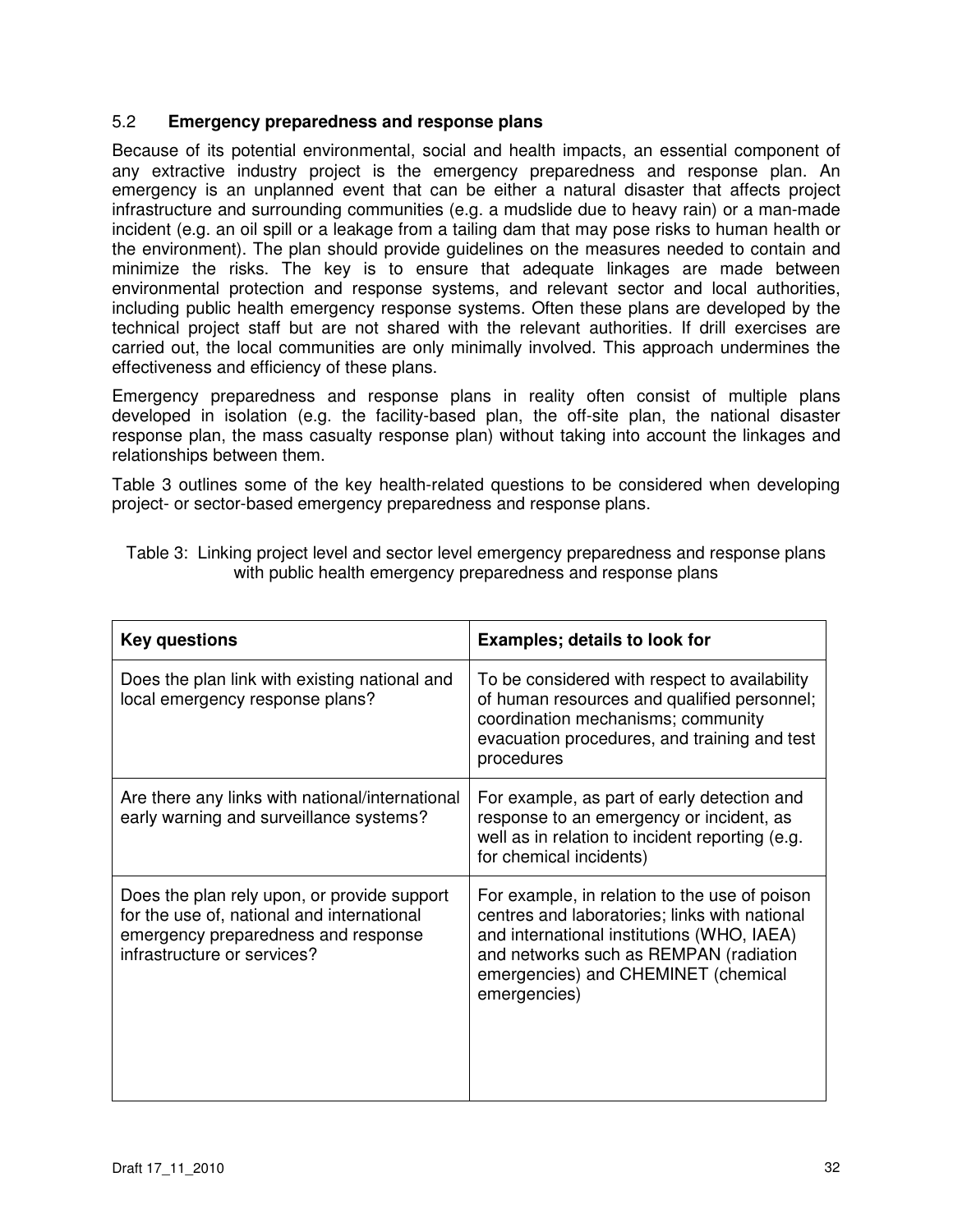| <b>Key questions</b>                                                                                                                                                | <b>Examples; details to look for</b>                                                                                                                                                                          |
|---------------------------------------------------------------------------------------------------------------------------------------------------------------------|---------------------------------------------------------------------------------------------------------------------------------------------------------------------------------------------------------------|
| Is there specificity about public health<br>aspects of emergency preparedness and<br>response, and the extent to which local<br>capacity exists to handle an event? | For example, did the emergency<br>preparedness and response plan take into<br>account                                                                                                                         |
|                                                                                                                                                                     | - whether there is sufficient capacity of local<br>institutions (e.g. hospitals) to handle an<br>event commensurate with potential risk<br>posed by project?                                                  |
|                                                                                                                                                                     | - whether health care facilities are potentially<br>exposed to spills, flooding through dike<br>rupture, explosion, air pollution?                                                                            |
|                                                                                                                                                                     | - whether there is a structure for<br>intersectoral collaboration during response<br>to an emergency, and what role or linkages<br>will be made with the project emergency<br>preparedness and response plan? |
|                                                                                                                                                                     | - who will handle health crisis<br>communication and linkages with local<br>government authorities and how this will be<br>done?                                                                              |

#### 5.3 **Monitoring and surveillance systems**

Monitoring and surveillance is essential if the health sector is to respond (or activate a response by others) to challenges posed by natural resource extraction activities. Key objectives of a health impact monitoring and surveillance system are to:

- detect changes in health outcomes that might result from the introduction of the project or sector activity;
- enable the timely recognition and response (action) to address the above health impacts;
- facilitate the measurement of those overall changes in the health status of the population associated with the development of the project, sector activity, or industry;
- facilitate monitoring of implementation of the measures outlined in the impact management plan (compliance monitoring).

In order for this monitoring and reporting to be effective, it must be compared with adequate baseline information of health conditions. This health baseline is the critical reference point against which to monitor and measure changes attributed to the project, industry or sector's development. As described earlier, community health baseline information is a key output of the health impact assessment process.

This baseline must be generated using up-to-date and accurate data about the existing health status of the population. The information and data used (and the resulting baseline itself) need to provide a complete picture of the health status of the affected population(s).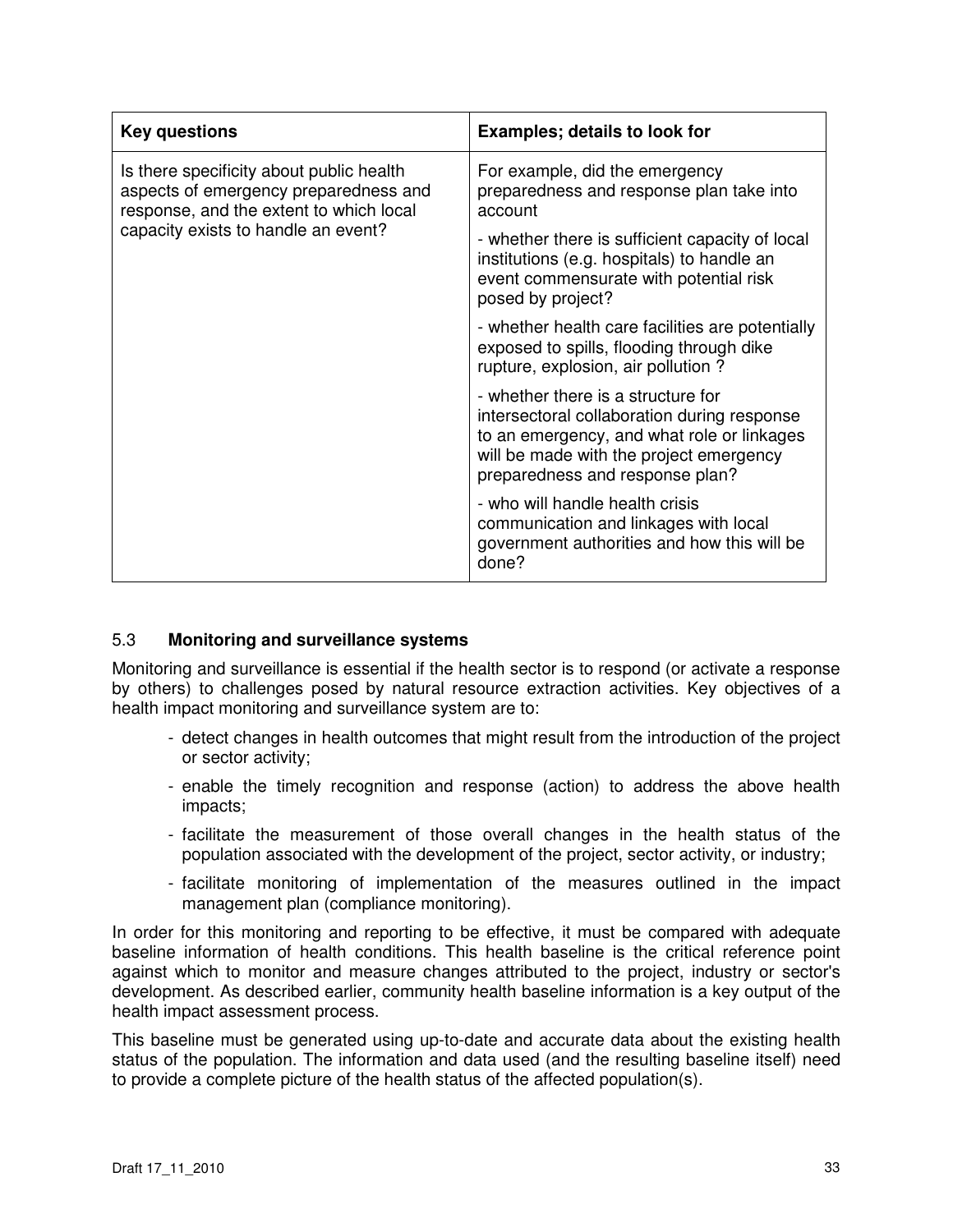Firstly, the quality and relevance of the data used needs to be appropriate. In the case of the Chad-Cameroon project, problems with the completeness and quality of local health information/data undermined the integrity of the health impact assessment and health management plans. The oil consortium decided against doing any baseline studies that would generate new health data, so existing/secondary data (much of which was generated in 1970s) was used. The lack of accurate up-to-date information compromised efforts to prioritize and target intervention measures effectively, and virtually eliminated the possibility of measuring the eventual impact (and performance) of the project on health (Singer, 2004) and on key poverty and development indicators (e.g. maternal and child mortality).

Secondly, the data and information used for the baseline, the targeting of health interventions and eventual monitoring activities also need to provide a complete picture of what is happening in a given population. Multiple sources of health data/information are often needed in order to have this complete picture.

Routine health data (e.g. collected at health centres) can be very useful, provided it is of an appropriate level of specificity and the period covered is relevant to the monitoring efforts. However, routine health data may only provide information about health issues that are presented at health care facilities. It will not provide information about those who treat themselves or rely on traditional medicine.

Routine health data - for example, data related to health issues such as chemical poisoning may not have the required level of specificity and sensitivity. There may be important gaps in routine information collected: the data may be aggregated at a level which is not useful for local level monitoring activities or the system may not be able to detect key health issues that could arise. For example, chemical poisoning with cyanide and/or mercury is commonly associated with artisanal and small-scale mining activities. The oil and gas industry uses and produces a range of chemical by-products which can be harmful to human health. If the case definition for poisoning in the country in which these natural resource extraction activities are taking place does not have a health incident reporting system that can distinguish between sources and types of poisoning, it will be impossible to know whether or not populations are being affected by chemicals associated with the respective industrial activities. This was an issue identified in Ghana during a review undertaken to develop a surveillance system for pesticides poisoning. Ghana has a large mining sector and is now about to develop a new oil and gas industry. The current case definition for poisoning is general and data generated would not inform treatment protocols, nor would it give any indication as to the source of exposure. As a result of the review, Ghana is now adapting the poison case definitions that will be used for reporting poisoning incidents.

In order to have an accurate picture of the health and well-being of potentially affected populations, it may be necessary to establish a multilayered early warning system (i.e. one that draws on informal and formal sources of data such as communicable disease surveillance systems) that is managed and reported by different actors such as local police, civil protection authorities and municipal authorities responsible for environmental monitoring, water, waste collection, power and traffic and transport.

Proxy indicators can also be used to develop an early warning system that could detect environmental, social and institutional changes known to have significant negative impacts on the health of communities. Some examples of proxy indicators that could be used as part of a sector-level early warning system that could complement existing health monitoring systems are provided in Table 4 below.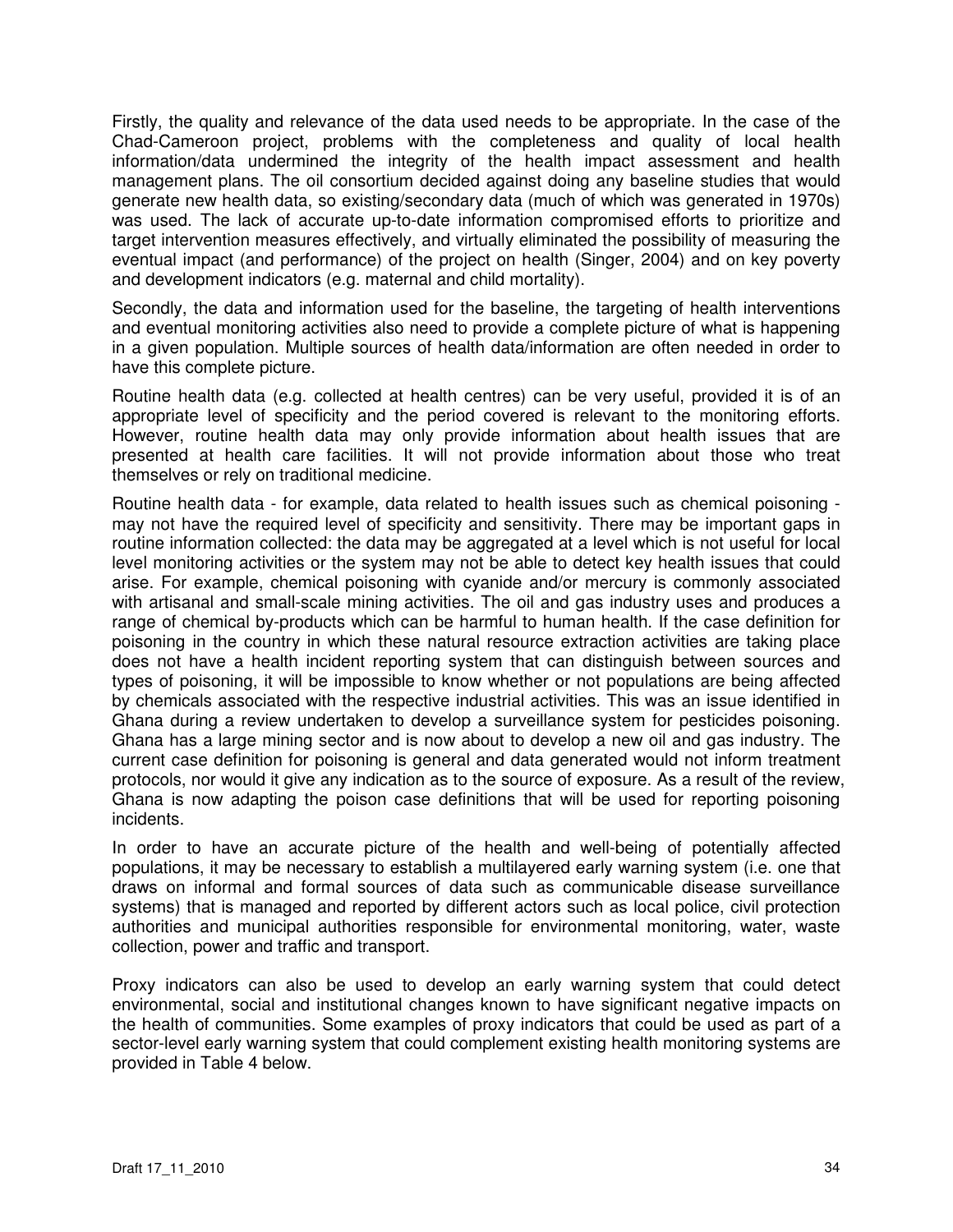| <b>Health determinant</b>                                                                   | <b>Proxy indicator</b>                                                                                                                                      | Source of<br>data/information                                         | <b>Associated potential</b><br>health impact/<br>outcome                                                                                    |
|---------------------------------------------------------------------------------------------|-------------------------------------------------------------------------------------------------------------------------------------------------------------|-----------------------------------------------------------------------|---------------------------------------------------------------------------------------------------------------------------------------------|
| Access to jobs, income,<br>technical training                                               | Number of new jobs by<br>category                                                                                                                           | Ad hoc surveys;<br>company data                                       | Improved access to<br>food, housing,<br>transport, etc.                                                                                     |
| Access to food, food<br>security                                                            | Market price of basic<br>food items (e.g. bread,<br>rice or other household<br>staples)                                                                     | Ad hoc surveys                                                        | Malnutrition, anaemia,<br>low birth weights                                                                                                 |
| Access to housing; loss<br>of land (e.g. due to<br>rapid property sales<br>and development) | Price of rent;<br>property prices                                                                                                                           | Ad hoc surveys;<br>media/newspapers<br>(classified<br>advertisements) | Decreased<br>household/individual<br>income and related<br>potential for spending<br>on health care, food<br>and other basic<br>necessities |
| Access to (availability<br>of) safe drinking water                                          | Fluctuations in water<br>supply;<br>drinking water quality                                                                                                  | Municipal/local water<br>authorities                                  | Diahorreal diseases,<br>cholera, chemical<br>poisonings.                                                                                    |
| Access to and<br>availability of safe food                                                  | Hygiene conditions in<br>markets (e.g. storage,<br>handling and<br>preparation of food)                                                                     | Ad hoc survey                                                         | Zoonotic and food<br>borne diseases                                                                                                         |
| Mobility, access to<br>transport                                                            | Change in cost of<br>transport (e.g. bus<br>fares);<br>changes in safety of<br>travel for both<br>passengers and<br>bystanders<br>(pedestrians, bicyclists) | Ad hoc surveys                                                        | Implications for access<br>to health care,<br>employment and social<br>cohesion (seeing<br>friends and family)                              |
| Access to civil<br>protection, security                                                     | Crime rates;<br>incidence of violence<br>(interpersonal,<br>domestic);<br>traffic accidents<br>including fatalities                                         | Local police                                                          | Injury, death, disability;<br>stress, individual or<br>community mental well-<br>being (e.g. associated<br>with unrest)                     |

| Table 4: Sample indicators for monitoring health impacts |  |
|----------------------------------------------------------|--|
|----------------------------------------------------------|--|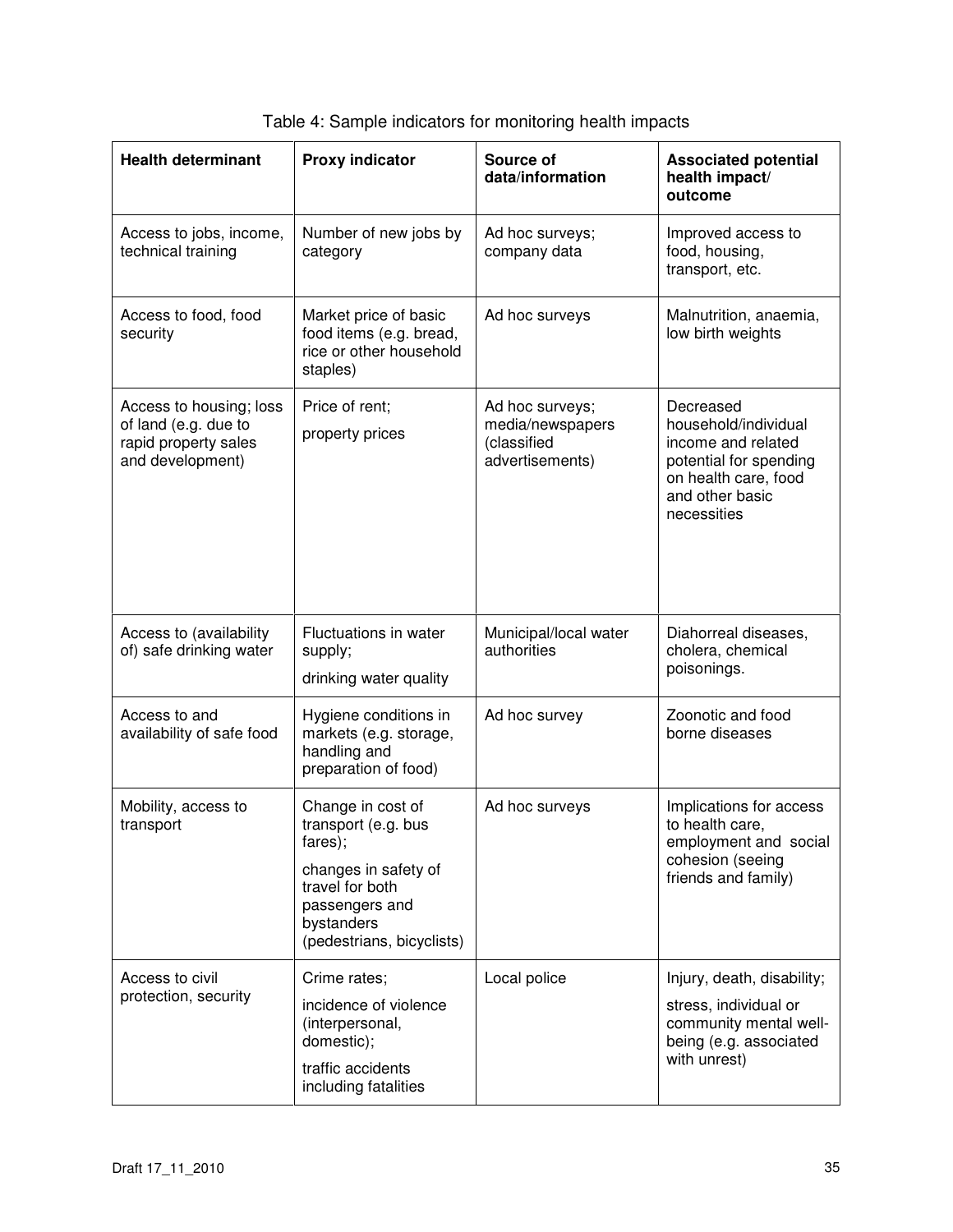| <b>Health determinant</b>              | <b>Proxy indicator</b>                                                                   | Source of<br>data/information                         | <b>Associated potential</b><br>health impact/<br>outcome |
|----------------------------------------|------------------------------------------------------------------------------------------|-------------------------------------------------------|----------------------------------------------------------|
| Access to health and<br>basic services | Health care utilization<br>rates;<br>availability of basic<br>medicines in<br>pharmacies | Health care facilities;<br>national health statistics | Health care seeking<br>behaviour                         |

Although indirect or proxy indicators are not often sufficiently robust to use in targeting specific disease interventions, they can provide useful intelligence about wider social and environmental changes taking place that can have important implications for health. Such changes can indicate when and where additional, or more detailed, health information or analyses may be needed.

It is assumed that the health sector would be able to maintain such an early warning system on its own, especially since these activities would need to take place predominantly at the local or regional level where resources are most likely to be limited. The above table endeavours to illustrate how and where health information and data could feed into a wider impact monitoring framework.

The effective use of the above early warning and other disease surveillance systems will depend on when they are put in place. Delays can occur between the commencement of project activities and the development and implementation of impact management and monitoring systems. During that period, the impact alert and detection systems are not yet fully functional and so cannot capture the information needed to monitor for unforeseen impacts associated with the project. Here again, the timing of the health impact assessment is pivotal: it needs to be done early enough so that systems likely to be needed can be identified and adequately tested and refined before they are actually needed.

Table 5 provides some suggested reporting schedules for health monitoring activities.

| <b>Level of indicator</b> | Recommended<br>frequency of<br>reporting | Examples of data collection methods used                       |
|---------------------------|------------------------------------------|----------------------------------------------------------------|
| Input/Process             | Continuously                             | Health services statistics, health facility monthly<br>reports |
|                           |                                          | Health facility surveys                                        |
|                           |                                          | Mobile clinic monthly reports                                  |
|                           |                                          | Programme monitoring                                           |
|                           |                                          |                                                                |
|                           |                                          |                                                                |

Table 5: Suggested reporting schedules for the health management plan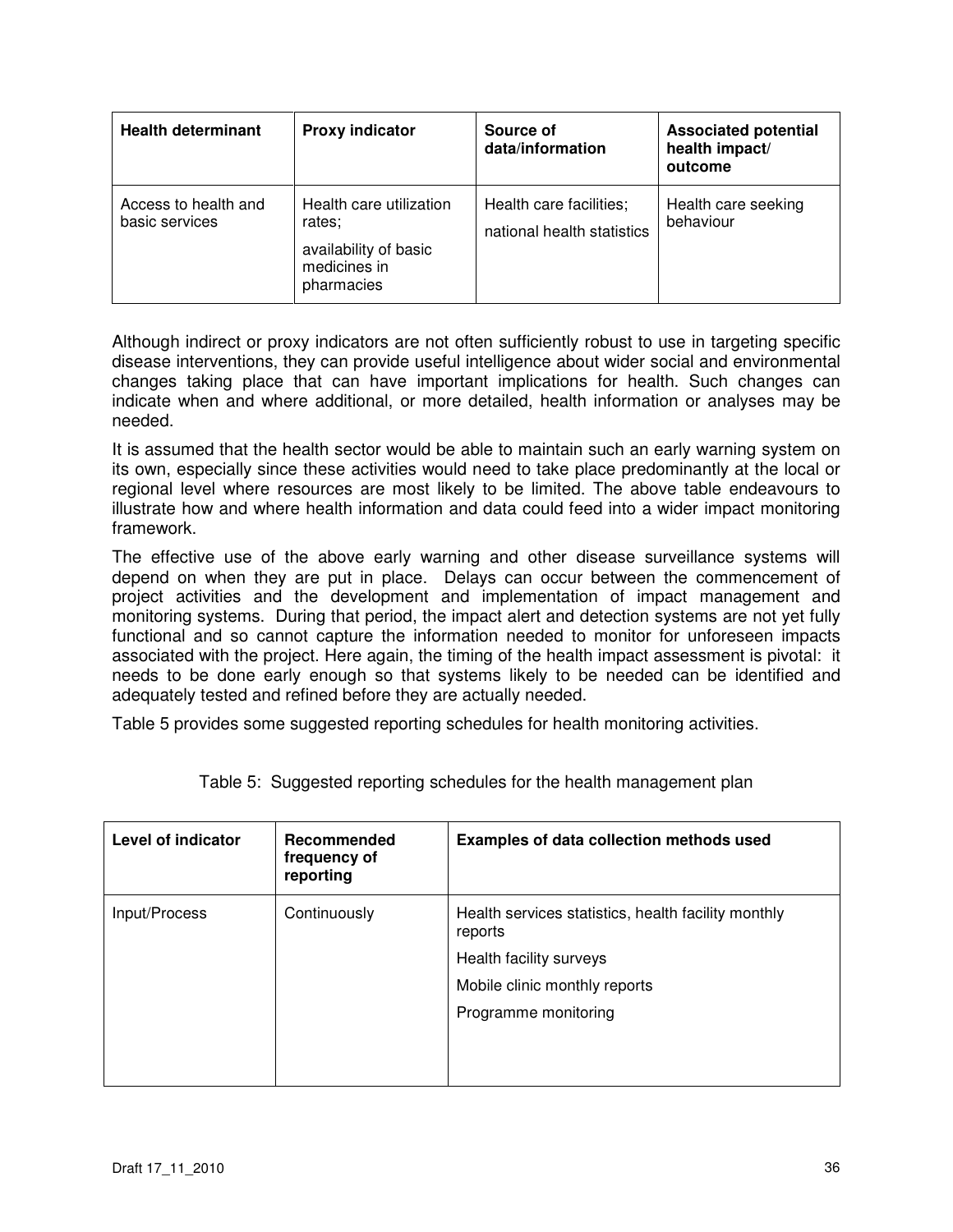| <b>Level of indicator</b> | Recommended<br>frequency of<br>reporting | <b>Examples of data collection methods used</b>                                                                                                                                                                                                                           |
|---------------------------|------------------------------------------|---------------------------------------------------------------------------------------------------------------------------------------------------------------------------------------------------------------------------------------------------------------------------|
| Output                    | Quarterly, biannually,<br>or annually    | Health services statistics, health facility monthly<br>reports<br>Health Zone annual report<br>Mobile clinic monthly reports<br>Health facility surveys<br>Programme monitoring<br>Emergency preparedness (including drills and liaison<br>with project managers)         |
| Impact                    | 2-5 years                                | Surveillance<br>Mobile clinic annual reports<br>Annual seroprevalence survey in school children<br>Interim health survey (compared with a baseline<br>household level survey), including contaminants levels<br>in human fluids.<br><b>Final Evaluation Health Survey</b> |

#### 5.3.1 Monitoring the results of health interventions

Health management plans or integrated environmental management plans should have a core set of performance indicators built into them. These indicators - often process or output based indicators (e.g. number of bed nets distributed, number of training events conducted) - are essential for performance and compliance monitoring. They will reveal to what extent the stated interventions have been delivered and, when combined with an analysis of health outcomes, can reveal what result was generated.

Monitoring implementation and results of health or integrated environmental and social management plans is another point where the overall impact management system tends to break down. For this reason, some projects adopt multilayered monitoring systems. However, in order for these systems to be effective, they need to be able to influence changes in the management plan (for example to modify interventions being delivered). They also need to be able to enforce compliance on delivering the actions outlined in that plan. This was a key lesson learned from the Chad-Cameroon project. Neither of the external compliance monitoring groups had any power to enforce project compliance with the environmental management plans, or to require changes to project implementation plans when adverse environmental, social or health issues started to emerge. Many of the recommendations made as a result of performance monitoring activities were never acted upon. According to one reviewer of the Chad-Cameroon experience, the oversight committee charged with performance and compliance monitoring "must have the highest level of enforcement power in the event that the subcontractors fail to comply with the health impact assessment action plan during any phase of the project. Enforcement mechanisms could range from fines to temporarily halting development activities until the subcontractor achieves compliance." (Singer et al., 2004).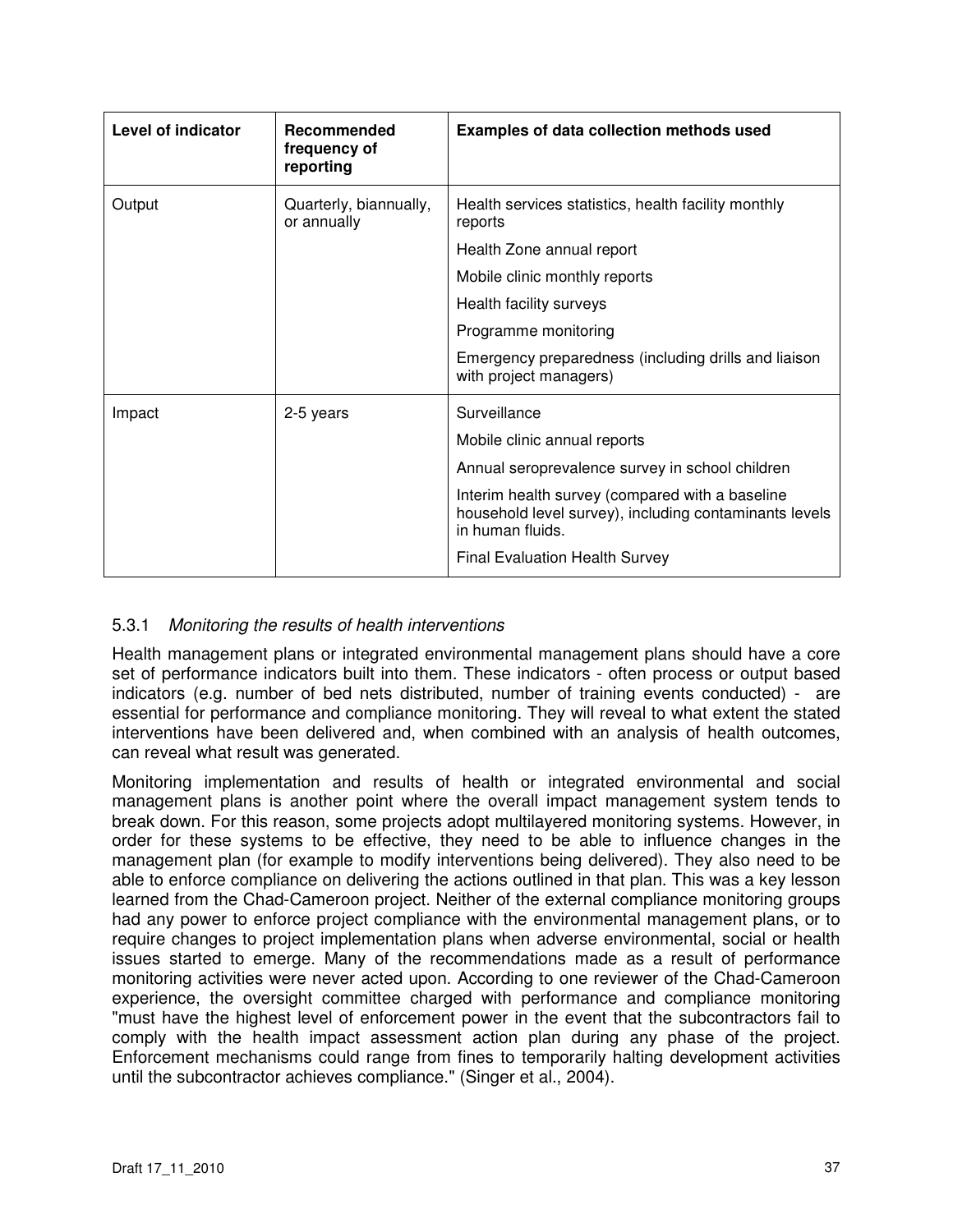There is additional value associated with investment in health performance monitoring systems apart from compliance monitoring, including in the context of corporate social responsibility investment activities. Where results are positive (there are improvements in health status) these results can be reported as part of the benefits generated by the project.

#### Box 3 : The importance of comprehensive monitoring - example of acid mine drainage

Acid mine drainage is a big problem for the mining industry and resident communities. Acid mine drainage occurs when sulfides in rocks are exposed to air and water and are transformed into sulfuric acid. This transformation is a natural process. However, mining activities exponentially boost the process by producing large quantities of wasted rock, either from the opening up of underground mines or by increasing the rock surface through excavated open pit mining. Acid is carried off the mine site by rain water or surface drainage and deposited in nearby streams, rivers, lakes and groundwater. Furthermore extraction activities decrease groundwater depth and its natural filtration capacity, which in turn increases groundwater contamination. Acid mine drainage severely degrades water quality, can kill aquatic life and make even large bodies of water virtually unusable. Once started, acid mine drainage can continue for centuries.

While treatment systems have been developed, preventing acid mine draining is by far the preferable option although not an easy or cheap one. Often acid mine drainage cannot be accurately predicted and therefore monitoring is even more necessary.<sup>2</sup> In a study of mines in the United States of America, nearly all (eight out of nine) mines that developed acid drainage had either underestimated or ignored the potential for acid drainage in their environmental impact statement. Several other mines had failures in the mitigation measures they claimed would prevent or limit acid mine drainage.<sup>3</sup>

 $\overline{a}$ 

<sup>&</sup>lt;sup>2</sup> http://energy.er.usgs.gov/health\_environment/acid\_mine\_drainage/

<sup>3</sup> http://www.earthworksaction.org/pubs/ComparisonsReportFinal.pdf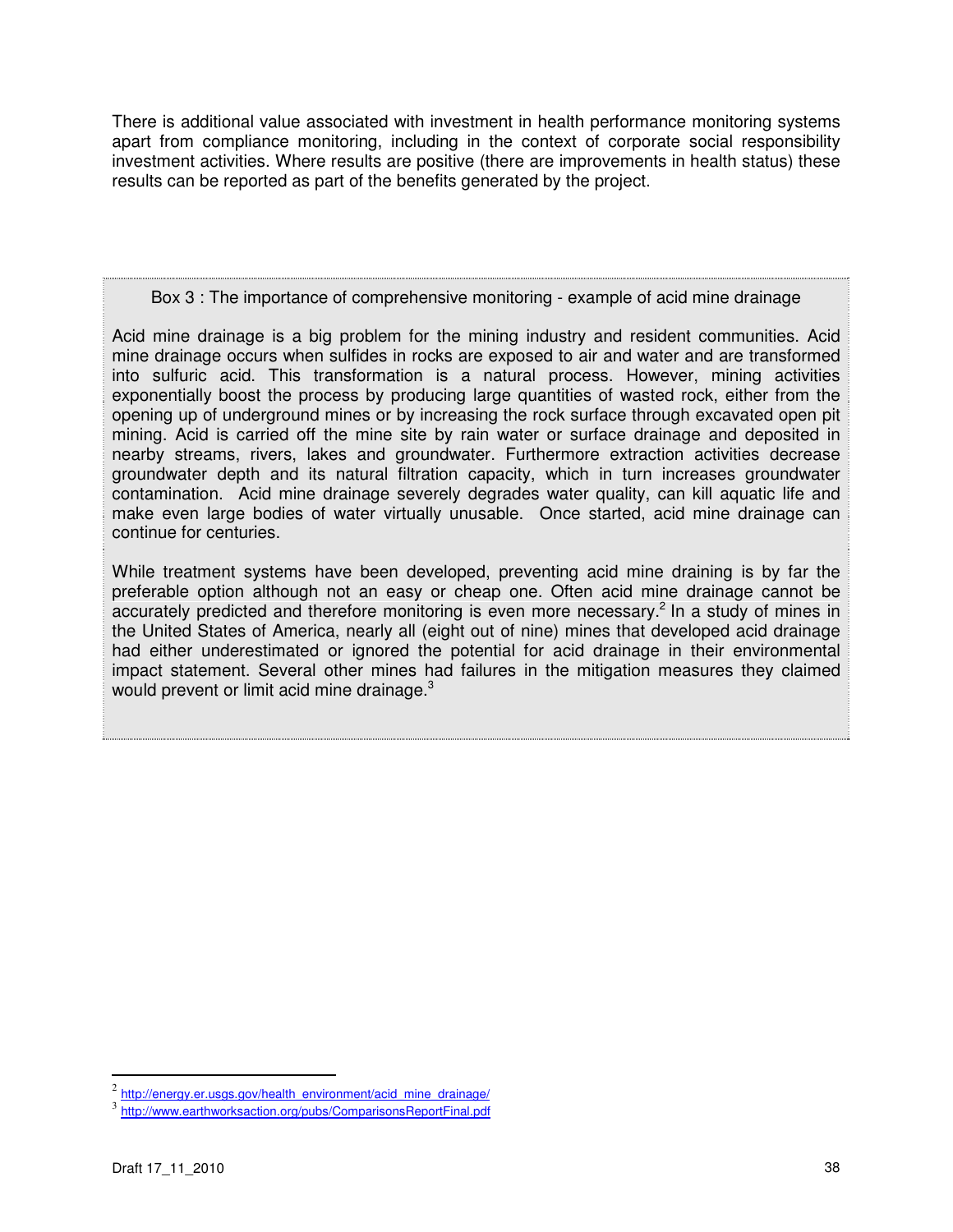#### **6. Institutionalizing the use of health impact management systems**

In most countries the protection of the health and welfare of the general public is the responsibility of the government, through its national health system. This enables the government to pass legislation that protects personal health and welfare and to regulate activities that could be detrimental to general health and welfare. The health system should play a stewardship role by influencing policies that can benefit health and fostering organizational arrangements in order to include health considerations and protection in all other sectors. This is particularly relevant in order to address adequately those health issues related to extractive industries' activities.

The World Health Organization (World Health Report, 2008; resolution WHA62.12) recognizes stewardship as a core function of the health system and the very essence of health governance. Stewardship has been characterized as

- generating intelligence;
- formulating strategic policy direction;
- ensuring tools for implementation (powers, incentives and sanctions);
- building coalitions and partnerships;
- ensuring a fit between policy objectives and organizational structure and culture;
- ensuring accountability (Travis et al., 2001).

In order to assure the inclusion of health considerations in other policies and sectors, the health system needs to exercise its stewardship and set up a system that can aid implementation of stewardship tasks. This section briefly describes the key elements for doing that.

#### 6.1 Policy or framework for integrating health into sector decisions

It is important to be clear about how health can be integrated into other sectors' planning. A policy should be in place that establishes the mandate to look at health issues in the context of planning processes, along with regulatory requirements concerning where and when to consider health issues. Roles and responsibilities of each party involved should also be clearly defined within this policy or framework. This is being done successfully in Canada and Thailand, for example, through national level policies such as the National Health Act (Thailand, 2007) and the Public Health Act (Province of Quebec, 2002). In other countries (e.g. the United Kingdom of Great Britain and Northern Ireland, New Zealand, Australia), requirements for integrating health into sector policies are linked to impact assessment and planning procedures and requirements.

A number of other considerations and enabling factors also play a role. For example, the success of integration will be determined by the way in which health and/or environment is defined. (It is essential to have a broad definition of health and to include all determinants including social, environmental and institutional factors.)

Successful policies define the role and tasks of the health sector, thus determining its degree of power to influence the decision-making process in favour of health.

Clarification of human and financial resources are crucial for successful implementation of health impact assessment, of health and other management plans and of monitoring systems.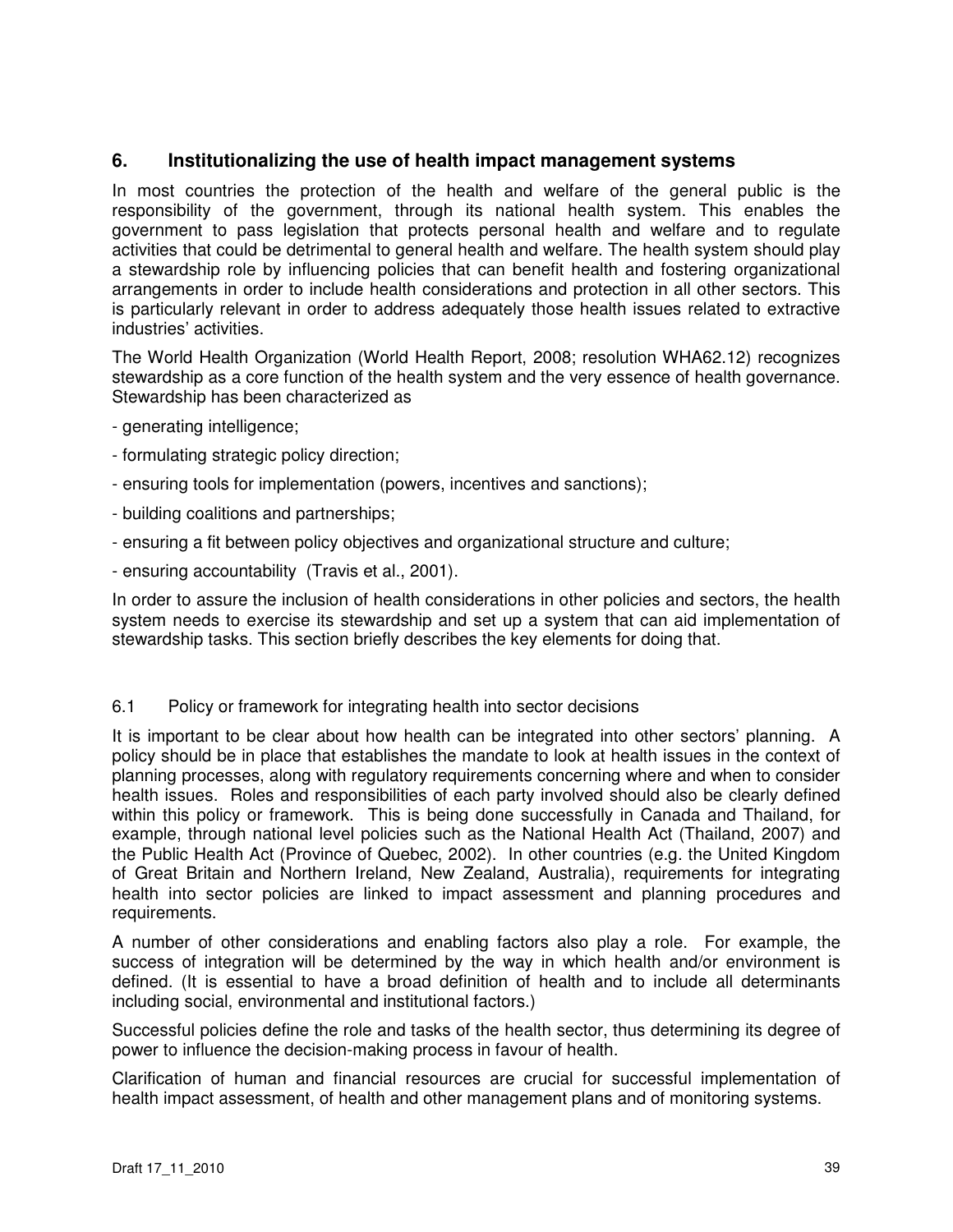#### 6.2 Mechanisms for engaging with different stakeholder groups

Engagement between sectors or with other government actors, industry, civil society, communities and vulnerable population groups, as well as with the general public (health impacts can be apparent to non-experts) is a key pillar of the institutionalization of health impact management systems.

Key elements that enable meaningful engagement include: establishment or strengthening of public and community participation processes; access to information, including about potential health, environmental and social impacts, mitigation measures and results of monitoring activities; free and informed mass media communication; and mechanisms for dealing with grievances (e.g. through an ombudsperson).

Stakeholder engagement mechanisms cannot be limited to the planning or assessment period but must function throughout the duration of the policy or project.

Robust mechanisms for engaging with stakeholders and strong communication skills are needed in order to respond adequately to health concerns.

Long-term funding for the decommissioning phase should be provided through some form of financial security deposits in order to cover at least part of the cost associated with meeting the decommissioning conditions that were identified in the approval for each site. These may include long-term follow-up of population health indicators. The intention is to ensure that sufficient funds are available so that national and regional authorities can undertake the necessary decommissioning activities in the event that it proves impossible for operators to do so (as a result of a bankruptcy, for example).

Box 4: Engaging communities in the HIA process - example from Thailand

Community-based training is of the key means used to strengthen community engagement in the health impact assessment process in Thailand. Workshops are organized so that community members can learn about the health impact assessment process, how to be involved in it, how to set the scope of a community health impact assessment, how to collect health data by themselves (digital camera is one of the popular tools) and how to review a health impact assessment report. Applied learning is used as the main teaching strategy. In one workshop, for example, community members were given an exercise that calculated the total community monthly income earned from collecting bamboo shoots in the public forest in the area where a development project was being planned. The participants, very surprised at these results, were able to develop a better understanding of the ways that the development project could impact on their livelihoods and through that on their health and well-being.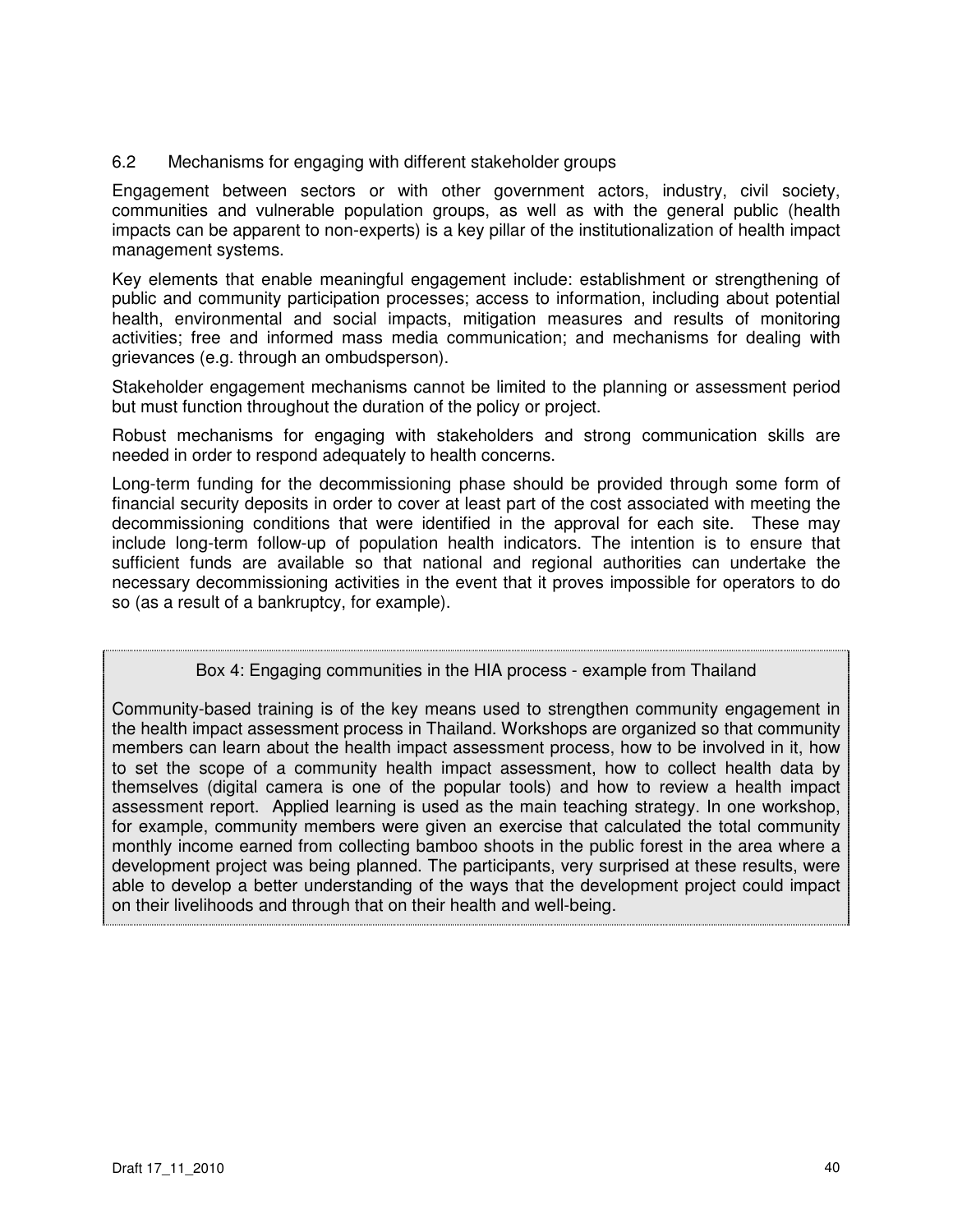#### 6.3 Guidelines or operational procedures

Clear guidelines or operational procedures should:

- define the role of each actor involved in the process;
- describe standard operating procedures for all phases in the health assessment, management and monitoring processes;
- describe how stakeholder engagement and community participation would take place;
- make clear the roles and responsibilities of, as well as operating procedures for, different actors including national and local health as authorities and those from other sectors (e.g. energy, environment, minerals and resources).

Box 5: Formalizing stakeholder engagement in the HIA process - example from Thailand

The National Health Commission, established under the National Health Act 2007, emphasized the importance of stakeholder engagement in the health impact assessment process by putting in place a regulatory requirement for public involvement in the health impact assessment scoping process and in the review of the health impact assessment report. The requirements include a set of minimum procedures which must be adhered to as part of stakeholder engagement.

The health sector may contribute to either a health impact assessment or an integrated impact assessment by:

- assisting in the screening and scoping of project options;
- drawing up and/or influencing the impact assessment terms of reference;
- reviewing and commenting on impact assessment reports;
- preparing an intersectoral action plan for health, including a framework for action (e.g. Memorandum of Understanding);
- preparing a solid evidence-based position for negotiations;
- monitoring compliance with the recommended measures;
- monitoring the health status of local communities;
- preparing an earmarked budget for project-related activities.

#### 6.4 Institutional structures and capacities

Leadership, technical support, analysis and research capacity are key ingredients for successful institutionalization of health impact management systems. Dedicated structures, units or persons that will act as focal points are also needed. These functions will need to have adequate resources, both technical (as in human resource capacity) and financial. Examples of such dedicated elements include: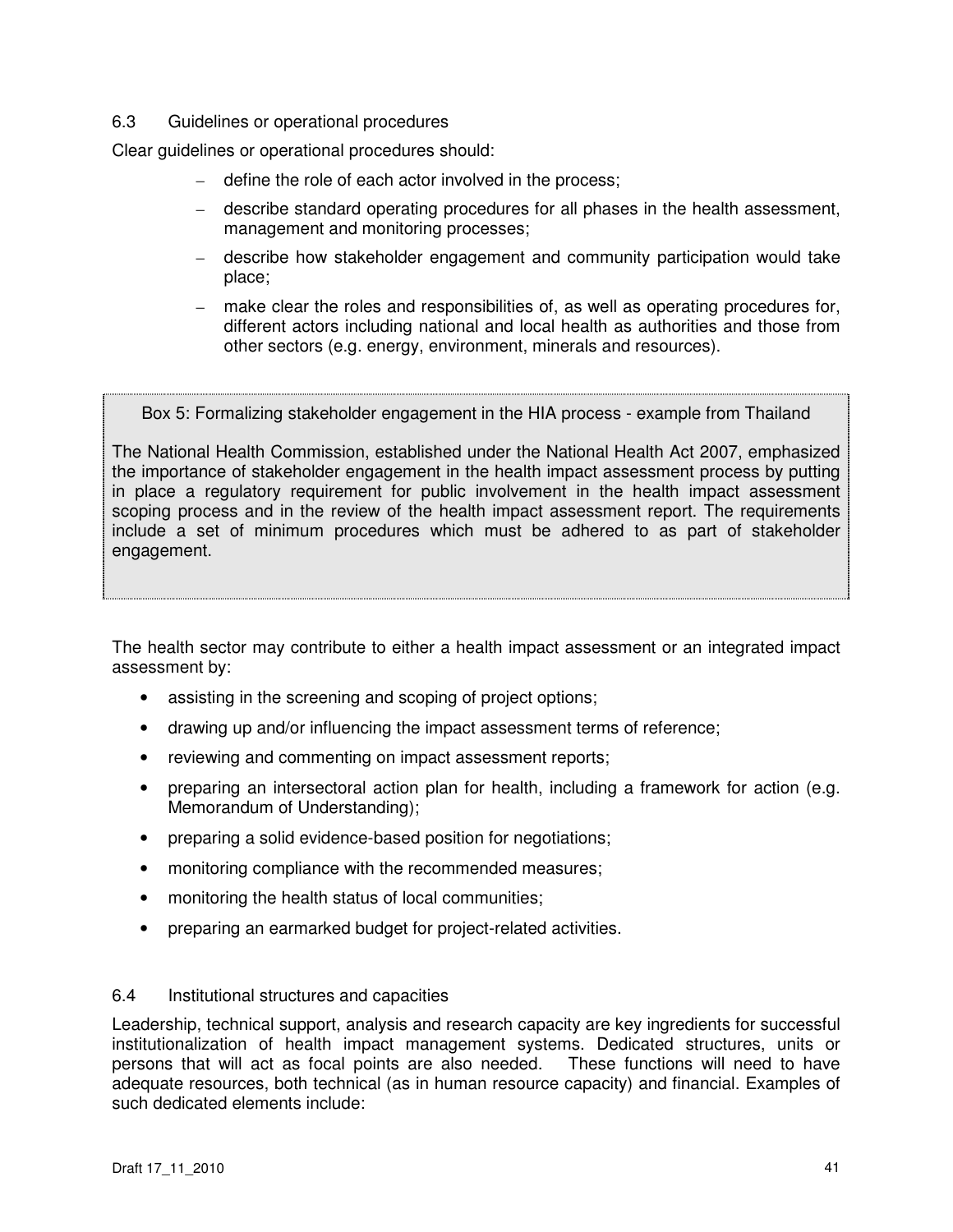- A central focal point (e.g. dedicated unit) that handles all queries and requests for information concerning procedural and regulatory issues; coordinates the engagement of health sector at appropriate levels and coordinates responses to complaints;
- an intersectoral task force, working group or advisory committee;
- a dedicated institution (e.g. national university) that provides technical support (e.g. consultants) for assessment of health issues, supports monitoring, research and surveillance activities and provides further training and capacity development.

For example, the development of health impact assessment in Thailand was led by the Health Systems Research Institute which examined international experience and practice, piloted health impact assessments in Thailand and developed capacity to implement and analyse health impact assessment practice and propose improvements. The role of this centre of expertise continued to evolve following the implementation of national health impact assessment legislation.

#### 6.5 Monitoring and reporting mechanisms

The monitoring and reporting of health impacts and health management plan implementation requires an understanding of the baseline health status of the populations affected, as well as knowledge of the health information resources existing in the affected area. Coordinating data sources is important for efficiency and for connecting them to local and national health information and priority-setting efforts.

A community health profile can provide an accurate baseline of health and social issues before the development policy or project goes ahead. This is crucial for any efforts aimed at monitoring and responding to unforeseen changes in health status (early warning and response) and measuring overall social (health) performance of the development project/or sector activity.

#### 6.6 Mechanisms for continuous learning and capacity development

These may include, for example, the establishment of a training institution that would teach how to use tools such as health impact assessment. This could be done as part of educational modules (e.g. within public health or environmental management degree programmes) or by offering training courses to develop a local pool of qualified technical consultants. Furthermore, it would allow learning and case examples to be documented.

Different approaches can be taken to foster continuous capacity development. For example in New Zealand the Government established a learning-by-doing fund. A dedicated support unit was set up within the Ministry of Health, and provided technical support and funding to regional and local level health authorities to undertake health impact assessment.

Access to health impact assessment process and results are crucial in order to learn from practice and experience. The majority of health impact assessments carried out for extractive industries' projects are either not disseminated or not in the public domain (possibly because there are no requirements to disclose health impact assessments, although that is current practice for environmental impact assessments). The disclosure of health impact assessment process and results is an essential requirement for institutionalizing health impact management systems, because capacity development (learning from experience) and access to information form the basis of quality assurance for health impact management systems.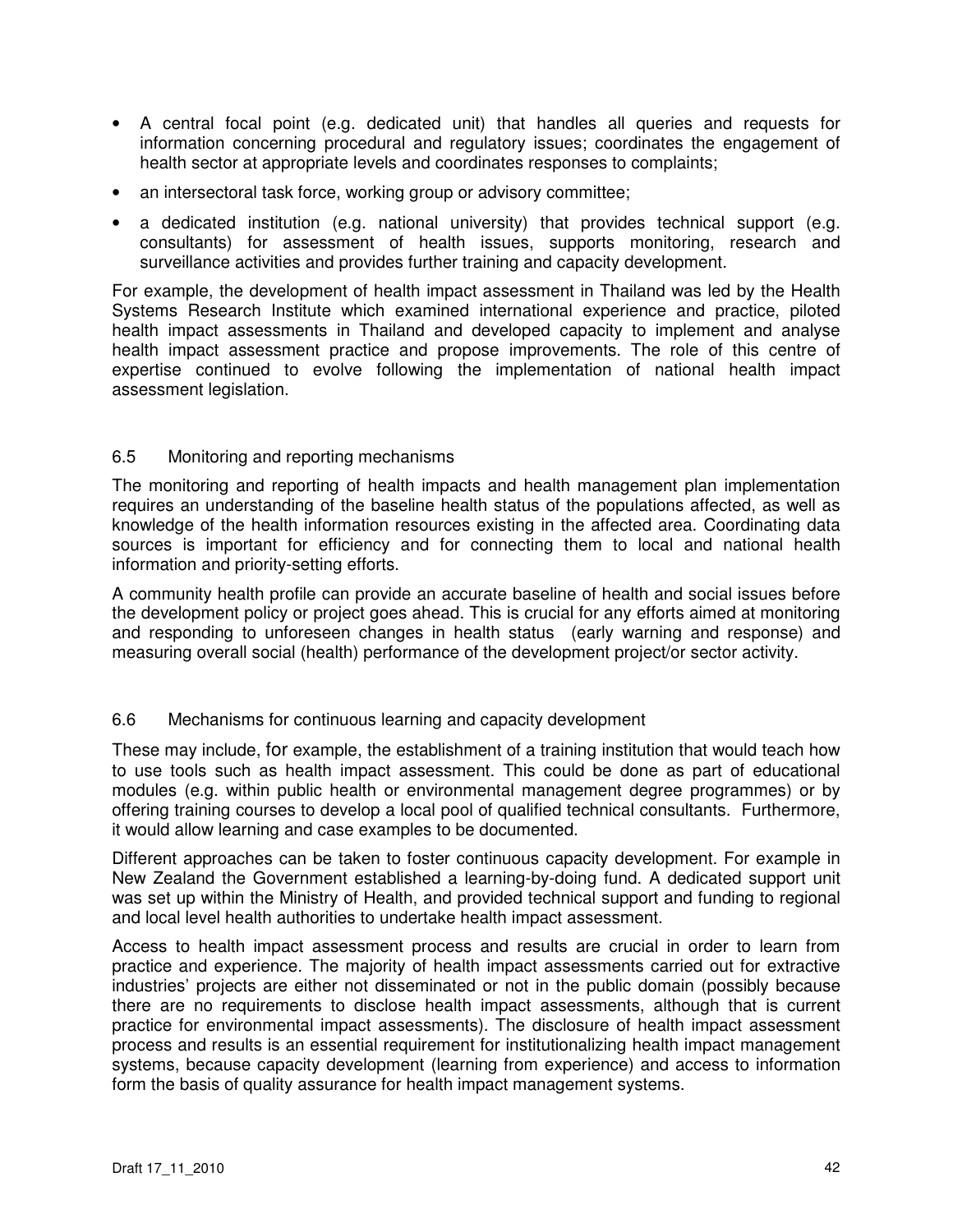#### **References**

(to be completed)

AFRODAD (2007) An Analysis of the Socio-Economic and Environmental Impact, The Chad-Cameroon Oil Pipeline Project, African Forum and Network on Debt and Development (AFRODAD) 2007, **Zimbabwe** 

Alter, S., K. Brasier, D. McLaughlin et F. Willits (2010) Baseline socioeconomic analysis for the Marcellus shale development in Pennsylvania. Pennsylvania State University: Department of agricultural economics and rural sociology. 70 p. + annexes.

Anderson, B. et G. Theodori (2009) "Local leaders' perceptions of energy development in the Barnett shale", Southern rural sociology, 24: 1. Pp. 113-129.

Auty, Richard M. (1993). Sustaining Development in Mineral Economies: The Resource Curse Thesis. London: Routledge.

Badjeck, M.C (2005). Oil or Fish? Natural resource use and livelihood security of fisherfolk in Cameroon's coastal zone. Rome, FAO, Sustainable Fisheries Livelihoods Programme (SFLP) (GCP/INT/735/UK). 54 pp.

Barclay R. and G. Koppert (2007) Chad Resettlement and Compensation Plan Evaluation Study, Groupe d'Étude des Populations Forestières Équatoriales, PARIS, France

Blevins, A, K. Jensen et S. Utz (2004) Social and economic impact assessment of oil and gas development in Sublette and Sweetwater Counties. Département de sociologie: University du Wyoming. p 67

Bos R, Birley M, and P, Furu (2003) Health opportunities in development, World Health Organization, Geneva, 2003..

Frank C, Guesnet L (2009) "We were promised development and all we got is misery"— The Influence of Petroleum on Conflict Dynamics in Chad. Bonn, Germany: Bonn International Center for Conversion.

Available from: http://www.bicc.de/uploads/pdf/publications/briefs/brief41/brief41.pdf

Haber, Stephen H. and Menaldo, Victor A. (2010), Natural Resources in Latin America: Neither Curse Nor Blessing (June 15, 2010). Available at SSRN: http://ssrn.com/abstract=1625504

IFC (2006) External Monitoring of the Chad-Cameroon Pipeline Project, International Finance Corporation, Lessons from Experience, September 2006, No 1

Independent Evaluation Group (2009), The World Bank Group Programme of Support for the Chad Cameroon Petroleum Development and Pipeline Construction, Programme Performance Assessment Report, No 50315, World Bank, Washington D.C, September 2009

Jacquet, J. (2009) Energy boomtowns et natural gas: implications for Marcellus shale local governments and rural communities. Northeast regional center for rural development: Cornell University et Pennsylvania State University. 63 p.

Jobin W. (2003) Health and equity impacts of a large oil project in Africa. Bull World Health Organ 2003;81:420-6.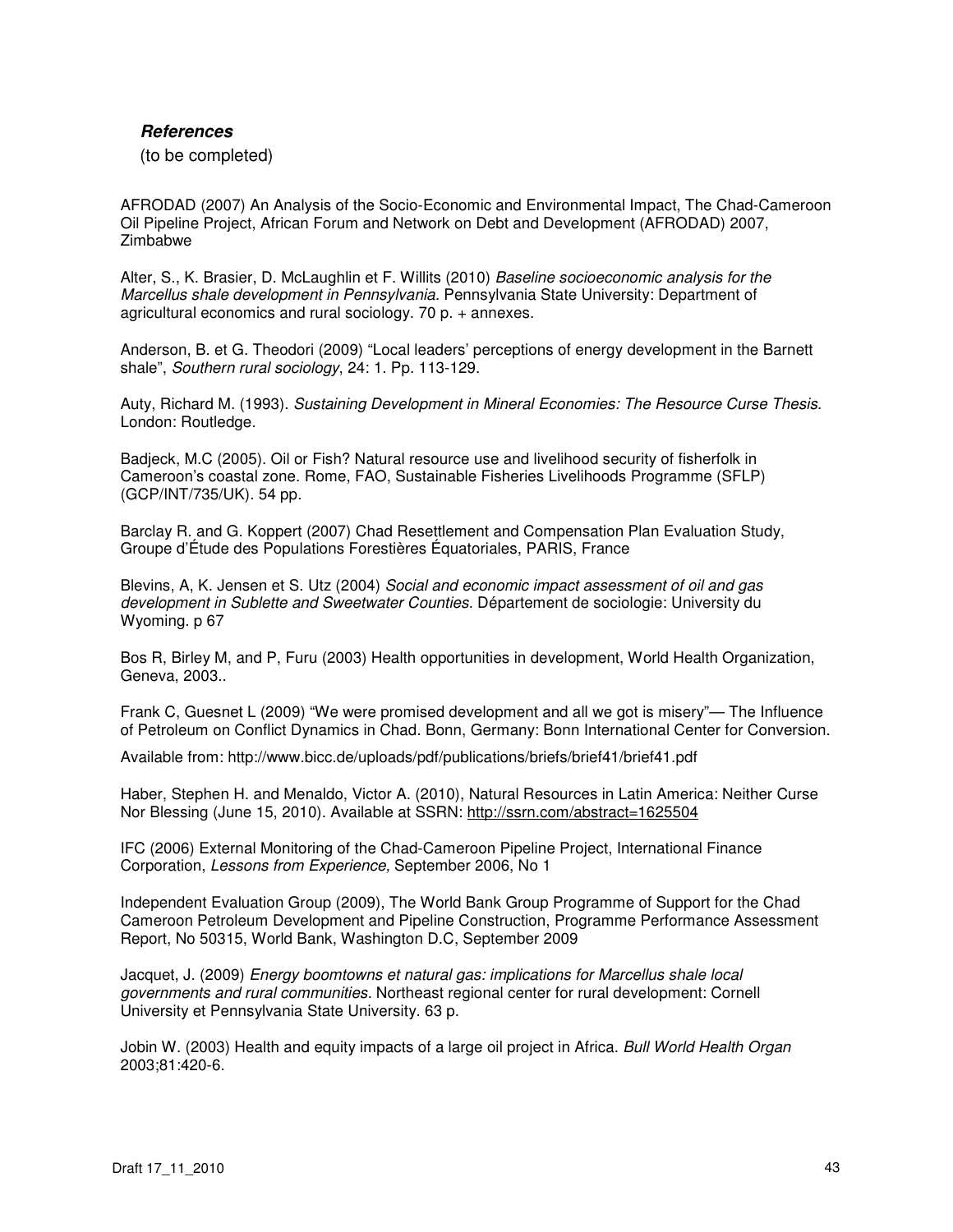Jones N, Holmes R, Espey J. (2010) Progressing gender equality post-2015: harnessing the multiplier effects of existing achievements. IDS Bull 2010; 41: 113–22.

Milho N. (2006) Health in All Policies. Prospects and potentials. Chap 1, Ottawa charter for Health Promotion, Finnish Ministry of Social Affairs and Health, N°86

NCEA (1998) Advisory review of the environmental assessments of the Chad export project in Chad and Cameroon, Netherlands Commission for Environmental Assessment, 02 July 1998

OECD (2009) African Outlook 2005-6.

Sachs, J-D & Warner, A-M (1995). "Natural Resource Abundance and Economic Growth," Papers 517a, Harvard - Institute for International Development.

Sachs, Jeffrey D. and Andrew M. Warner (2000). "The Big Rush, Natural Resource Booms And Growth," Journal of Development Economics, 1999, v59(1,Jun), 43-76. Leading Issues in Economic Development, Oxford University Press, 2000.

Singer, B.; Bell E.; Choi H.; Nguyen, C.; Nouri A.; Reddy, R.; Tobey, R.; Vinichenko, T.; Wilson, A.; (2004) Big Oil and Health: Lessons from the Chad Cameroon Pipeline Project, Princeton University, Woodrow Wilson School of Public and International Affairs, April 2004.

WHO (2008)The World Health Report 2008: Primary health care – now more than ever. Geneva, World Health Organization, 2008

Witter, R., L. McKenzie, et al. (2010) Health impact assessment for Battlement Mesa, Garfield County, Colorado. Denver: Colorado School of Public Health, Colorado University. 77 p. + annexes.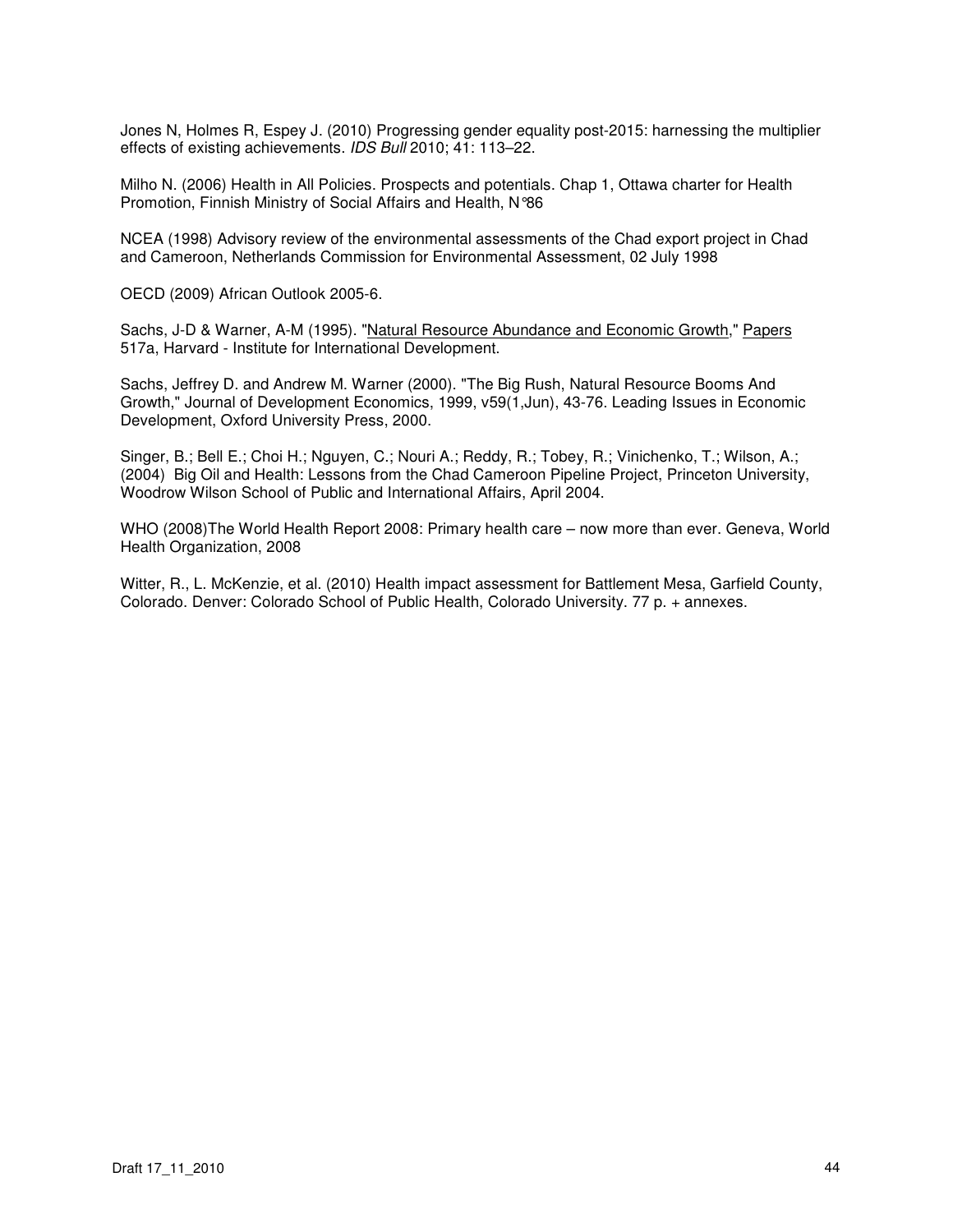# **Annex 1 Definition of terms and glossary**

| Full-scale health impact<br>assessment                     | Often entails collecting new data. It may include a survey of<br>local residents and/or a comprehensive literature review of<br>primary studies of health effects carried out for similar projects<br>elsewhere. Such as assessment usually requires a prolonged<br>and substantial time commitment from a number of people<br>and is resource intensive.                                                                                                                                                                                                                                                                                                                           |
|------------------------------------------------------------|-------------------------------------------------------------------------------------------------------------------------------------------------------------------------------------------------------------------------------------------------------------------------------------------------------------------------------------------------------------------------------------------------------------------------------------------------------------------------------------------------------------------------------------------------------------------------------------------------------------------------------------------------------------------------------------|
| Rapid health impact<br>assessment                          | Uses information and evidence that is already available or<br>easily accessible. A rapid health impact assessment can be<br>carried out as a participatory or a desk-based, non-<br>participatory process.                                                                                                                                                                                                                                                                                                                                                                                                                                                                          |
| Health needs assessment                                    | Generally looks at health issues independent of a project,<br>unlike a health impact assessment which looks at health<br>issues linked to and potentially affected by a project.                                                                                                                                                                                                                                                                                                                                                                                                                                                                                                    |
|                                                            | Many large-scale development investment projects have a<br>separate budget for social or community development. This<br>budget may be used to address community health needs that<br>are not necessarily associated with the project. A health<br>needs assessment is often conducted as part of the basis for<br>designing a community development or investment plan.                                                                                                                                                                                                                                                                                                             |
|                                                            | The health impact assessment may overlap and provide input<br>to the health needs assessment by identifying pre-existing<br>priority health issues (e.g. as part of baseline studies).<br>However, the overall focus and purpose of health needs<br>assessment is very different from health impact assessment<br>as the former is used primarily to develop corporate social<br>responsibility programmes.                                                                                                                                                                                                                                                                         |
| Health risk assessment as<br>used in extractive industries | Generally considers workers' health and safety issues<br>including the engineering risks of infrastructure. Health risk<br>assessment is focused on the identification of potential threats<br>to health that may occur "inside the fence" and in the<br>workplace, whereas health impact assessment is primarily<br>concerned with the assessment of a project's potential health<br>impacts "outside the fence". Some of the issues considered<br>may overlap, for example in relation to the injury potential of<br>project infrastructure. However, the two types of assessment<br>examine the risk from different angles (i.e. in relation to<br>different "receptor" groups). |
| Health risk assessment as<br>used in public health         | The quantitative estimation of impacts on health based on<br>hazard and human exposure to that hazard, and health<br>impacts based on dose-response relationships derived from<br>epidemiological studies.                                                                                                                                                                                                                                                                                                                                                                                                                                                                          |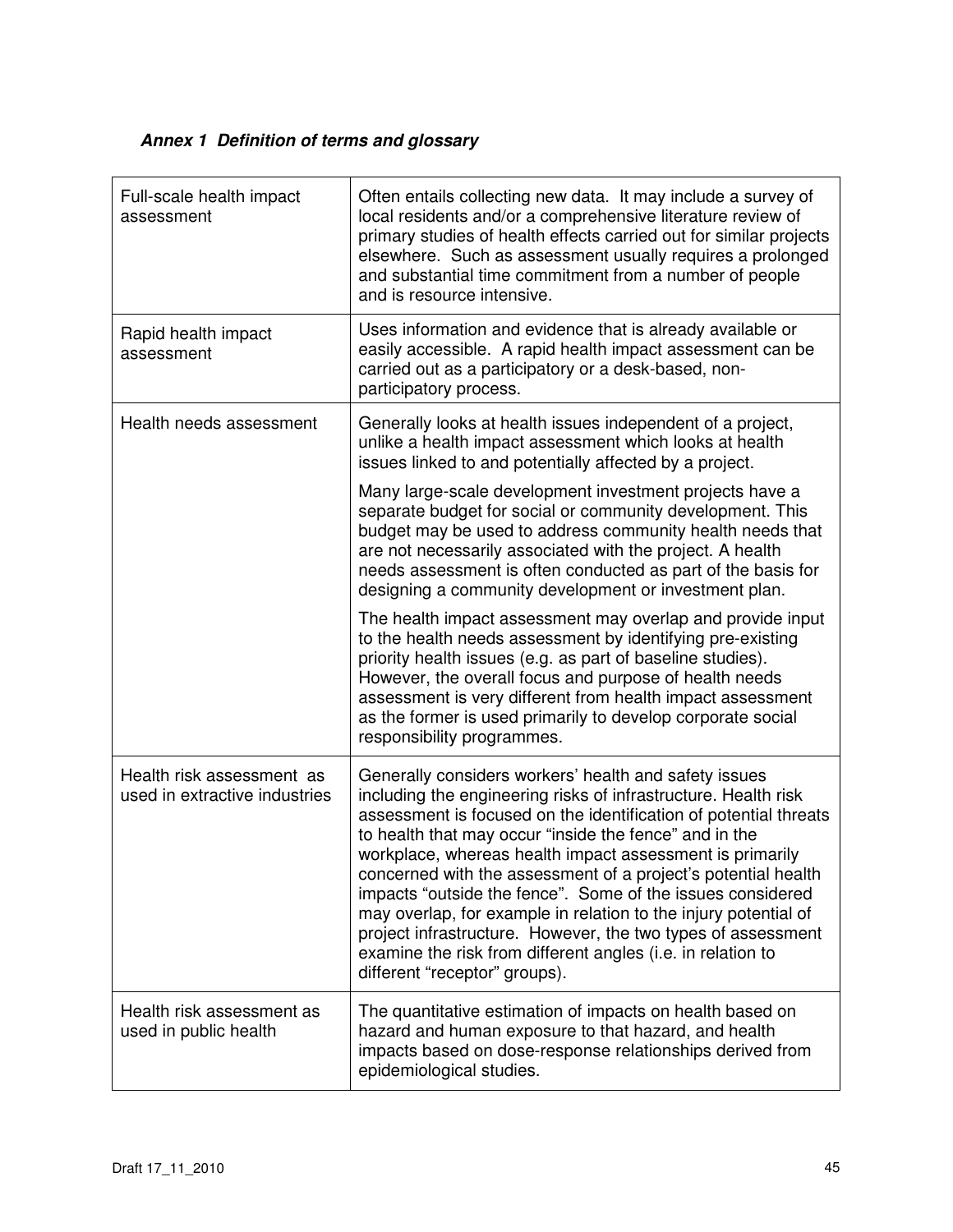| Health                     | A state of complete physical, mental and social well-being and<br>not merely the absence of disease or infirmity (World Health<br>Organization, 1948).                                                                                          |
|----------------------------|-------------------------------------------------------------------------------------------------------------------------------------------------------------------------------------------------------------------------------------------------|
| Health impact              | Exposure to health determinants, risks to health and a<br>resulting change in health status attributed to a project.                                                                                                                            |
| <b>Health determinants</b> | The range of personal (including genetic), social, behavioural,<br>economic, institutional (e.g. access to health services), and<br>environmental factors that determine the health status of<br>individuals or populations.                    |
| Health hazard              | An agent with a potential to create ill health (e.g., bacteria,<br>toxins, chemicals).                                                                                                                                                          |
| Hazard                     | The intrinsic capacity of an agent, a condition, or a situation to<br>produce adverse health or environmental effects. One should<br>consider safety hazards, health hazards and environmental<br>hazards.                                      |
| Health outcome             | A change in the health status of an individual, group or<br>population that is attributable to a planned intervention or<br>series of interventions, regardless of whether such an<br>intervention was intended to change health status.        |
| <b>Health risk</b>         | A measure of likelihood that an identified hazard will cause<br>harm to a particular group of people at a particular time and<br>place.                                                                                                         |
| <b>Health status</b>       | The current state of an individual's health including mental and<br>physical well-being, and any underlying diseases or injuries.                                                                                                               |
| <b>Stakeholders</b>        | All those who have rights or interests in the project and/or are<br>affected directly or indirectly by it. Stakeholders can be<br>individuals, communities, social groups, project<br>representatives, organizations, or administrative bodies. |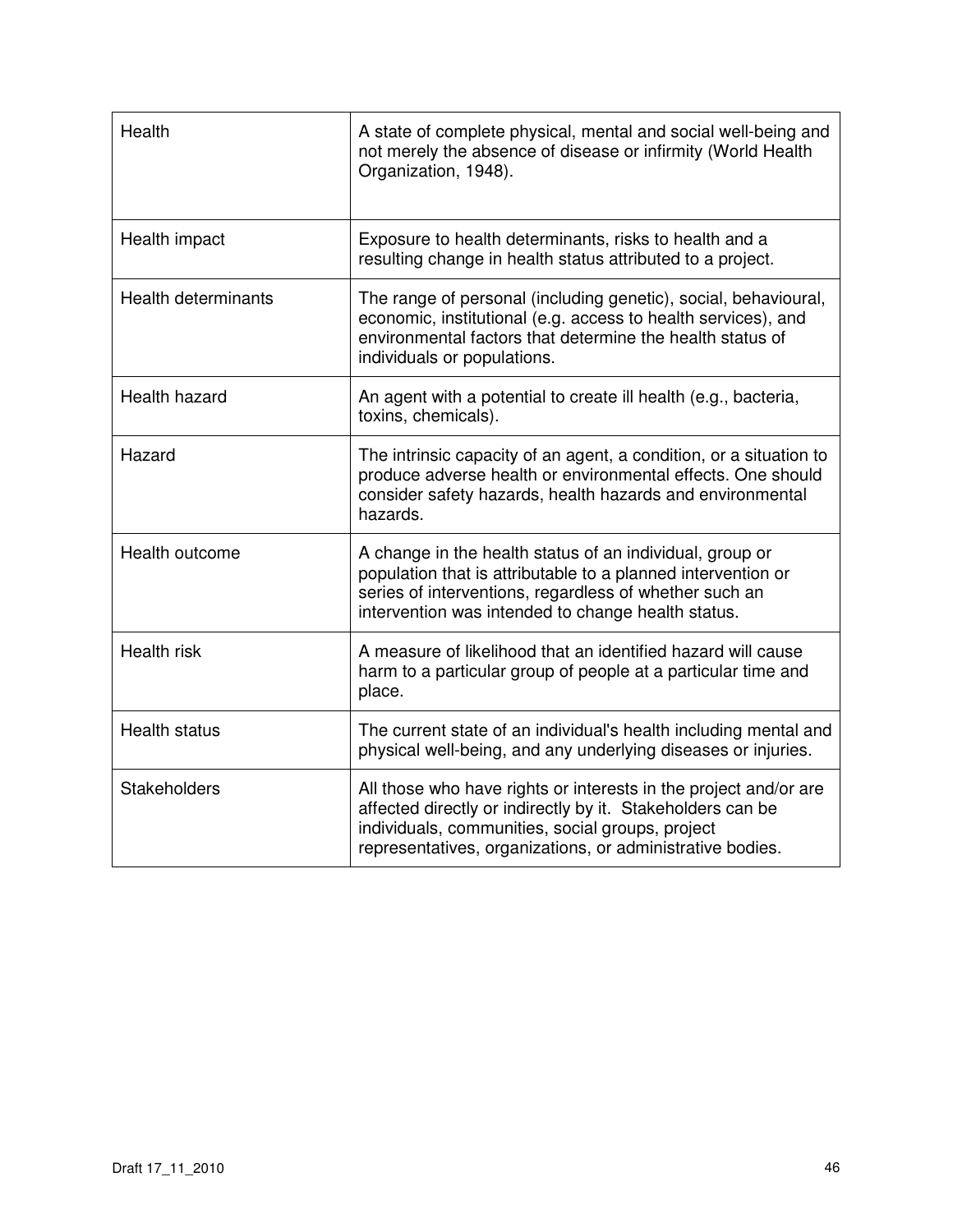#### **Annex 2 Artisanal and small-scale mining and associated public health issues**

One of the most commonly observed induced impacts of large mining projects is the influx of artisanal or small-scale miners to the region. Artisanal and small-scale mining is a form of subsistence mining that is labour intensive and utilizes rudimentary extraction techniques. More than 100 million people throughout the developing world depend directly or indirectly on such mining for their livelihood. (ILO estimates 2010; ICMM 2010 - web site). In many parts of the world, artisanal and small-scale mining is at least as important as large-scale mining activities, particularly in terms of the numbers of people employed (International Council of Mining and Metals, 2003).

Following the discovery of new mineral deposits and the establishment of large-scale, formal mining operations, an opportunistic in-migration of artisanal or small-scale miners often occurs. (ICMM, 2009/10). As artisanal or small scale miners are often seasonal or temporary workers, many lack geologic exploration skills and thus depend on the technology of large-scale mining companies to discover mineral deposits.

The migration of artisanal and small-scale miners to a large-scale mining area may occur with such rapidity that it quickly overwhelms existing populations and local resources, especially in rural, remote, and/or underdeveloped areas. For example, prior to the existence of the Sadiola Gold Mine (Mali), the local population living in the area totalled 850. Two years later, the population had grown to 3850 and 8 years after that, the population was 10 000. (International Finance Corporation, 2009). In Mongolia, the establishment of large-scale mining projects spurred an artisanal and small-scale gold mining boom throughout the nation. Opening its borders to international mining firms in the late 1990s, the population of artisanal and smallscale miners soared from close to zero in 1998 to more than 100 000 in 2006, employing approximately one fifth of the rural population. In 2004, the implementation of a large-scale mining project in the southern Gobi Desert region resulted in the in-migration of thousands of artisanal and small-scale miners to a remote and previously uninhabited area (Appel, 2003).

Similarly, in Myanmar, large-scale mining has propagated and enabled the migration of thousands of artisanal and small-scale miners to the Monywa Mine where they carry out a dangerous method of copper extraction (known as dohtar) directly from the tailings of the largescale formal mine. The link between the establishment of large-scale mining endeavours and migration of artisanal and small-scale miners has become increasing evident in Myanmar, where it is said that most formal mines quickly develop an "artisanal shadow" (Smith, 2007).

Frequently, male miners arrive first and set up squatter camps near exposed mine workings. In many cases these squatter camps lack basic amenities and services (e.g. water, electricity) and have conditions that are ripe for the spread of infectious diseases. Over time, these squatter camps can evolve into more permanent ones. Most often, small scale miners exploit minor deposits in the vicinity of the large-scale mine or the previously mined tailings that have been discarded and are commercially worthless to the large-scale mine. In this way, large-scale mining companies often provide the medium from which artisanal or small-scale miners can extract the remaining mineral wealth. Unfortunately, the scavenging of tailings often exposes individuals to large amounts of toxic chemicals that pose a direct threat to human health and the environment.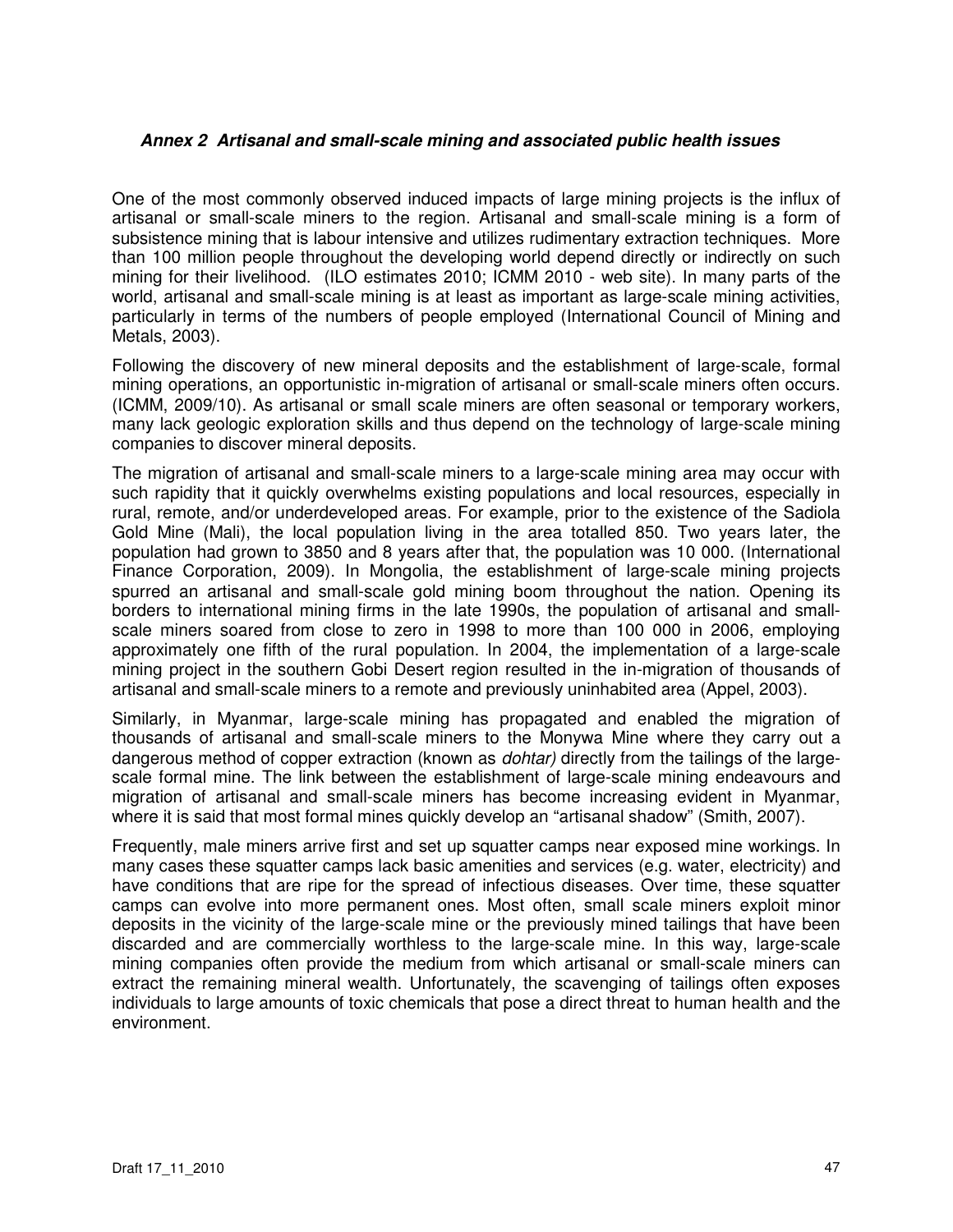#### **Key public health issues associated with artisanal and small-scale mining**

**Environmental pollution and degradation** Artisanal and small-scale mining activities may directly pollute and damage rivers and waterways as a result of increased sedimentation, erosion and acid rock drainage. Airborne emissions from artisanal and small-scale mining operations, including the vaporization of hazardous chemicals, generation of dust, and pollutants emanating from roasting of ores, result in significant atmospheric pollution. For example, it is estimated that artisanal gold mining activities produce 400 metric tonnes of atmospheric mercury emissions per year (Veiga & Telmer, 2009). Toxic chemicals utilized in artisanal and small-scale mining, such as mercury and cyanide, are rarely recycled and are disposed of in the surrounding environment. As much as 95% of the mercury used in artisanal and small-scale mining is released after use, accounting for one third of global mercury pollution. In the environment, these toxicants can pollute distant waterways and bio-accumulate in the food chain, resulting in a persistent hazard for human health. Compared to the highly mechanized technology of large-scale mines, artisanal and small-scale mining commonly releases higher levels of toxic chemicals due to the rudimentary practice of mercury and cyanide amalgamation. Due to a lack of formal approval to mine a specific region, artisanal and small-scale mining may occur in protected environmental areas. Following the discovery of significant gold deposits in the southern Gobi region of Mongolia, an influx of artisanal and small-scale miners settled and mined in protected government areas that large-scale mines did not have access to due to licensing agreements (Appel, 2003).

**Chemical poisoning** Artisanal and small-scale miners worldwide utilize toxic chemicals (e.g. mercury and cyanide for gold; sulfuric acid for copper) in the extraction process, due in part to the low cost and effectiveness of this rudimentary process, as environmental and health costs are never factored into the equation. Moreover, chemical extraction is an effective method of extracting minerals for artisanal or small-scale miners working from the tailings left behind from large-scale mines. Mercury (utilized in gold extraction) is a potent neurotoxicant that causes tremors and muscle atrophy at low doses of exposure and kidney disorders, respiratory problems and death if exposure levels are high. Mercury intoxications and poisonings are commonly reported in artisanal and small-scale gold mining worldwide. A United Nations Environmental Program (UNEP) research team has documented levels of mercury intoxication from inhalation exposures that sometimes exceeded 50 times the World Health Organization's maximum public exposure limit. At one specific UNEP project site, almost 50% of miners showed an unintentional tremor, a typical symptom for mercury-induced damage of the central nervous system (UNEP, 2007) which is usually permanent. A lack of personal protective equipment and knowledge of safe handling practices exacerbates health effects induced by chemical exposure, particularly for vulnerable populations such as women and children for whom congenital anomalies and brain damage are likely to be the consequences.

**Occupational health and safety issues** Fatality rates associated with artisanal and smallscale mining are estimated to be 90 times higher than in large-scale mining operations (International Council of Mining and Metals, 2010; Hinton, 2007), which are recognized to belong to the highest risk category among heavy industries. Injuries and deaths are due to unsafe working conditions, lack of appropriate tools and equipment including personal protective equipment, lack of health and safety regulation of artisanal and small-scale mining activities, and lack of awareness (e.g. of health risks) and technical expertise (e.g. related to mining engineering) among artisanal and small-scale miners (International Council of Mining and Metals, 2010). Other occupational health issues associated with artisanal and small-scale mining include silicosis, noise-induced hearing loss, and ergonomic injuries (e.g. associated with heavy lifting) (ILO 2010, International Council of Mining and Metals, 2010).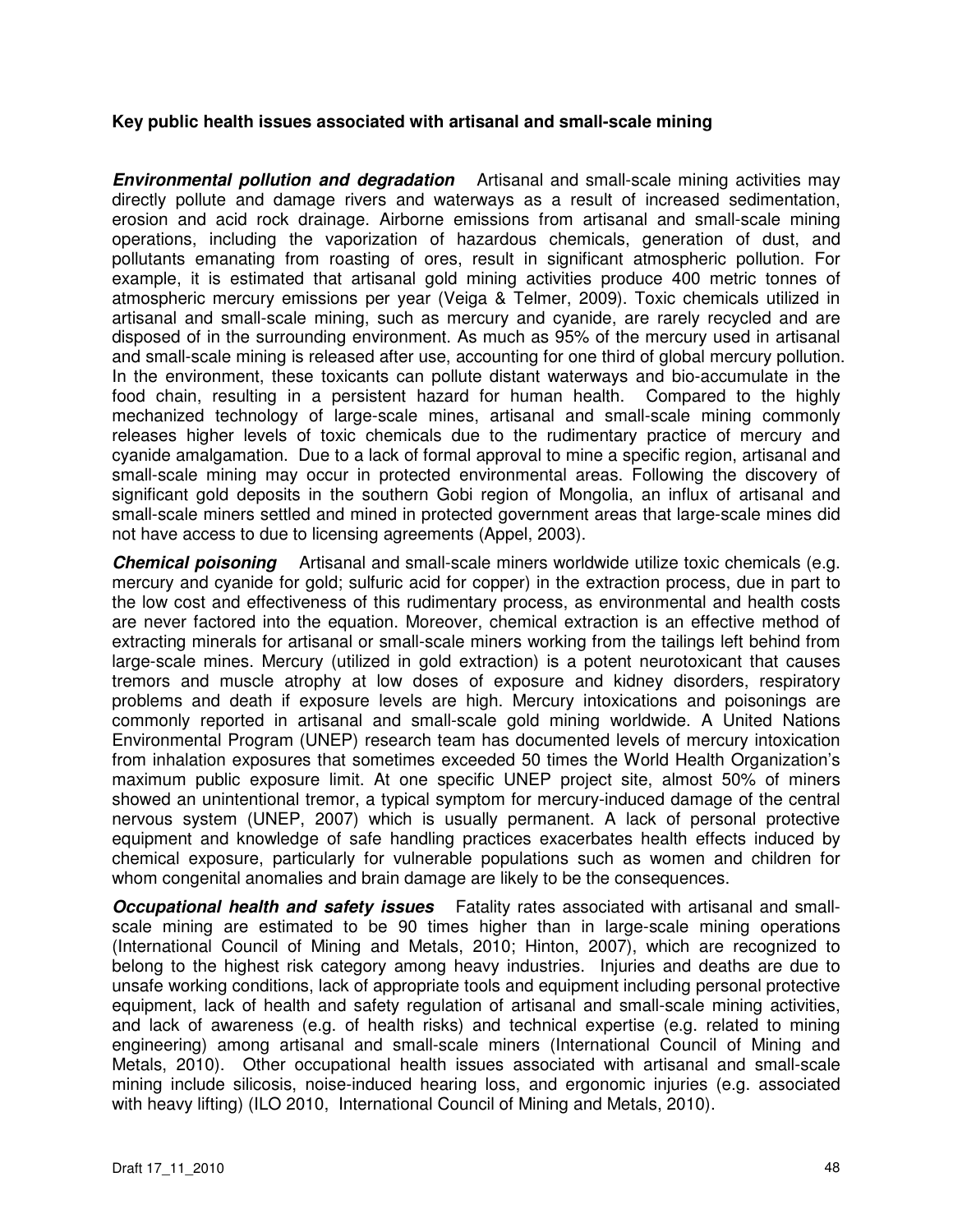**Crime and/or violence** occurs as a result of rapid in-migration of artisanal and small-scale miners which overwhelms existing legal or traditional security structures in communities. In regions where artisanal and small-scale mining is illegal, the absence of police and a formal legal structure results in high crime rates and incidence of rape and violence. For example, rampant violence occurs in the Madre de Dios gold mining region of Peru where lawlessness propagates criminal activity (Kuramoto, 2001). artisanal and small-scale mining is also commonly associated with substance abuse and alcoholism - common risk factors for violence and/or criminal activity. Extensive research has demonstrated that unlawful activities (e.g. crime, rape, drug use) are more prevalent in artisanal and small-scale mining communities that are rapidly created in a mining "rush" (Hinton, Veiga & Beinhoff, 2003).

**Sexually transmitted diseases** Prostitution is common, especially in male squatter camps, as is increased prevalence of HIV/AIDS and sexually transmitted diseases.

**Spread of water-borne diseases** Still water from mining activity may propagate malaria and schistosomiasis outbreaks. Due to their limited access to medical care, artisanal and smallscale mining camps are at high risk of epidemic outbreaks of water-borne diseases such as typhoid or cholera especially where camps lack adequate water and sanitation facilities.

**Social marginalization of populations** In regions where their activity is illegal, artisanal and small-scale miners who are driven to the practice out of economic necessity are stigmatized and seen as a taboo population. This social marginalization may make it impossible for them to seek medical care or enroll children in local schools.

**Loss of human productivity** Artisanal mining has been defined as "a purely poverty driven activity" and one that is self-perpetuating due to the inability of miners to develop sustainable vocational skills (Sindig, 2005). Miners exposed to occupational hazards may experience injuries and conditions that make them unable to work in later life. Exposure to mercury has been shown to decrease cognition and IQ, a particular threat to children employed in the artisanal and small-scale mining sector. Moreover, child miners often forego schooling and formal skill development, propagating a growing population of unskilled workers and thus potential societal regression in the years to come (Navch et al., 2006).

**Lack of Transparency** As artisanal and small-scale mining commonly occurs in an unofficial and often illegal capacity, vital statistics related to environmental and human health impacts are difficult to compile, presenting a significant challenge to prevention and intervention efforts.

#### **References on ASM:**

Appel, P. Small scale mining in Mongolia. Geologic Survey of Denmark and Greenland, 2003.

Global Impacts of Mercury Supply and Demand. The Global Mercury Project. UNIDO. Report to the UNEP Governing Council Meeting. Nairobi, Kenya. February 2007.

Hinton J. Veiga M, Beinhoff C. Chapter 11- Women and Artisanal Mining: Gender Roles and the Road Ahead. The Socio-Economic Impacts of Artisanal and Small-Scale Mining in Developing Countries. Ed. G. Hilson, Pub. A.A. Balkema, Swets Publishers, Netherlands, 2003.

ICMM/CASM/World Bank/CommDev. Working together: how large scale mining can engage with artisanal and small scale miners, 2008.

Kuramoto, J., 2001, Artisanal and Informal Mining in Peru, Country Study commissioned by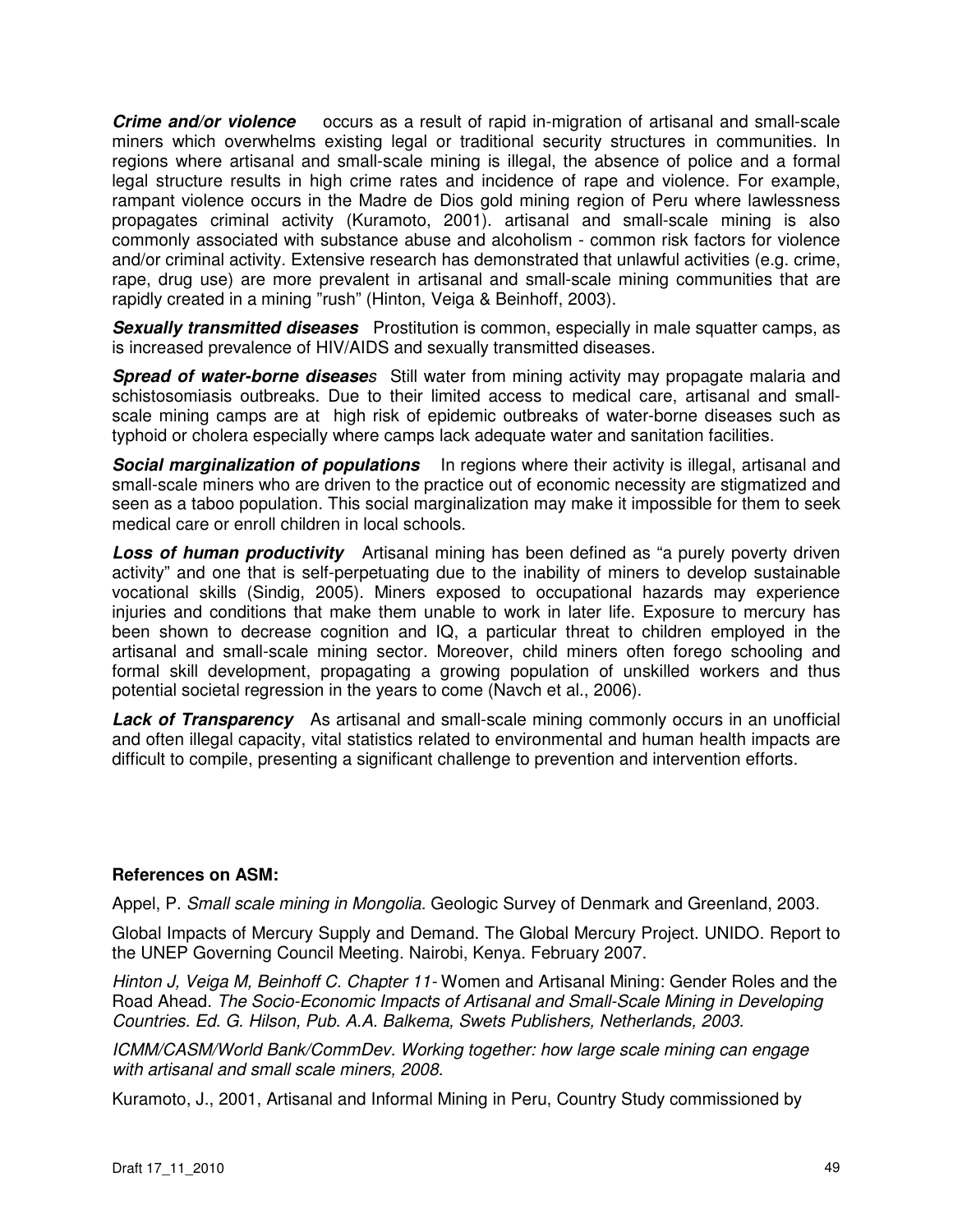MMSD. <53p. http://www.iied.org/mmsd/.>

Navch, Ts. Bolormaa, B. Enkhtsetseg, D. Khurelmaa, B. Munkhjargal. Informal Gold Mining in Mongolia: A Baseline Survey Report covering Bornuur and Zaamar Soums, Tuv Aimag Bangkok, International Labour Office, 2006.

Sindig, K. 2005. Contaminated identities: Mercury and marginalization in Ghana's artisanal mining sector. Geoforum 38(6), 1304-1321.

Smith M. Chapter 10, Environmental governance of mining in Burma. In Myanmar: the state, the community, and the environment. Eds: Skidmore M, Wilson T. The Australian National University Press, Canberra, Australia, 2007.

Swain et al., 2007. Socioeconomic Consequences of Mercury Use and Pollution. In: Ambio, vol. 6(1), pp. 1–17.

UNEP. Mercury Use in Artisanal and Small Scale Gold Mining. United Nations Environment Programme, Chemicals Branch. 2008.

Veiga, M., Telmer, K. Chapter 6: World Emissions from Artisanal and Small-Scale Gold Mining. Mercury Fate and Transport in the Environment. Pirrone, N. Science: New York, 2009.